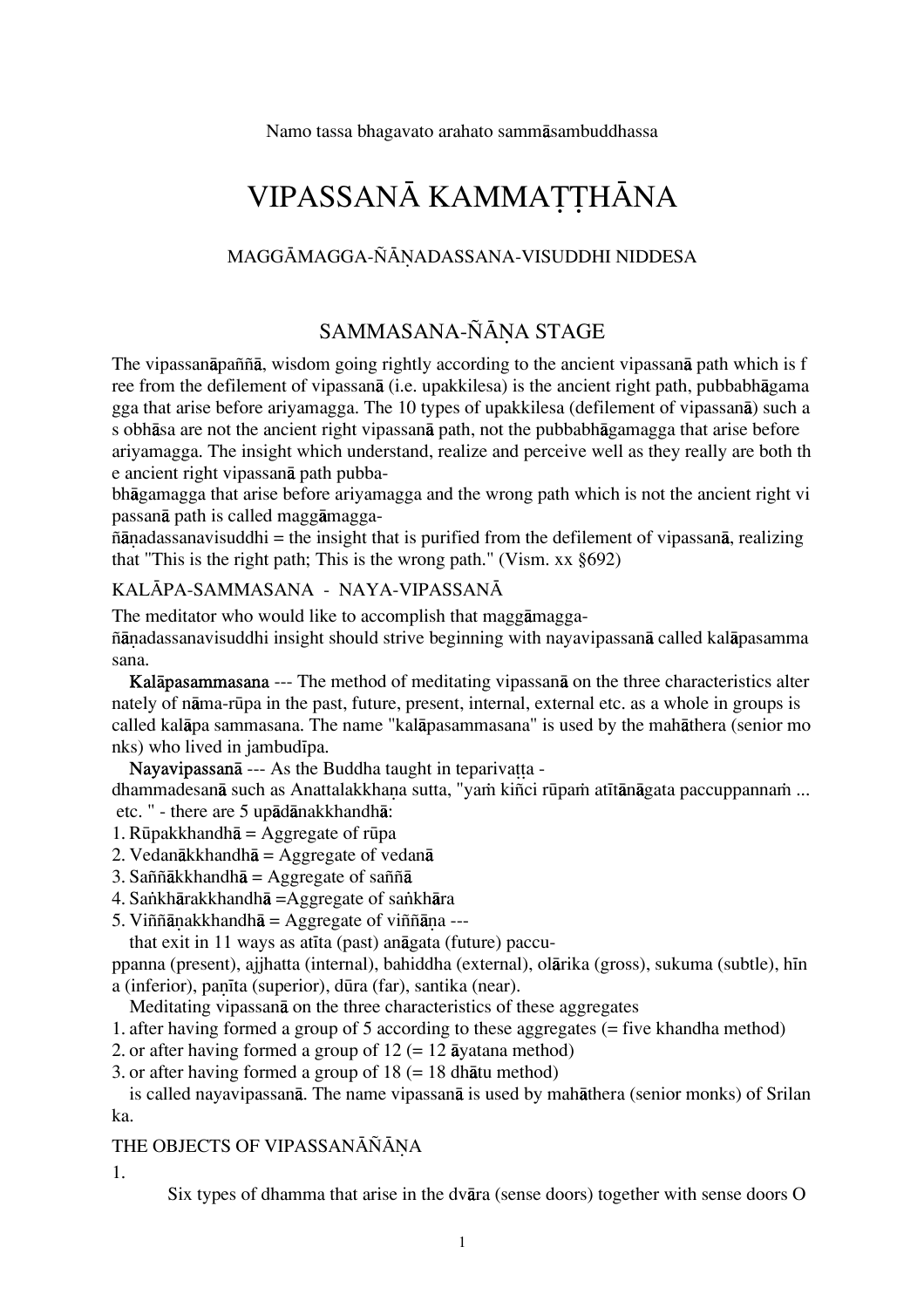bjects (årammaˆa) are cakkhudvårikadhamma, sotadvårikadhamma, ghånadvårikadhamma, jivhådvårikadhamma, kåyadvårikadhamma, manodvårikadhamma.

- 2. Five khandhā which are rūpakkhandhā, vedanākkhandhā, saññākkhandhā, sankhārakkhandhā, viññānakkhandhā.
- 3. Six dvåra which are cakkhudvåra, sotadvåra, ghånadvåra, jivhådvåra, kåyadvåra, manodvåra.

4.

Six ārammana (objects) which are rūpārammana, saddārammana, gandhārammana, ra sārammana, photthabbārammana, dhammārammana.

5.

Six viññāna which are cakkhuviññāna, sotaviññāna, ghānaviññāna, jivhāviññāna, kāya viññāna, manoviññāna.

- 6. Six phassa which are cakkhusamphassa, sotasamphassa, ghånasamphassa, jivhåsamphassa, kåyasamphassa, manosamphassa.
- 7. Six vedanå which are cakkhusamphassajåvedanå, sotasamphassajåvedanå, ghånasamphassajåvedanå, jivhåsamphassajåvedanå, kåyasamphassajåvedanå, manosamphassajåvedanå.

8.

Six saññā which are rūpasaññā, saddasaññā, ghānasaññā, rasasaññā, photthabbasaññā, dhammasaññå.

9. Six cetanå which are rËpasañcetanå, saddasañcetanå, ghåna-

sañcetanā, rasasañcetanā, photthabbasañcetanā, dhammasañcetanā.

10.

Six tanhā which are rūpatanhā, saddatanhā, ghānatanhā, rasatanhā, photthabbatanhā, d hammatanhā.

- 11. Six vitakka which are rūpavitakka, saddavitakka, ghānavitakka, rasavitakka, photthabbavitakka, dhammavitakka.
- 12. Six vicāra which are rūpavicāra, saddavicāra, ghānavicāra, rasavicāra, photthabbavicåra, dhamma vicåra.
- 13. Six dhātu pathavīdhātu, āpodhātu, tejodhātu, vāyodhātu, ākāsadhātu, viññānadhātu.
- 14. Ten kasina.
- 15. Thirty two kotthasa (Bodily parts).
- 16. Twelve åyatana.
- 17. Eighteen dhåtu.
- 18. Twenty two indriya
- 19. Three dhātu which are kāmadhātu, rūpadhātu, arūpadhātu.

20.

Nine kind of existence (bhava) which are kāmabhava, rūpabhava, arūpabhava, saññīb hava, asaññībhava, nevasaññīnāsaññībhava, ekavokārabhava (asaññasatta), catuvo-

kārabhava (4 arūpa realms), pañcavokāra bhava (11 kāma realms, 15 rūpa realms).

- 21. Four rūpajhāna.
- 22. Four appamaññā which are mettā, karunā, muditā, upekkhā.
- 23. Four arūpajhānasamāpatti.
- 24. Twelve factors of paticcasamuppāda. (Vism. xx §694)

There are three types of living beings who have to be liberated and are ready to be liberated

. Buddha taught vipassanå meditation by many such as five khandha method with the purpose to liberate those three types of beings.

Arahattaphala can be attained if one meditates vipassanå by five khandha method or twelve åyatana method or eighteen dhåtu method. If the benefit that one aspires, which is arahattaph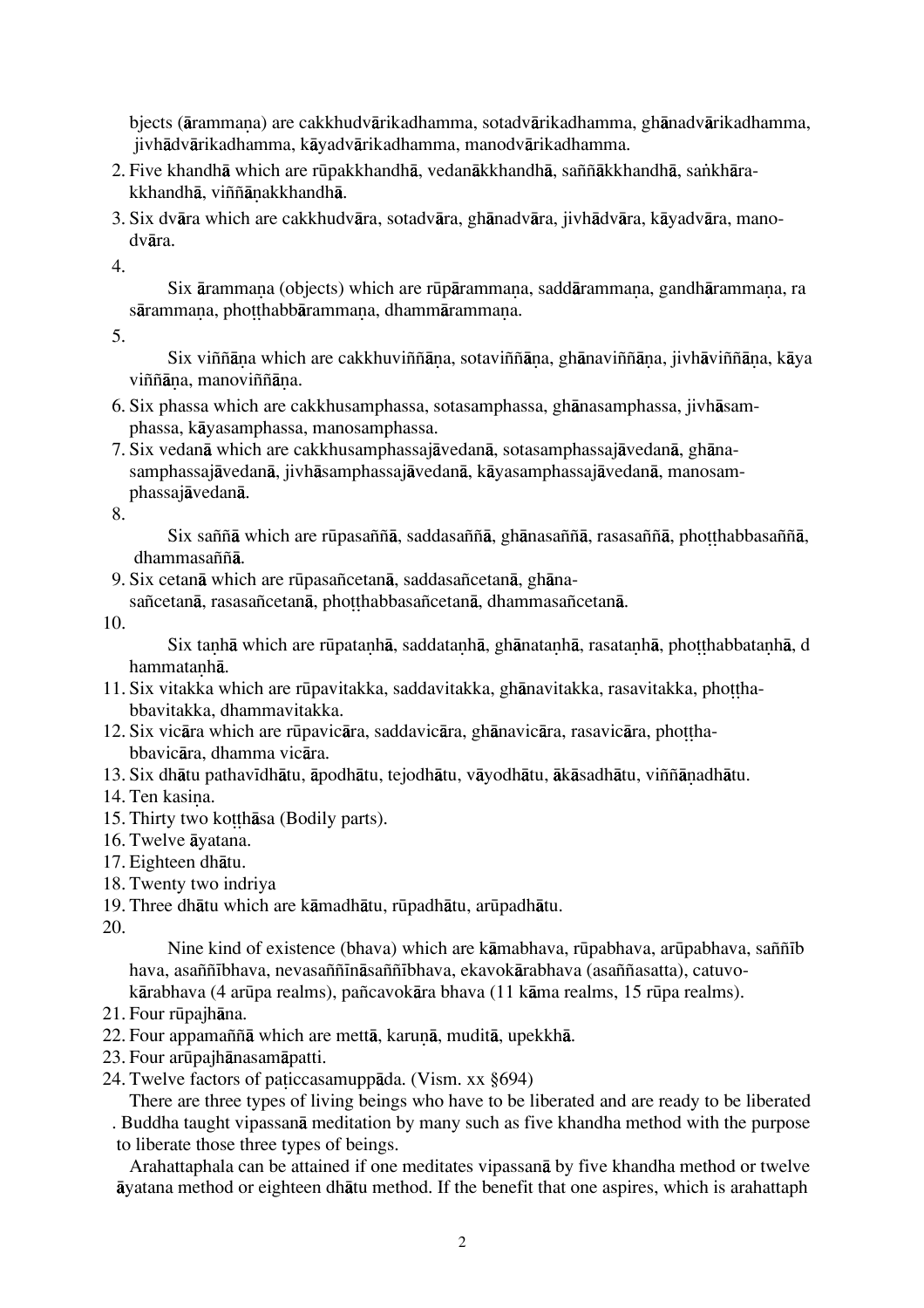ala can be fulfilled by meditating vipassanå in any one of the methods then why did Buddha t aught in many methods, without teaching just one method?

The answer is that Buddha taught with the purpose to liberate the three types of beings. The three types of beings ready to be liberated vary as below:

|                                                           |  | a.1 Rūpasammūlh $\bar{a}$ = beings who are deluded on rūpa.                                                                                                 |
|-----------------------------------------------------------|--|-------------------------------------------------------------------------------------------------------------------------------------------------------------|
|                                                           |  | $a.2$ Arūpasammūlh $\bar{a}$ = beings who are deluded on nāma.                                                                                              |
|                                                           |  | a.3 Ubhayasammulha = beings who are deluded on both nama and rupa.                                                                                          |
| b.1 Tikkhindriyā<br>b.2 Majjhimindriya<br>b.3 Mudindriya  |  | $=$ beings with sharp faculty.<br>= beings with average faculty, neither sharp nor inadequate.<br>$=$ beings with inadequate faculty.                       |
| c.1 Samkhittaruci<br>c.2 Majihimaruci<br>c.3 Vitthararuci |  | $=$ beings who prefer the brief method.<br>= beings who prefer the medium method, neither brief nor detailed.<br>$=$ beings who prefer the detailed method. |

Buddha taught the dhamma in various ways to liberate these three types of beings. 1.

 Buddha taught vipassanå meditation by 5 khandha method in teachings such as anattal akkhana sutta to liberate persons who are:

- a. ArËpasammˬhå persons who are deluded on nåma dhammas.
- b. Tikkhindriyå persons who have sharp faculty.
- c. Sa $\dot{m}$ khittaruci persons who prefer the brief method.
- 2. Vipassanå meditation through 12 åyatana method was taught to liberate:
	- a. Rūpasammūlhā persons who are deluded on rūpa dhammas.
	- b. Majjhimindriyå persons who have average faculty.
	- c. Majjhimaruci persons who prefer medium method.
- 3. Vipassanå meditation through 18 dhåtu method was taught to liberate:
	- a. Ubhayasammūlhā persons who are deluded on both rūpa and nāma.
		- b. Mudindriyå persons who have inadequate faculty.
		- c. Vitthārarucī persons who prefer detailed method.

Vipassanå meditation by means of indriya was taught so that one can easily discern the ana tta characteristic.

Only if the meditator realize himself penetratively by sammaditini insight/wisdom the follo wing four points;

- 1. Pavatti = arising of five upådånakkhandhå, the dukkhasaccå,
- 2. Pavattihetu = the cause of the dukkhasacc $\bar{a}$ .
- 3. Nivatti  $=$  cessation of the dukkhasacca and smudayasacca,
- 4. Nivattihetu  $=$

 the practice leading to the cessation of the dukkhasaccå and samudayas accå,

then the various vipassanå meditation above can produce the benefits which are magga, ph ala, nibbåna. As those who do not realize these four points themselves penetratively by samm ådi hi insight, cannot attain the benefits magga, phala, nibbåna, Buddha taught vipassanå me ditation related to the saccadesana method and paticcasamuppada method with the purpose th at one realizes them.

### TAKE NOTE

There are four types of paramattha which are citta, cetasika, rūpa, nibbāna. Among them citta, cetasika, rËpa paramatthas are anicca paramattha, dukkha paramattha, anatta paramattha. Nib båna is nicca paramattha, sukha paramattha, anatta paramattha.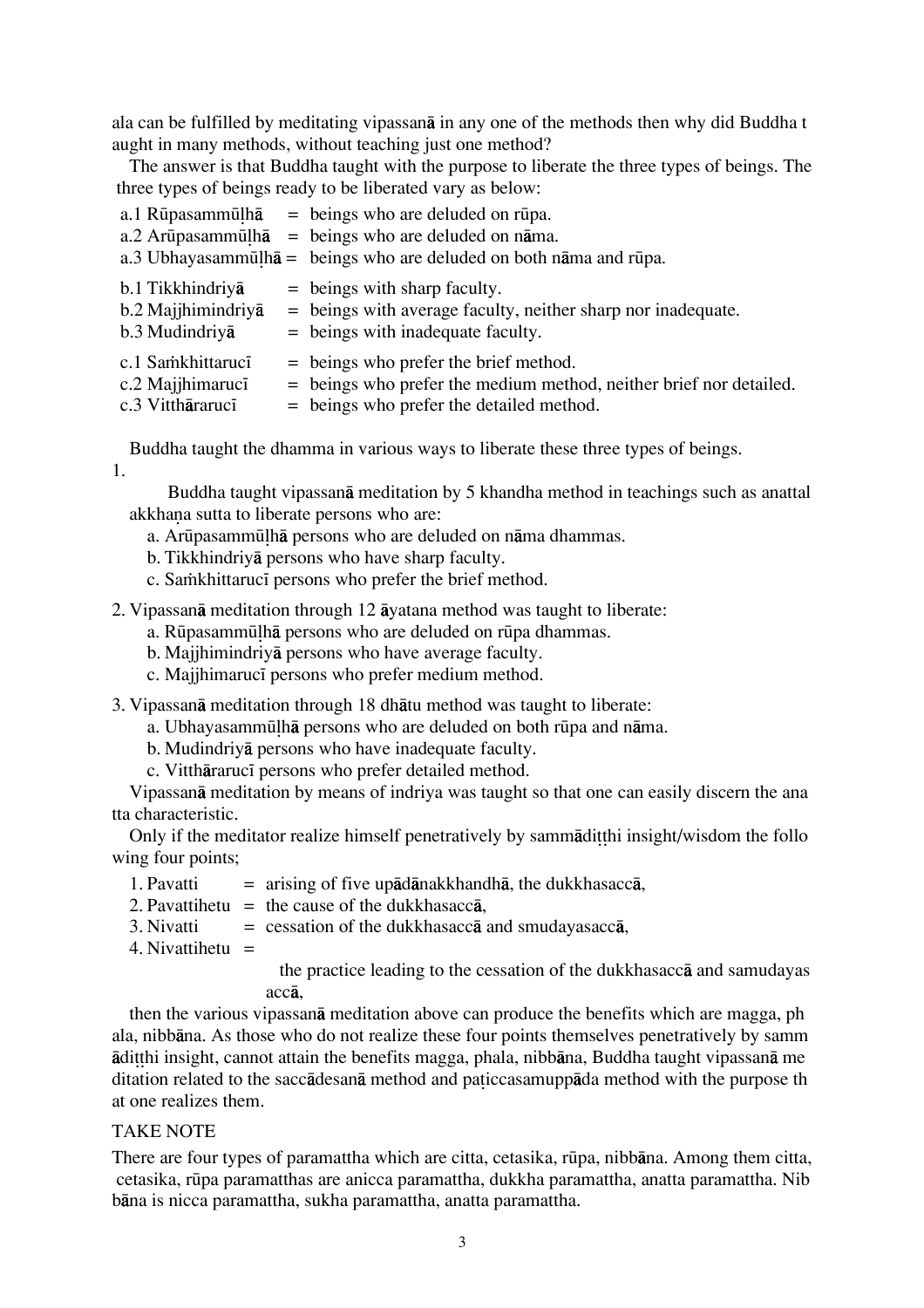The righteous person who aspires for nibbåna which is the fourth paramattha, being the real nicca, sukha, anatta paramattha must meditate vipassanå on the three characteristics of the fir st, second and third paramattha which are citta, cetasika and rūpa together with their causes re peatedly.

In meditating like that:

1.

Having formed the citta and cetasika as one nāma group and forming the rūpadhamma as another group, the meditator can attain maggaphala nibbåna if he meditates vipassanā by the nāma-rūpa method, being one group of nāma and one group of rūpa.

2.

 One can also attain maggaphala nibbåna if he meditates vipassanå by the 5 khandha m ethod, having formed the rËpadhamma as one group and nåmadhamma as four groups whic h are vedanā-saññā-saṅkhāra-viññāna.

3.

 One can also attain maggaphala nibbåna if he meditates vipassanå by the 12 åyatana method, having formed the nāma-rūpa into twelve groups.

4.

 One can also attain maggaphala nibbåna if he meditates vipassanå by the 18 dhåtu met hod, having formed the nāma-rūpa into eighteen groups.

5.

 One can also attain maggaphala nibbåna if he meditates vipassanå by the indriyadesan å method, having formed the nåma-rËpa into twenty two groups.

6.

One can also attain maggaphala nibbāna if he meditates vipassanā by the paticcasamu ppåda desanå method, having divided the nåma-rËpa into twelve factors.

7.

 One can also attain maggaphala nibbåna if he meditates vipassanå, having formed two groups as dukkhasaccå group and samudayasaccå group in the saccådesanå method.

These nāma-rūpa, 5 khandha, 12 āyatana, 18 dhātu, 22 indriya, 12 paticcasamuppāa factors , dukkhasaccå samudayasaccå, which are meditated upon as object of vipassanå insight, are o nly the citta+cetasika+rËpa. Although the method of discernment is different, the fundamental paramattha-dhātu, ultimate reality which are the object of vipassanāñāna are the same.

Therefore the meditator who wants to begin to practise vipassanå meditation must have alre ady attained the nāmarūpaparicchedañāna and paccayapariggahañāna which are ---

1. having already discerned rūpa and nāma

2. having already discerned the causes.

One may ask that from which states, among the nåma-rËpa-causes-effects that are already d iscerned, should one begin with to meditate vipassanå. The answer is as follows.

### BEGIN FROM THOSE THAT ARE EASY AND CLEAR

Yepi ca sammasanupagā, tesu ye yassa pākatā honti sukhena pariggaham gacch anti, tesu tena sammasana $\dot{\mathbf{n}}$  arabhitabba $\dot{\mathbf{m}}$ . (Vism.xx §694)

Ye rūpārūpadhammā. yassāti yogino. tesu tena samma-

sanam ärabhitabbam yathāpākatam vipassanābhinivesoti ka-

tvā. pacchā pana anupat thahantepi upāyena upa thahāpetvā anavas esatova samm asitabbā. (Mahātīka. II. 391)

Among the lokiya nåma-rËpa suitable for vipassanå meditation, the meditator should strive on the sammasana task of meditating vipassanå on the three characteristics of those nåma-rËp a which are clear to the insight of the meditator and easy to be discerned.

a.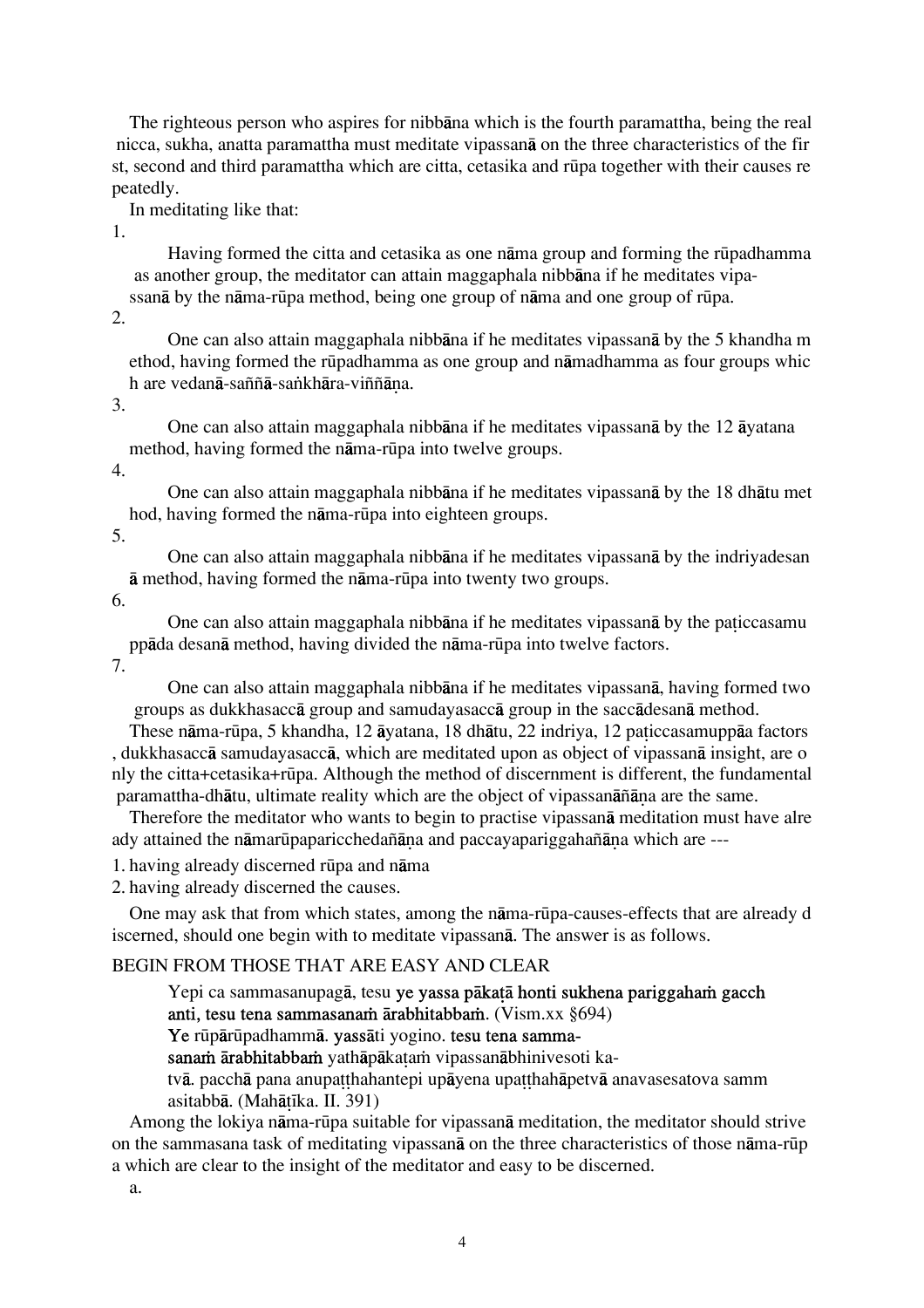In "the meditator should strive on the sammasana task of meditating vipassanå on the three characteristics of those nåma-rËpa which are clear to the insight and easy to be discerned," th e commentator considered that one is able to meditate vipassa-

 $n\bar{a}$  on the clear ones =  $n\bar{a}$  ma-rūpa which are clear.

b.

However after that, meditate vipassana on the nama-rūpa which are not yet clear to the insig ht, by causing = making them clear by means of strategy so that there is no remainder (nåma, rËpa, causes, effects) (Vism. mahåtikå. II. 391)

One should take note that the above instructions by the commentary is only for those medit ators who have already been successful in discerning five types of pariggaha which are:

- 1. Rūpapariggaha  $=$  discernment of rūpa,
- 2. Arūpapariggaha  $=$  discernment of n $\bar{a}$ ma,
- $3.$  Aūpārūpapariggaha = discernment nāma-rūpa,
- 4. Paccayapariggaha = discernment of the causes of present nāma-rūpa,
- 5. Addhānapariggaha = discernmernt of the causes of past and future nāma-rūpa.

It should also be noted that these instructions are not for the meditator to discern as he likes whatever is arising = whatever is easy, without differentiating between concept (paññatti) an d ultimate reality(paramattha) and who is a beginner just arrived in a meditation centre witho ut any realization such as -

- 1. without realizing rËpa till ultimate reality
- 2. without realizing nåma till ultimate reality
- 3. without realizing nåma-rËpa till ultimate reality
- 4. without realizing the causes of present nāma-rūpa
- 5. without realizing the causes of past and future nåma-rËpa

They instructed, to meditate the vipassanå on only what is arising and clear by referring to t he above commentary and subcommentary's explanation "a" only. They do not refer to the su bcommentary's explanation "b". The decision of the sub-

commentary that one should discern all rūpa+nāma clearly with the three pariññāpaññā and to meditate vipassanā completely refers to the aparijānana sutta in samyuttanikāya, salāyatanavagga. The following is the decision of the commentary:

#### DISCIPLINE TO BE FOLLOWED

As the instructions in teparivattadhammadesanā such as anattalakkhana sutta and the above c ommen-

tary and subcommentary is to meditate vipassanå on the past, future, present, internal, externa l etc. nāma-rūpa-cause-effect = all sankāradhamma then one may ask that which method and discipline should one follow to practise vipassanå. The discipline to follow in vipassanå is me ntioned in the section on enumerating the various vutthanagaminivipassana in atthas alini com mentary and visuddhi magga (Vism. xxi, §783). Here the explanation of atthas alini commenta ry will be shown.

Idhekacco āditova ajjhattam pañcasu khandhesu abhinivisati, abhinivisitvā te aniccādito pa ssati. yasmā pana na suddhaajjhattadassanamatteneva maggavutthānam hoti, bahiddhāpi datth abbameva, tasmā parassa khandhepi anupādinnasankhārepi aniccam dukkha-

manattāti passati. so kālena ajjhattam sammasati, kālena bahiddhāti. tassevam sammasato ajjh attam sammasanakāle vipassanā maggena saddhim ghatiyati. evam ajjhattam abhini-

visitvā ajjhattam vutthāti nāma. sace panassa bahiddhā sammasa-

nakāle vipassanā maggena saddhim ghatiyati. evam ajjhattam abhinivisitvā bahiddhā vutthāti nāma. eseva nayo bahiddhā abhinivisitvā bahiddhā ca ajjhattañca vutthānepi.

Aparo āditova rūpe abhinivisati, abhinivisitvā bhūtarūpañca upādārūpañca -

paricchinditvā aniccādito passati. yasmā pana na suddharūpa-

dassanamatteneva vutthānam hoti, arūpampi datthabbameva. tasmā tam rūpam ārammanam k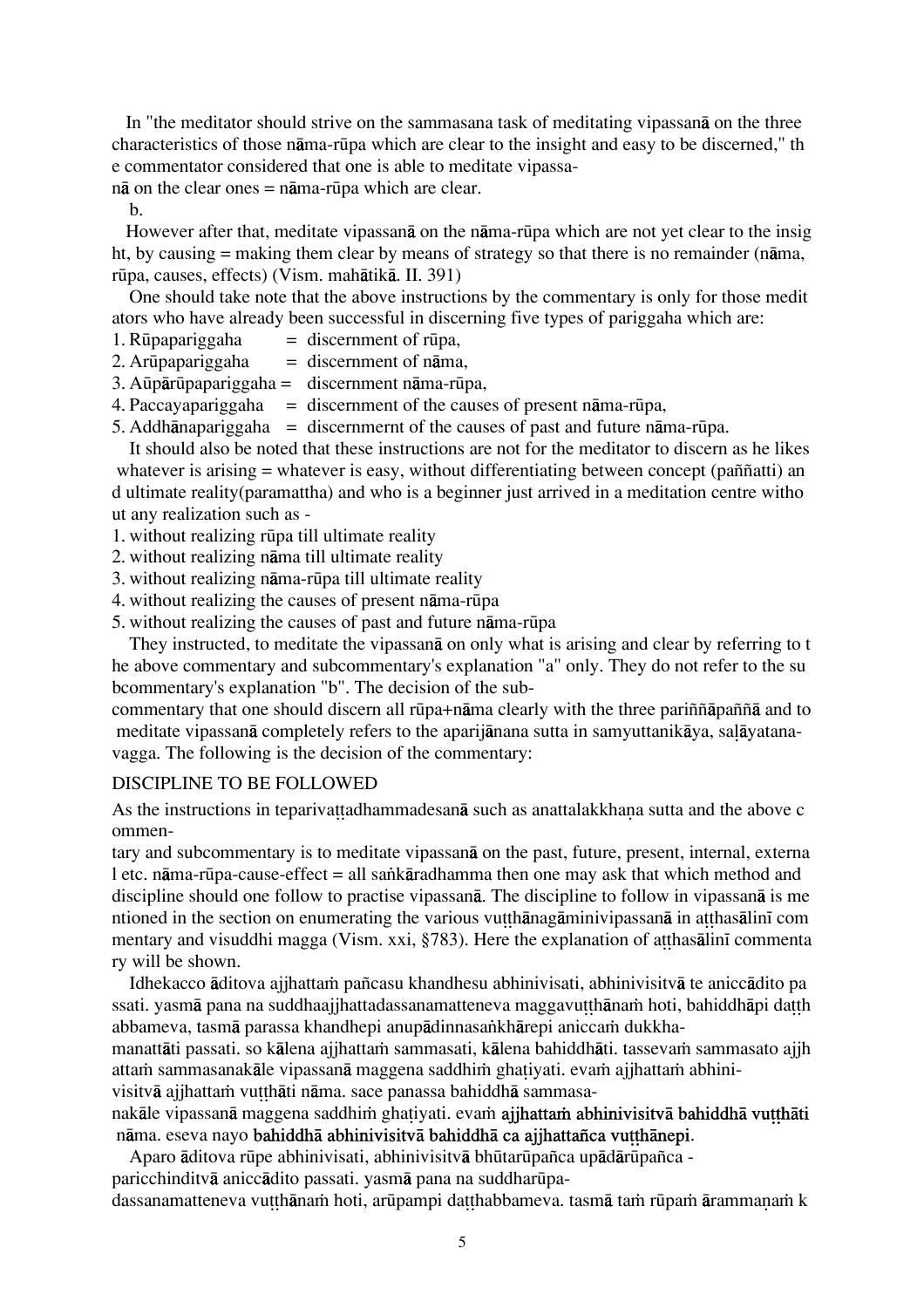atvā uppannam vedanam saññam sankhāre viññānañca "idam arūpa"nti -

paricchinditvā aniccādito passati. so kālena rūpam sammasati, kālena arūpam. tassevam sam masato rūpasammasanakāle vipassanā maggena saddhim ghativati. evam rūpe abhinivisitvā r ūpā vutthāti nāma. sace panassa arūpa-

sammasanakāle vipassanā maggena saddhim ghatiyati, evam rūpe abhinivisitvā arūpā vutthāt i nāma. esa navo arūpe abhinivisitvā arūpā ca rūpā ca vutthānepi.

"Yamkiñci samudayadhammam sabbam tam nirodhadhamma"nti evam abhinivisitvā evameva vutthānakāle pana ekappahārena pañcahi khandhehi vutthāti nāmāti ayam tikkhavipassakassa mahāpaññassa bhikkhuno vipassanā. (atthasālinī, Myan; 270-271)

Abhinivesoti ca vipassanåya pubbabhåge kattabbanåma-

rūpaparicchedo veditabbo. tasmā pathamam rūpaparigganhanam rūpe abhiniveso. esa nayo se sesupi. (Vism, mahātīkā.  $2.470$ )

Abhinivesa means nāmarūpapariccheda, the distinguishing of nāma and rūpa by insight wh ich should be done before vipassanå. Therefore, as an example, understand that the distinguis hing /discern-

ment of rūpa by insight first is rūpe abhinivesa = vipassanā meditation beginning with rūpa. It is the same method for the remaining abhinivesa (Vism, mahåtikå. II.470). Distinguishing th e sankā-

radhamma, namely dukkhasaccā, samudayasaccā which are the object of vipassanāñāna is cal led abhinivesa.

Lokuttara ariyamagga can:

1.

emerge from internal (= internal sankhāra), having meditated vipassanā beginning wit h internal  $(=$  internal sankhāra)

2.

emerge from external (= external sankhāra), having meditated vipassanā beginning wi th internal

3. emerge from external, having meditated vipassanå beginning with external

4. emerge from internal, having meditated vipassanå beginning with external

5. emerge from rËpa, having meditated vipassanå beginning with rËpa

6. emerge from nāma, having meditated vipassanā beginning with rūpa

7. emerge from nåma, having meditated vipassanå beginning with nåma

8. emerge from rūpa, having meditated vipassanā beginning with nāma

9. emerge from the 5 khandha at one stroke. (atthas $\bar{a}$ lini. 270-271)

1. In the såsanå, some meditators begin with discerning the internal five khandha. After tha t they meditate vipassanå on the three characteristics anicca, dukkha, anatta of those internal f ive khandha alternately. However, as the vutthānagāminivipassanā = emerging from sankhāra object attaining nibbāna together with maggavīthi mind process can not occur by only medita ting vipassanå just on internal five khandha, one must also meditate vipassanå on external fiv e khandha also. Therefore the meditator must also meditate vipassanå on the three characterist ics anicca, dukkha, anatta alternately of other's five khandha and inanimate anupādinna sankh åradhamma, after having discerned them. That meditator sometimes meditate vipassanå on th e three characteristics of internal alternately; sometimes meditate vipassanå on the three chara cteristics of external alternately. At the time of meditating vipassanå on internal, the vipassan å insight of that meditator who is meditating like that, joins with ariyamagga (it means that at the end of vipassanā insight, ariyamaggañāna arise). This is called emerging from internal, ha ving meditated beginning with internal (that means it is the vutthanagamini vipassana).

[Vutthānagāminivipassanā --- the vipassanācitta process emerging from sankhāra object a ttains nibbāna, being free from sankhāra. It is the name of the three insight namely sankhāru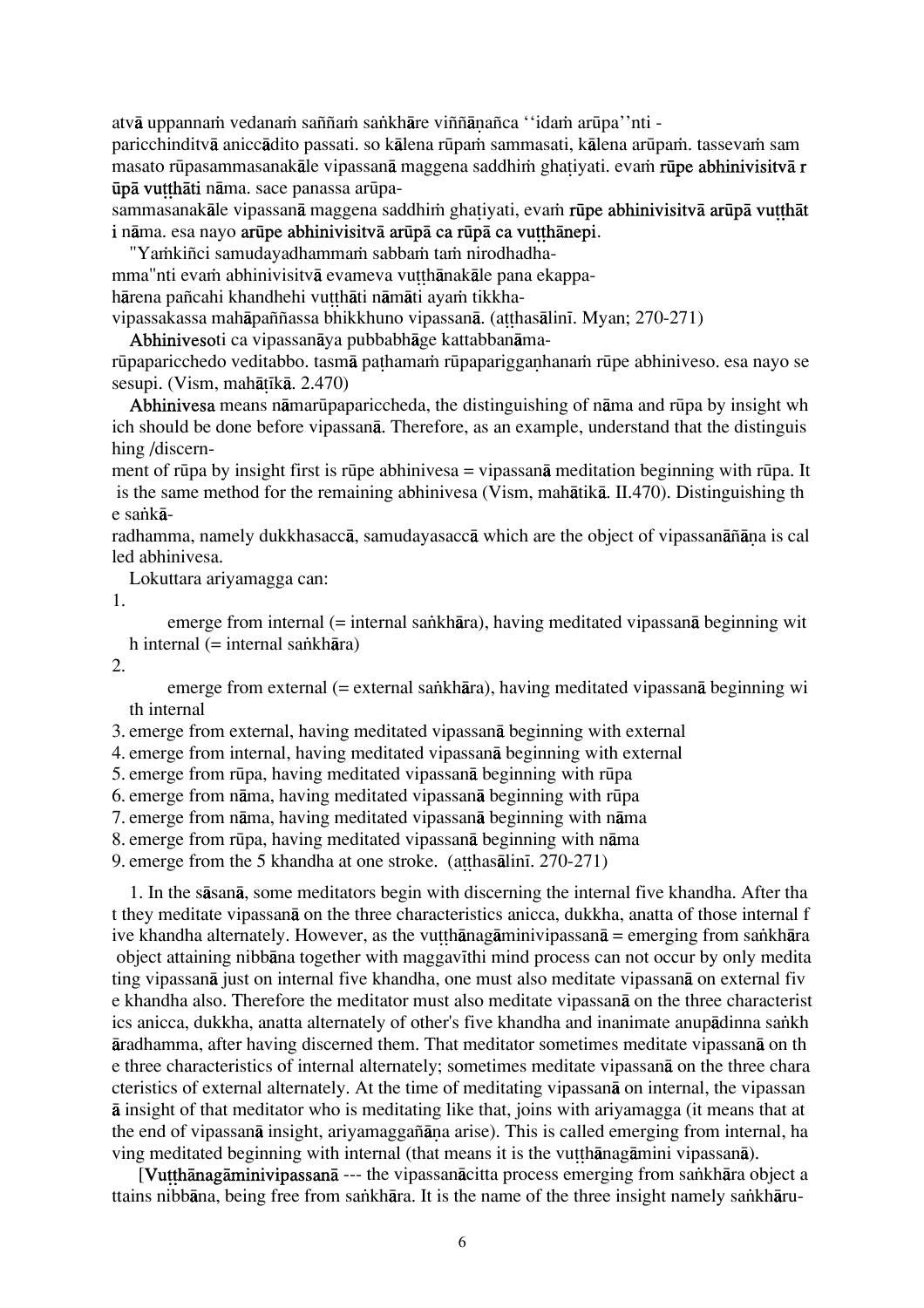pekkhāñāna, anulomañāna, gotrabhuñāna called sikhāpattāvipa-

ssanā having reached the supreme stage, which attains nibbāna being free from sankhāra, eme rging from sankhāra.]

2. Another type is that: For the meditator who begins vipassanå meditation with internal an d then meditates internal and external alternately, if while meditating vipassanå on external, t he vipassanā insight joins with ariyamaggañāna then it is emerging from external, beginning with internal.

3-4.

 It is the same in after having begun meditating with external, it emerges from external and f rom internal.

5. (As there are both nåma and rËpa in each of internal and external:) another meditator beg in to meditate among rūpakammatthāna and nāmakammatthāna beginning with rūpa (it means he discern beginning with rūpa). After that he discerns to see by vipassana insight (the three characteristics alternately) distinguishing the bhūtarūpa ( $=$  4 great elements) and 24 types of u pādārūpa. However vutthānagāminivipassanā cannot arise by meditating vipassanā on rūpa o nly; one must meditate vipassanå (the three characteristics alternately) on nåma also. Therefor e the meditator after having distinguished as "this is nāma" the vedanā, saññā, cetasikasankhā ra group, viññāna that take those rūpa as object - discerns to see by vipassanā insight their thr ee characteristics as anicca, dukkha, anatta alternately. That meditator sometimes meditate vi passanå on the three characteristics of rËpa alternately; and sometimes meditate vipassanå on the three characteristics of nåma alternately. The vipassanå insight of the meditator who is me ditating like that joins with ariya maggañāna while meditating on rūpa. If so, it is after having begun meditating with rūpa, it emerges from rūpa.

6.

If the vipassan $\bar{a}$  insight of that meditator joins with ariyamaggañ $\bar{a}$  na while meditating on n $\bar{a}$ ma then it is "after having begun meditating with rūpa, it emerges from nāma". 7-8.

It is similar in after having begun meditating with nama, it emerges from nama and from rū pa.

9.

In the arising of vutthanagaminivipassana after meditated as "yamkin ci samudayadhamma m sabbam tam nirodhadha-

 $m_{\text{min}}$  = All that is subjected to arising is subjected to cessation"  $-$ -- it is the emerging from t he five khandha at one stroke. This is the vipassanå of the monk who has sharp great wisdom  $(tikkhavi passaka mahāpaññā)$ .  $(at hasālinī. 270-271)$ 

The commentary's instruction to meditate vipassana beginning with rūpa and nāma which a re easy to be discerned at the beginning of vipassnå meditation is meant for those who has alr eady been successful in the five pariggaha and is beginning to switch to sammasana as the su bcommentary clarified. After meditating vipassana by smmasana on the nama-rūpa which are easy to be discerned, the nāma-rūpa which are not easily clear to the insight must be meditate d vipassanå upon their three characteristics after having made them to become clear to the ins ight by means of strategy (upåya) because:

- 1. by meditating vipassanå just on rËpa (bhËta rËpa, upådå rËpa) only, ariyamagga cannot be attained;
- 2. by meditating vipassanå just on nåma (= 4 nåmakhandha) only, ariyamagga cannot be attai ned;

3. by meditating vipassanå just on internal five khandha only, ariyamagga cannot be attained

4. by meditating vipassanå just on external five khandha only, ariyamagga cannot be attained.

ESSENTIAL POINTS TO NOTE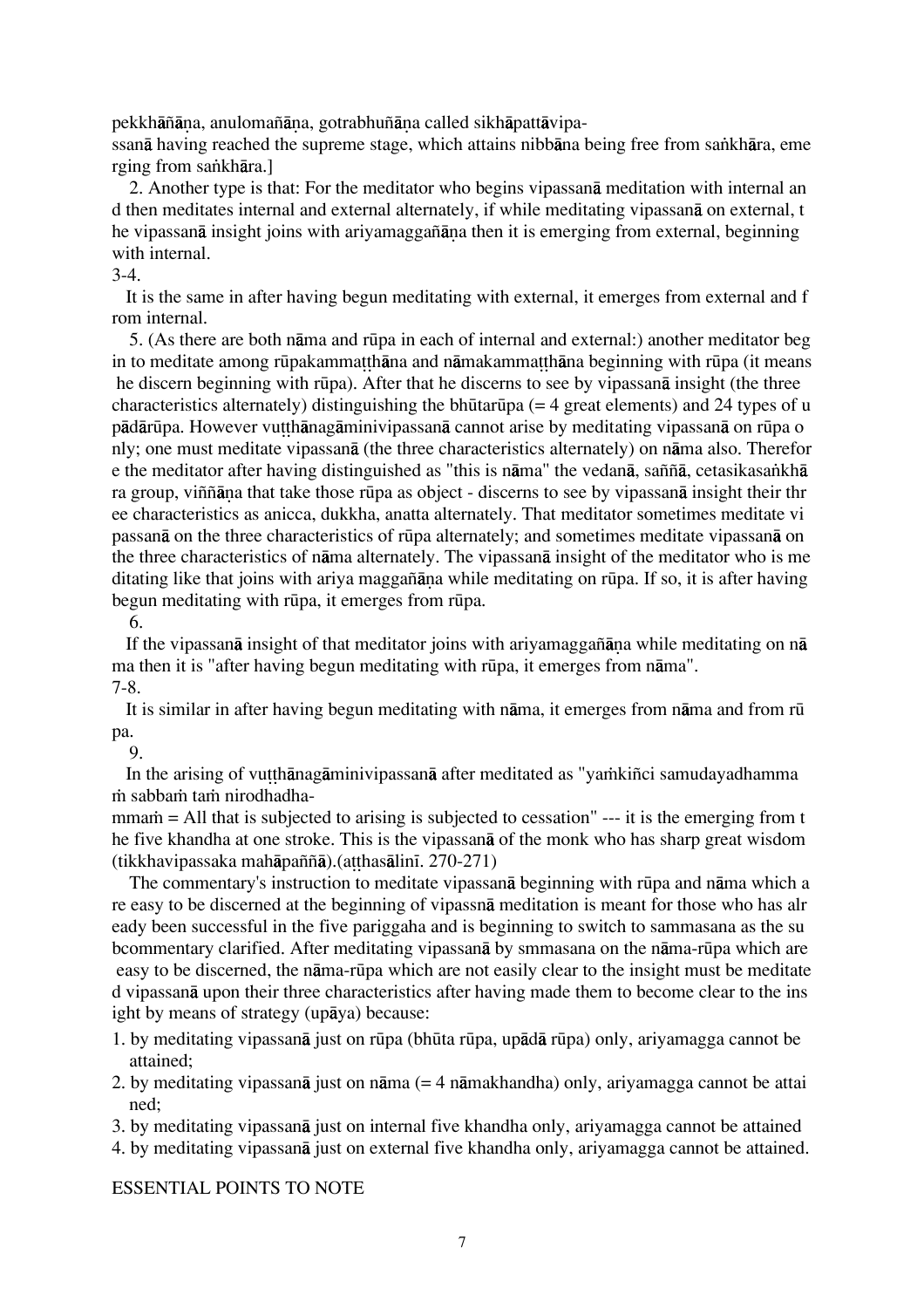In vipassanå meditation, it is to meditate vipassanå;

- 1. sometimes on internal  $($  = internal five khandha)
- 2. sometimes on external  $(=$  external five khandha and inanimate thing anupādinna rūpa)
- 3. sometimes on rūpa  $(=\text{bhūta rūpa and upādā rūpa})$
- 4. sometimes on nåma (= four nåma khandha)
- 5. sometimes as anicca characteristic
- 6. sometimes as dukkha characteristic
- 7. sometimes as anatta characteristic, alternately.

Take note that it is not the method to meditate on whatever is arising that one wants withou t separating and differentiating between concept and ultimate reality. That is, concepts are not the object of vipassanå, only ultimate reality are the object of vipassanå.

### THE THREE CHARACTERISTICS

Eko āditova aniccato sankhāre sammasati. yasmā pana na aniccato sammasanam atteneva vutthānam hoti, dukkhatopi anattatopi sammasitabbameva, tasmā dukk hatopi anattatopi sammasati. tassevam patipannassa aniccato sammasanakāle vut thānam hoti, ayam aniccato abhinivisitvā aniccato vutthāti nāma.

Sace panassa dukkhato anattato sammasanakāle vutthānam hoti, ayam aniccato abhinivi-

sitvā dukkhato, anattato vutthāti nāma. esa nayo dukkhato anattato abhinivisitvā sesavutthānesupi. (Vism. XXI, §787)

1.

A meditator firstly begin to meditate vipassanā sankhāradhamma as anicca (having discerne d by insight the nature of arising and then perished away) however vutthanagaminivipassana cannot arise by meditating only as anicca. It must also be meditated upon as dukkha (having d iscerned by insight the nature of being oppressed by constant arising and perishing away) and as anatta (having discerned by insight the nature of having no indestructible essence). Theref ore he meditates as dukkha and anatta also. If vutthanagaminivipassana arise while meditatin g on sankhāradhamma as anicca, it means that person having begun meditating as anicca, em erges from sankhāra through anicca.

# 2-3.

If vut than agaminivipassana arise to the meditator while meditating as dukkha and to anothe r meditating as anatta, then it is having begun meditating as anicca, it emerges from sankhāra dhamma through dukkha and through anatta.

Understand it in the same way for the remaining other emer-

gence, having begun meditating on sankhāradhamma as dukkha and as anatta.

According to the decision of the commentary above, the meditator must meditate vipassanå on sankhāradhamma.

- 1. sometimes as anicca
- 2. sometimes as dukkha

3. sometimes as anatta, alternately.

### THE RAY OF ANATTA

Anicca and dukkha characteristics are apparent in the world, whether the enlightenment of a Buddha occurs or not. Anatta characteristic cannot be apparent without the enlightenment of a Buddha. Only when there is enlightenment of a Buddha that anatta characteristic is apparent. Even the wise righteous person such as sarabhanga who is a bodhisatta with great psychic po wers can only able to teach the sankhāradhamma as anicca and dukkha. He was not able to pr oclaim the teaching on anatta. If such righteous person was able to proclaim the sankhāradha mma as anatta it would had been possible that his disciples/listeners could attain ariyamaggap halañāna penetratively. It is true, indeed, that the proclamation of anatta characteristic is not t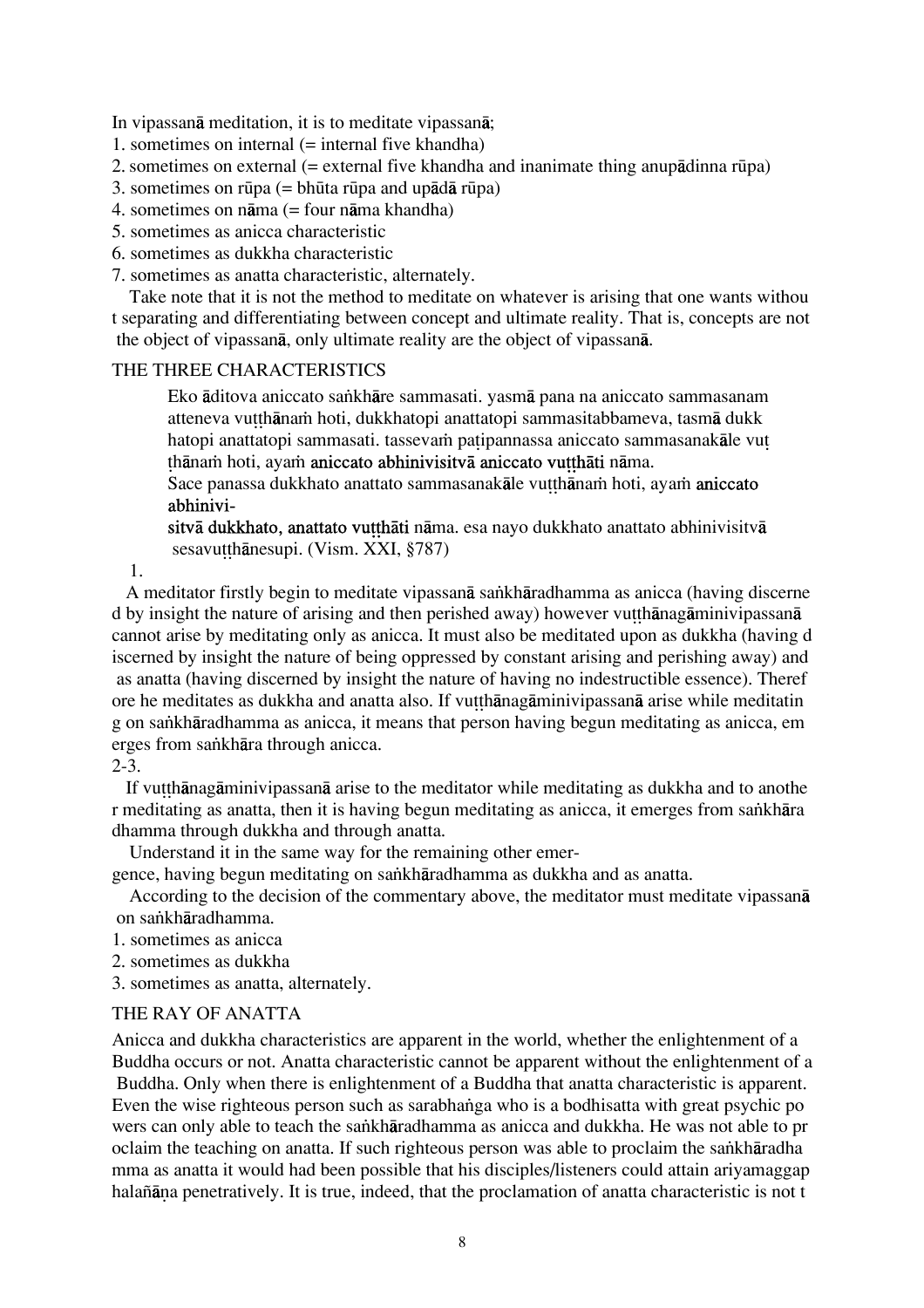he scope of any person or beings except sabbaññusammåsam-

buddha, the omniscient Buddha. As such, anattalakkhana is not an apparent characteristic. Th erefore the Buddha taught anatta characteristic by means of teaching it together with:

- 1. anicca characteristic
- 2. or dukkha characteristic
- 3. or both anicca and dukkha characteristics. (vibhanga atthakathā. 46-47)

Nånådhåtuyo vinibbhujitvå ghanavinibbhoge kate anattalakkhanam yāthāva- sarasato upatthāti. (vibhanga atthakathā. 47)

If able to discern each rūpa-dhātu and nāma-dhātu, removing the rūpa compactness and nā ma compactness, one by one until attaining ultimate reality then the anatta characteristics = th e 'sun', the ray of anatta will arise apparently to the insight of the meditator as it really is rūpa compactness and nåma compactness (ghana) can be removed only when one can discern and distinguish the parama-

ttha dhåtu one by one through (discerning their) characteristics-function-manifestation-proxi mate cause by vipassana insight, analysing the rūpa compactness, nāma compactness especial ly the rËpa kalåpa and nåma kalåpa by insights. Only if compactness is removed then one will attain ultimate reality insight. Only if ultimate reality insight is attained then the sun ray of an atta will arise appropriately and brightly. Only if one can meditate with vipassanå insight until the anicca, dukkha, and anatta characteristics become clear to the insight then one can attain ariyamagga.

Therefore if one teach and has the opinion that:

- 1. It is not necessary to discern to see rËpa-kalåpa and nåma-kalåpa;
- 2. Såvaka (disciples) cannot be able to discern rËpa-kalåpa and nåma-kalåpa;
- 3. Såvaka cannot analyse rËpa-kalåpa and nåma-kalåpa;
- 4. Såvaka cannot discern the rËpa paramattha and nåma paramattha taught by Buddha; 5.

 Only sabbaññusammåsambuddha can realize rËpa and nåma taught by Buddha; It is o nly the scope of Buddha;

6. These nåma and rËpa can only be realized by arhanta ---

then that teaching deviates from the path of the teaching and note that it is without any refe rence from the text. Only when one can analyse the rūpakalāpa and nāmakalāpa then he can a ttain ultimate reality insight. Nibbåna is the dhamma which can be attained only by going thro ugh the paramattha sacca realm (ultimate reality); take note that it is not the dhamma which c an be attained by going through paññatti realm (concepts).

# KALĀPASAMMASANA AND ANUPADADHAMMAVIPASSANĀ

Samūhagahanavasena pavattam kalāpasammasanam. phassādi ekekadhamma- gahanavasena pavattā anupadadhammavipassanā. (dhammasangni-tīkā. 109)

There are two types of vipassanå: namely nayavipassanå called kalåpasammasana and anup ada-

dhammavipassanā. The method of grouping the nāma-rūpa sankhāradhamma as a whole in gr oup of 2 or 5 or 12 or 18 or 12 etc. by means of nåma-rËpa method, 5 khandha method, 12 åy atana method, 18 dhātu method, paticcasamuppāda method etc. and meditating according to g roup is nayavipassanā called kalāpasammasana. [In this method, taking as object, rūpa existin g in the 6 doors and 42 kotthasa as a whole, one meditates vipassana on their three characteris tics alternately. Similarly one must also mediate vipassanå on past, present, future, internal, e xternal rËpa as a whole gradually on their three characteristics alternately. Also in nåma, one meditate vipassanå on the nåma existing in one mind moment as a whole or grouping them as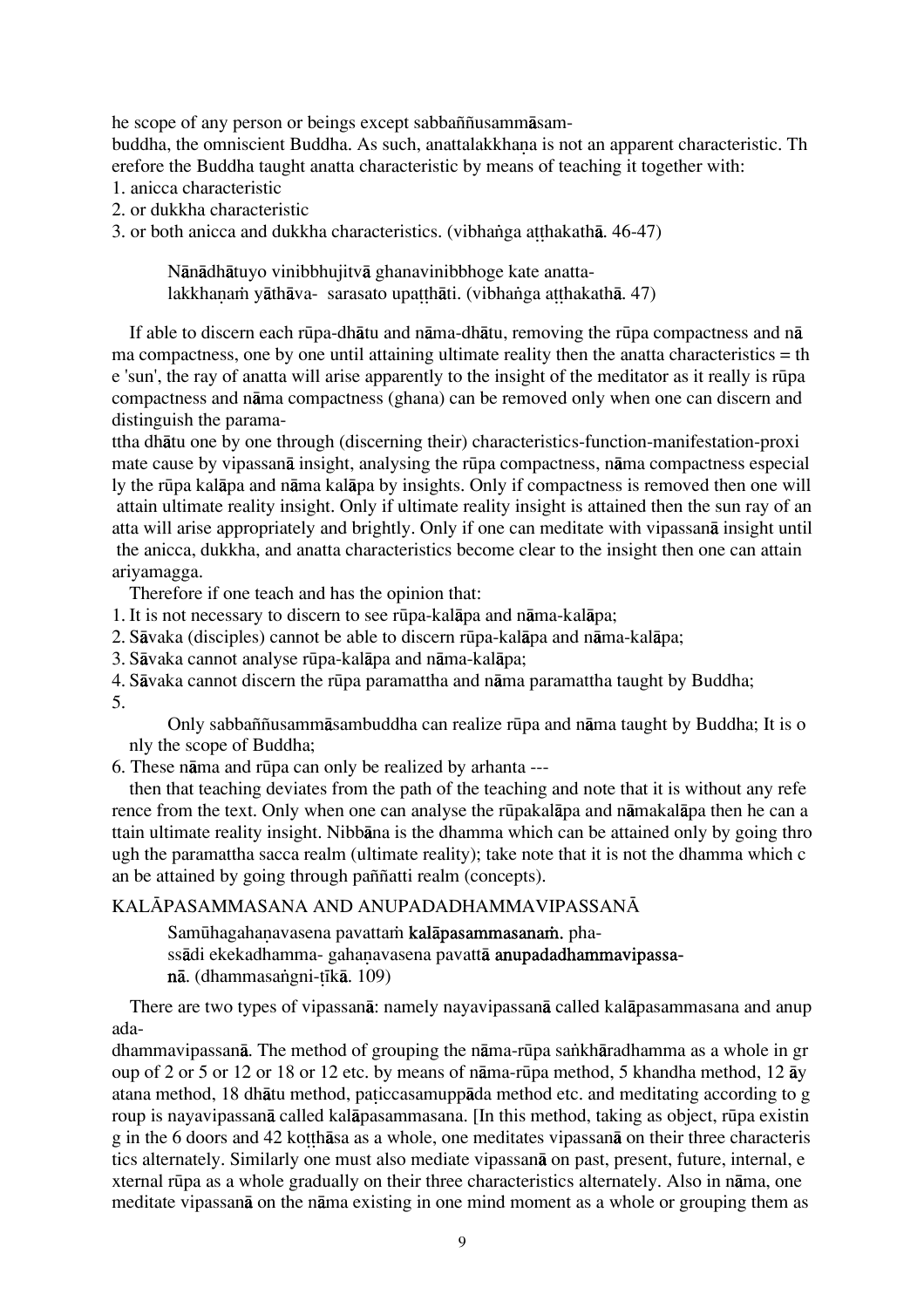vedanā group, saññā group, sankhāra group, viññāna group. The method is similar for past, f uture, present, internal, external etc.]

The method of meditating vipassana after having analysed the rūpa one by one existing in a rūpa kalāpa such as pathavī, āpo, tejo, vāyo etc., and the method of meditating vipassanā afte r having taken as object one by one of the citta cetasika group such as phassa, vedanå, saññå, cetanå etc. existing in a mind moment are called anupadadhammavipassanå method.

Among these two methods, visuddimagga (Vism XX, §692) instructed that the meditator w ho is beginning the meditation should begin with nayavipassanå called kalåpasammasana.

### PATICCASAMUPPĀDA FACTORS

It is mentioned in visuddhimagga (Vism  $xx$ , §694), that paticcasamuppāda factors are included in the list of vipassanā insight objects (... dvādasa paticcasam uppādangāni etc.)

Sappaccayanāmarūpavasena tilakkhanam āropetvā vipassanā patipātiyā 'aniccam dukkham anattā'ti sammasanto vicarati. (mūlapaññāsa att hakathå. 1.281)

Above reference from mūlapannāsa commentary also instructed to meditate vipassanā on t he three characteristics of nåma-rËpa together with the cause according to the stages of vipass anå insight.

In accordance with these instructions, after having discerned by insight the causal relations hips between these paticcasamu-

ppåda factors, one must meditate sometimes on the nature of anicca, sometimes on the nature of dukkha, sometimes on the nature of anatta of;

- 1. sometimes cause,
- 2. sometimes effect,

meditating as 'anicca', 'dukkha', 'anatta' alternately.

The meditator meditates vipassanå ---

- 1. sometimes on internal
- 2. sometimes on external, and among these two;
- 3. sometimes rËpa
- 4. sometimes nåma
- 5. sometimes cause
- 6. sometimes effects
- 7. sometimes as anicca
- 8. sometimes as dukkha
- 9. sometimes as anatta
- 10. sometimes as asubha,

on the three characteristics alternately.

Asubhå bhavetabbå rågassa pahånåya. (meghiya sutta, udåna påli).

In meghiya sutta the Buddha had instructed to practise asubha meditation to remove råga (l ust); and similarly instructed in vijaya sutta (khuddaka. 1.308) to paractise asubha meditation to eradicate råga. Among the three characteristics, asubha is "surrounding" dukkhånupassanå. This vipassanå meditation should be practised on present five khandha.

Furthermore in teparivattadhammadesanā such as anattalakkhana sutta, the Buddha had inst ructed to meditate vipassanå on past five khandha and future five khandha. In accordance to t hese instructions take note that one must meditate vipassanå on past khandha and future khan dha similar to the method of meditating vipassanå on present khandha.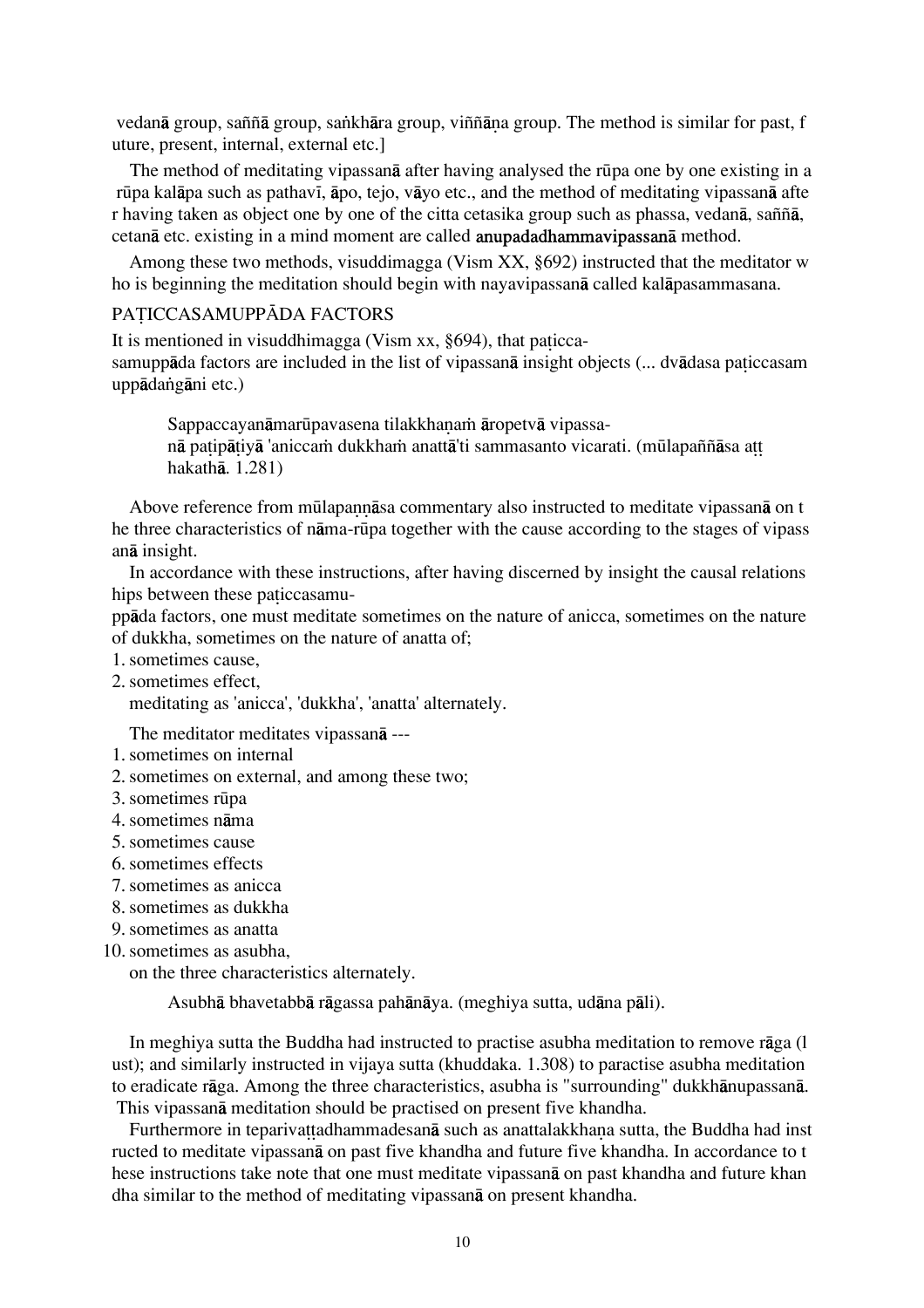Therefore altogether,

- 11. sometimes meditate on past
- 12. sometimes meditate on future;

one must meditate vipassanå on these all.

These are important points which the meditator must know in advance relating to the vipass anå meditation. Again one can meditate vipassanå on these nåma-rËpa by various method suc h as having formed five groups, the five khandha method; having formed 12 groups, the 12 å yatana method, having formed 18 groups, the 18 dhåtu method; having formed 12 groups of f actors, the paticca-

samuppāda method etc. In this treatise, the vipassanā meditation by nāma-rūpa method, havin g formed one group of nåma and one group of rËpa is mainly shown.

# VIPASSANĀÑĀNA AND ABHIÑÑĀ

Concerning the discernment of past and future some vener-

able teachers have the opinion that only if one attains abhiññå, especially pubbenivåsånussati abhiññå then one can discern the past and future. There are 2 ways of discerning past and futu re which are by pubbenivāsānussati abhiññā ñāna and vipassanā ñāna. In the khandhavagga s amyutta pāli, khajjanīya sutta and the commentary of that sutta taught:

Ye hi keci bhikkhave samanā vā brāhmanā vā anekavihitam pubbenivāsam anussaramānā anussaranti. sabbe te pañcu-

pādānakkhandhe anussaranti etesam vā aññataram. katame pañca?

- 1."Evam rūpo ahosim atītamaddhāna"nti, iti vā hi bhikkhave anussaramāno rūpa myeva anussarati.
- 2."Evam vedano ahosim atītamaddhāna"nti, iti vā hi bhikkhave anussaramāno ve danamyeva anussarati.
- 3."Evam sañño ahosim atītamaddhāna"nti...
- 4."Evam sankhāro ahosim atītamaddhāna"nti...
- 5."Evam viññāno ahosim atītamaddhāna"nti, iti vā hi bhikkhave anussaramāno vi ññānameva anussarati" (khandhavagga saṁyutta, khajjanīya sutta. 2.71)

Pubbenivāsanti na idam abhiññāvasena anussaranam san-

dhāya vuttam, vipassanāvasena pana pubbenivāsam anussarante samanabrāhman e sandhāyetam vuttam. tenevāha — "sabbe te pañcupādānakkhandhe anussaranti , etesam vā añ-ñatara''nti. abhiññāvasena hi samanussarantassa khandhāpi upādā nakkhandhāpi khandhapa tibaddhāpi pannattipi ārammanam hoti-

yeva. rūpamyeva anussaratīti evam anussaranto na aññam kiñci sattam vā puggal am vā anussarati, atīte pana niruddham rūpakkhandhameva anussarati. vedanādīs upi eseva nayoti.

(khandhavagga- atthakathā. §79)

'bhikkhus in the world some persons, namely the samana-

brāhmana can recollect many previous khandha process (former life) by insight if they want. I n recollecting like that, these sama-

nabrāhmana can recollect the five upādānakkhandha or one of the five upādānakkhan- dha if t hey want.

Those samanabrāhmana can also recollect by insight, if they want as:

- 1. "that rËpa had arouse in the past"
- 2. "that vedanå had arouse in the past"
- 3. "that saññå had arouse in the past"
- 4. "that sankhāra had arouse in the past"
- 5. "that viññāna had arouse in the past" (khandhavagga atthakathā. §79)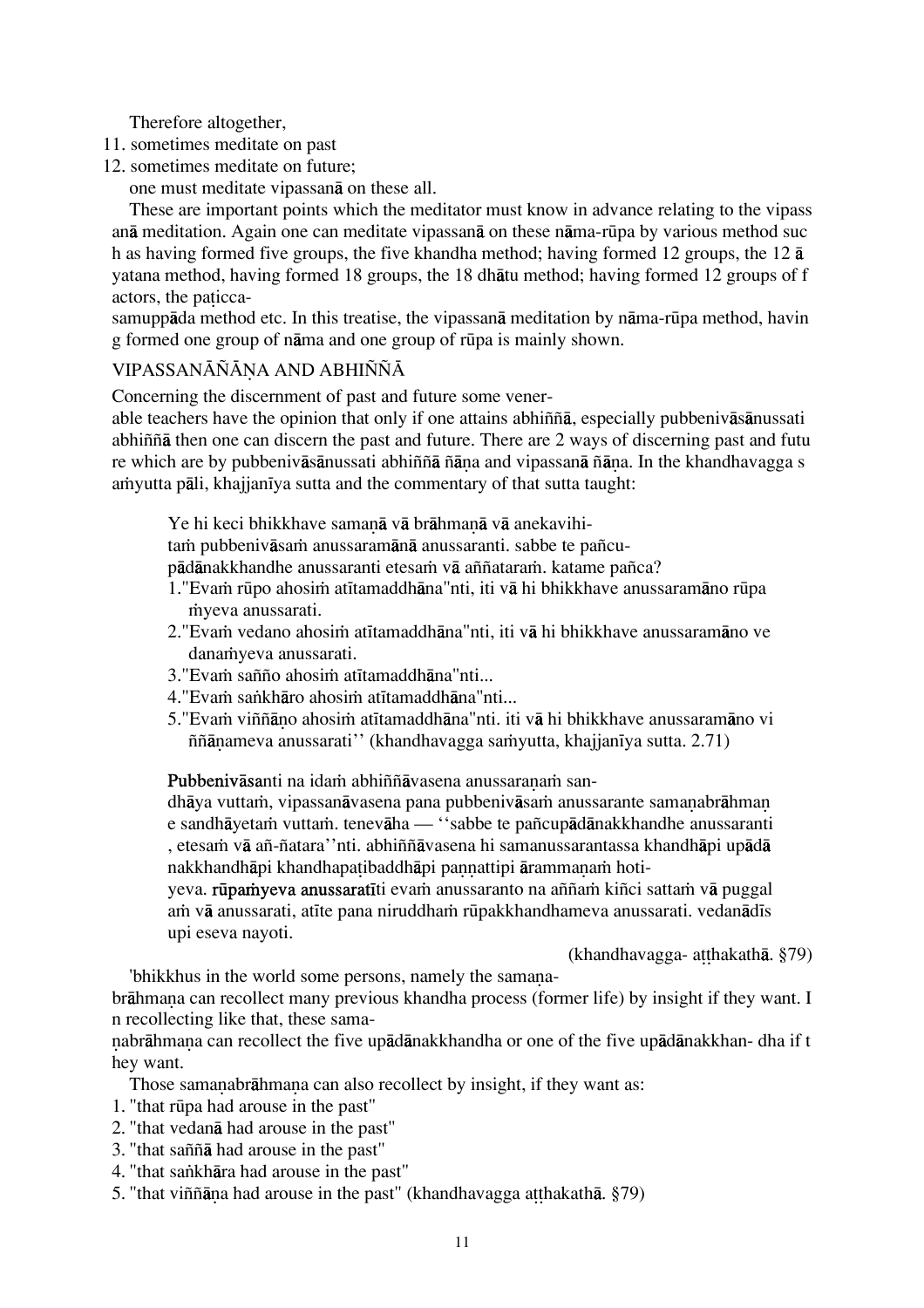pubbenivåsa - Buddha taught using the word 'pubbenivåsa' recollecting the past khandha pr ocess. It was not meant the discernment of past khandha process by pubbenivå-

sānussati abhi-ññā power. Actually he meant to teach that the samana-

brāhmana recollect the past khandha process by vipassanā insight power. Therefore the Budd ha himself taught that "they can recollect the five upådånakkhandhå or one of the five upådån a-

kkhandhå by insight". The difference is that if the past khandha process is recollected by abhi ññå then that pubbenivåsånussati abhiññå can know:

1.

 the five khandha where lokuttarå states are included (that means it can know the five k handha where lokuttara states had arisen in ariya persons such as previous Buddha)

2. the recollection of five upådånakkhandhå (that means lokuttara states are not included) 3.

 the recollection of clan, beauty, nutriment, happiness, sufferings etc. connected with t he khandha.

4. the recollection of various concepts such as name concept.

However vipassanå insight cannot know the above 1, 3 and 4; it can only know number 2, which is five khandha, the object of vipassanå insight.

"rūpa $\dot{m}$ yeva anussarati = can recollect only rūpa by insight" means that recollecting the pas t khandha process by vipassanå like that, is not recollecting any person, beings, puggala (= att a) but only ultimate reality. It recollects by insight the rūpa khandha which had ceased in the past. Take note that it is similar for vedana etc. (khandhavagga atthakatha, §79)

Therefore note that the meditator can discern and see the past five upådånakkhandha by vip assanā insight. Here, note that nāmarūpaparicchedañāna and paccayapariggahañāna are includ ed as vipassanå.

### AN IMPORTANT KEY FACTOR

Being able to recollect the five khandha by insight is essential for discerning past causes. If o ne has not yet been able to discern the 5 past khandha then he can never discern past cause w hich are part of past five khandha, similarly 'the arising of a past effect because of a respectiv e further past causes' and 'the arising present effect because of the relevant past cause' can nev er be discerned. Similarly if one is not able to discern future 5 khandha then 'the arising of fut ure effect because of present cause (or relevant past cause)' and 'the arising of a further future effect because of relevant future cause' can never be discerned. This is because future effect a nd future cause are part of future 5 khandha.

An important key factor in searching for past cause and effect, and future cause and effect is being able to discern the nimitta that appear at the time of verge of death (maranāsanna), whi ch could be either kamma or kammanimitta or gatinimitta. As that nimitta appears due to the f orce of kamma which is going to produce the effect, it is the important central key factor in se arching for the kamma which will produce effect or the kamma which had produced effect or the kamma which is producing effect. It is the nimitta that arise in the appropriate 6 dvåra (se nse doors) at the time of maranāsanna; it is especially the nimitta which appear in bhavanga mind clear element (manodvåra) at the time of being on the verge of death. Only when able to discern these 6 dvåra, especially manodvåra, then can one further discern the object nimitta which arise in the appropriate dvåra. Only if able to discern that nimitta then can one be able t o discern the kamma which produce the effect, and the avijia, tanha, upadana surrounding tha t kamma.

Only if able to discern especially bhavanga mind clear element (manodvāra) then can one b e able to discern vīthi mind processes which arise in between bhavanga mind clear element ( manodvāra). The causes (avijjā, tanhā, upādāna, sankhāra, kamma) are the states that are incl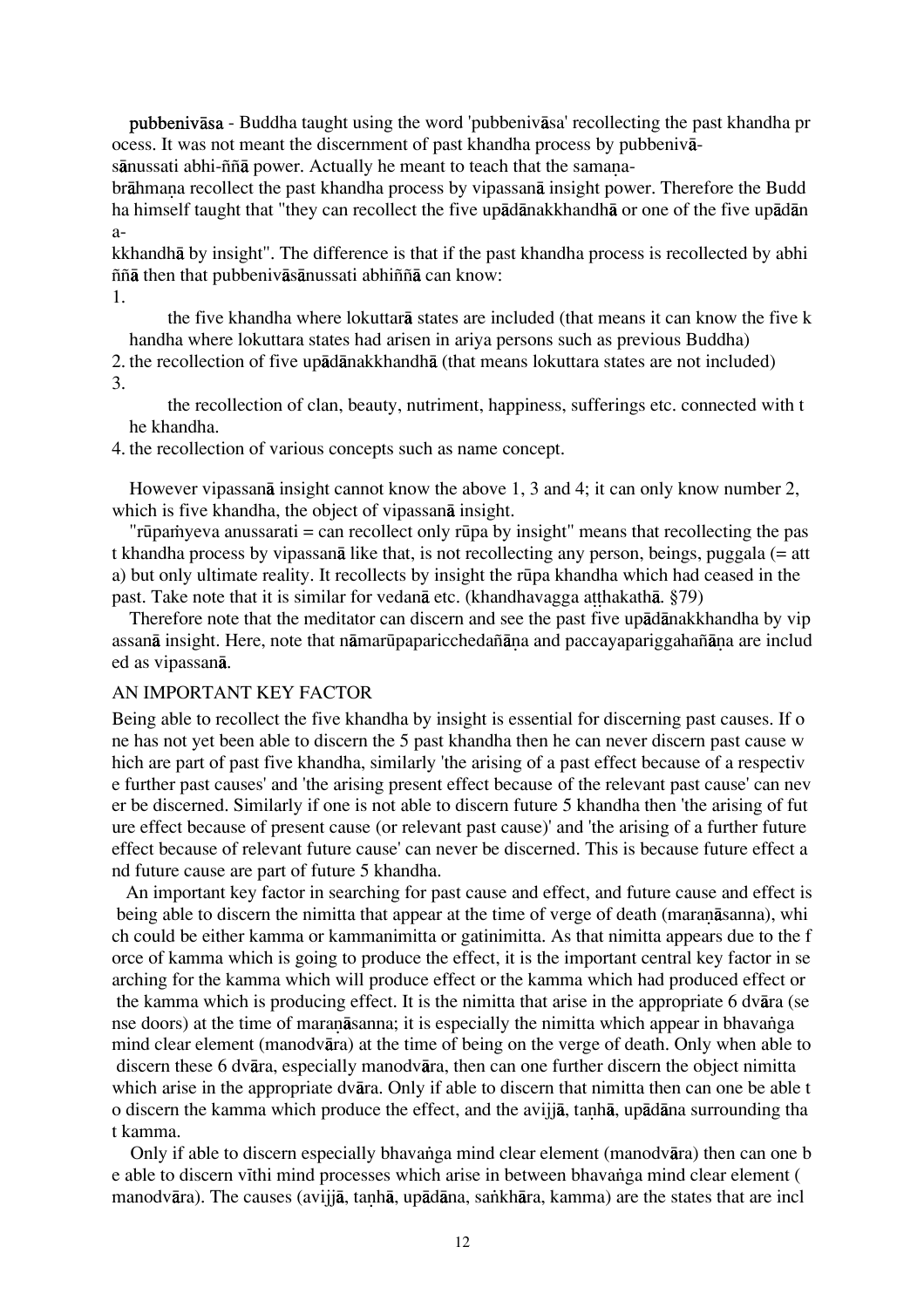uded in these vīthi mind processes. They are part of vīthicitta.

In the search for past causes, it is very important to be able to discern the object of past mar anā-

sannajavana. To be able to discern the object of that maranasannajavana, it is very important t o be able to discern the bhavanga mind clear element (manodvāra) exiting at the time of mara ˆåsanna in the past life. Only if able to discern like that one can discern --- 1.

the object of maranāsannajavana which appeared in that bhavanga mind clear element (manodvåra)

 $2^{\circ}$ 

the vīthi mind processes including maranāsannajavana vīthi which arise in between th ese bhavanga mind clear element (manodvāra)

3. the fundamental cause, kamma which produce that object to appear

4. the avijiā, tanhā, upādāna which can cause that kamma.

Simillarly if there is still future life for the meditator he must be able to discern the object o f maranāsannajavana which appear at time of near death (maranāsanna) in the present life. To be able to discern that one must firstly be able to discern the bhavanga mind clear element (m anodvåra) that arise at the time of near death. Only if able to discern like that, the object of m aranāsannajavana which appear in that manodvāra; the kamma which is going to produce the effect, causing that object to appear; and the avijja, tanha, upadana which are the supporting c auses of that kamma can be discerned.

Similarly for the meditator who still has to go round the future sams area, in searching for the causal relationships (paticca-

samuppåda) between the successive future lives he must also be able to discern the object (the nimitta) of the maranāsannajavana which will appear in manodvāra existing at the time near t he future cuti (death). As that nimitta appear because of the kamma which will produce a new future life, the kamma which cause that nimitta to appear is a fundamental cause for the futur e khandha such as the second future etc. That nimitta can arise also because of past kamma ca lled aparåpariya; or it can arise because of kamma accumulated in the present life; or it can ar ise because of the future life kamma, including kamma accumulated before the future death. I f one search for the kamma based on that nimitta then one can easily find it. One can also find the avijia, tanhā, upādāna which support the kamma. To be able to discern like that, it is nece ssary to be able to discern the six dvāra, especially bhavanga mind clear element (manodvāra) of the maranasanna period.

Therefore to be able to discern the past and future khandha is a very important requirement not only for vipassanå meditation on past and future khandha but also for the discernment of c ausal relationships paticcasamuppāda and for vipassanā meditation on the paticcasamuppāda factors.

### MEDITATE VIPASSANĀ BEGINNING WITH THOSE EASY TO DISCERN

In accordance with the discipline that one can meditate vipassanå beginning with nåma-rËpa which are easy to discern and are easily clear to the insight, in this treatise, the vipassanå med itation beginning with present nāma-rūpa will be shown first.

Firstly reestablish the concentration progressively which has already attained until the high est. If one can attain fourth jhåna concentration then establish that fourth jhåna concentration again in every sitting. If the meditator is a suddhavipassanåyånika person and has practised fo ur great elements meditation then he should establish the concentration, taking the four great elements as object until the light becomes powerful.

As it is shown in this treatise beginning with rūpa kamma-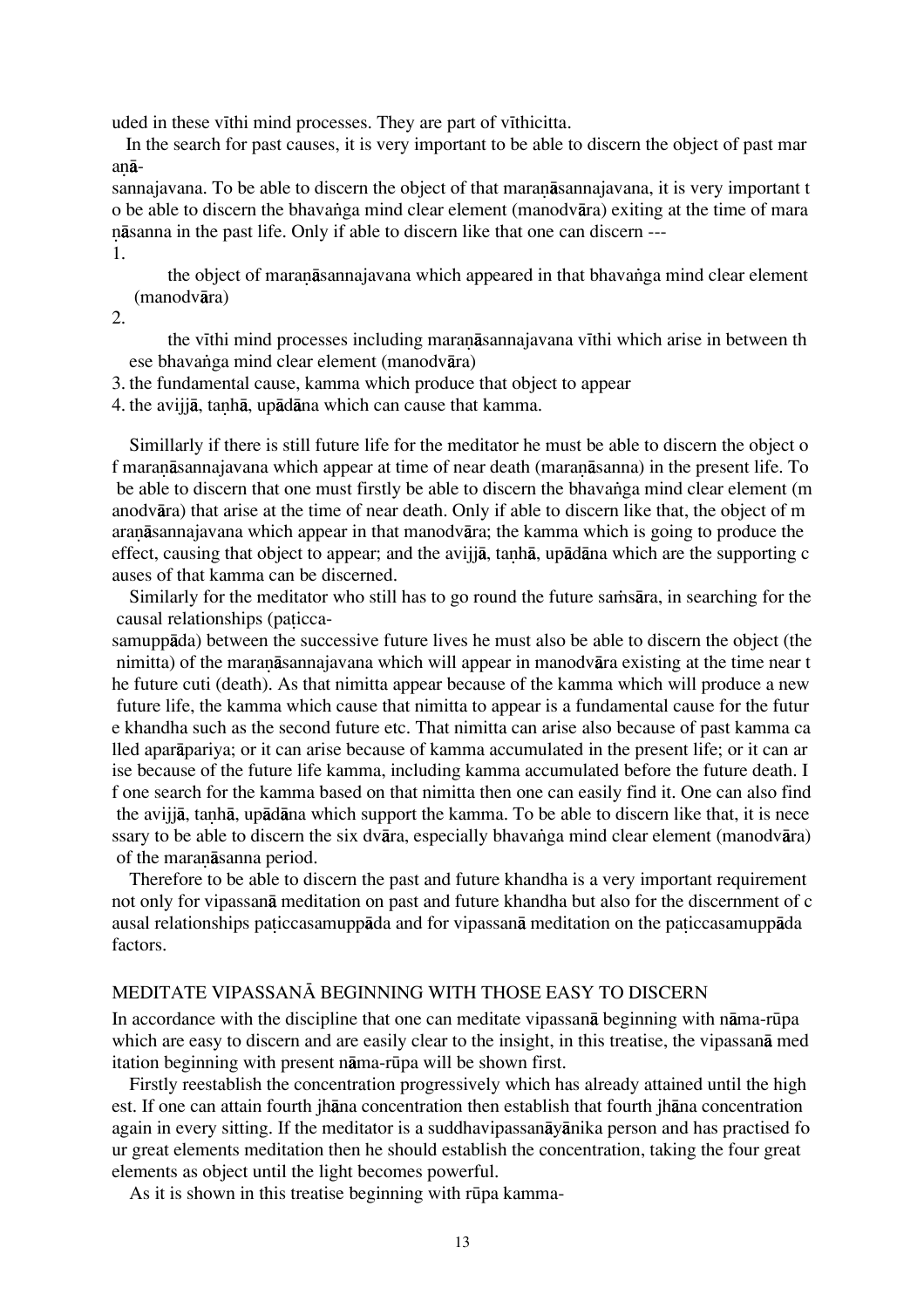tthana and as it will be easier if switch to vipassana beginning with rūpa, begin the vipassana meditation with rūpa.

Firstly regarding the real rūpa existing in the six sense doors, 42 kotthasa:

a. group the 54/44 types of rËpa existing in one sense door as a whole.

b. group the 44/... types of rūpa existing in one kotthasa (bodily part) as a whole.

c. group all rūpas existing in the six sense bases, 42 ko thāsa as a whole. Then ---

1. Having discerned through insight, taking as object, the nature of 'arising' and 'perished a way' of these rËpa, meditate as anicca for many times again and again. Meditate on internal a nd external alternately for many times repeatedly. In meditating externally like that, meditate from near to far gradually until infinite universe for many times, again and again.

2. Having discerned through insight the nature of "being oppressed by constant arising and perishing away" of these rūpa, meditate as **dukkha** for many times again and again. Meditate on internal and external, from near to far for many times repeatedly. Extend the insight until i nfinite universe.

3. Having discerned through insight, taking as object, the nature of having no indestructible essence called atta in these rūpa, meditate as **anatta** for many times again and again. Meditate on internal and external alternately, extending from near to far gradually until intimate univer se.

Note:

 As non-real rËpa are not object of vipassanå meditation on the three characteri stics, from this stage onwards do not discern the non-real rūpa.

In meditating vipassanå on the three characteristics contin-

uously and repeatedly, internally and externally like that, be able to see the swift and quick ari sing and perishing away nature clearly. Meditate as 'Anicca', as 'dukkha', as 'Anatta' moderate ly slow. Be able to see by insight the arising and passing away as quick as possible but medita te on the characteristics moderately slow.

Having seen the arising and perishing away of rËpakalåpa, do not take that as the object for meditating on the characteristics. After having analysed the rūpakalāpa, discern by insight th e arising and perishing away of rËpaparamattha (ultimate reality) only. Only when it is seen meditate vipassanå on the three characteristics.

### VIEW AS CESSATION OF RŪPA AND NĀMA

Rupakalåpa are the smallest compactness particles where pa-

ññatti much as samuhapaññtti are still not yet removed. As pa-

ññatti are not the real existence, they cannot be seen for a long time. When a meditator parctis e one kammatthāna, according to his paramī he may find rūpakalāpa. Without being able to di scern the pramattha states such as pathav<sub>1</sub>-āpo-tejo-vāvo-vanna-gandha-rasa-ojā etc., and with out attaining the insight of ultimate reality if he meditate as anicca, dukkha or anatta on the ar ising of passing away of these rūpakalāpa, the meditator soon cannot find the rūpakalāpa, as p añña-

tti cannot be meditated vipassan**ā** upon thoroughly by insight for a long time. When rūpakal**āp** a are not seen like that and as the momentum of the concentration is still not weaken yet he m ay find white or transparent mass. If he keeps his mind calm and stable on that white or transp arent mass the mind will be calm and stable on that object. Some meditator said that this is th e cessation of rËpa. Then if the meditator reduce a little of his effort, the mind which is calm a nd stable on that object, may drop into bhavanga. They say that falling into bhavanga (as they are not aware of the object being meditate upon presently, they think they know nothing) is c essation of nåma. It is said that occurrence is seen by insight. Be cautioned.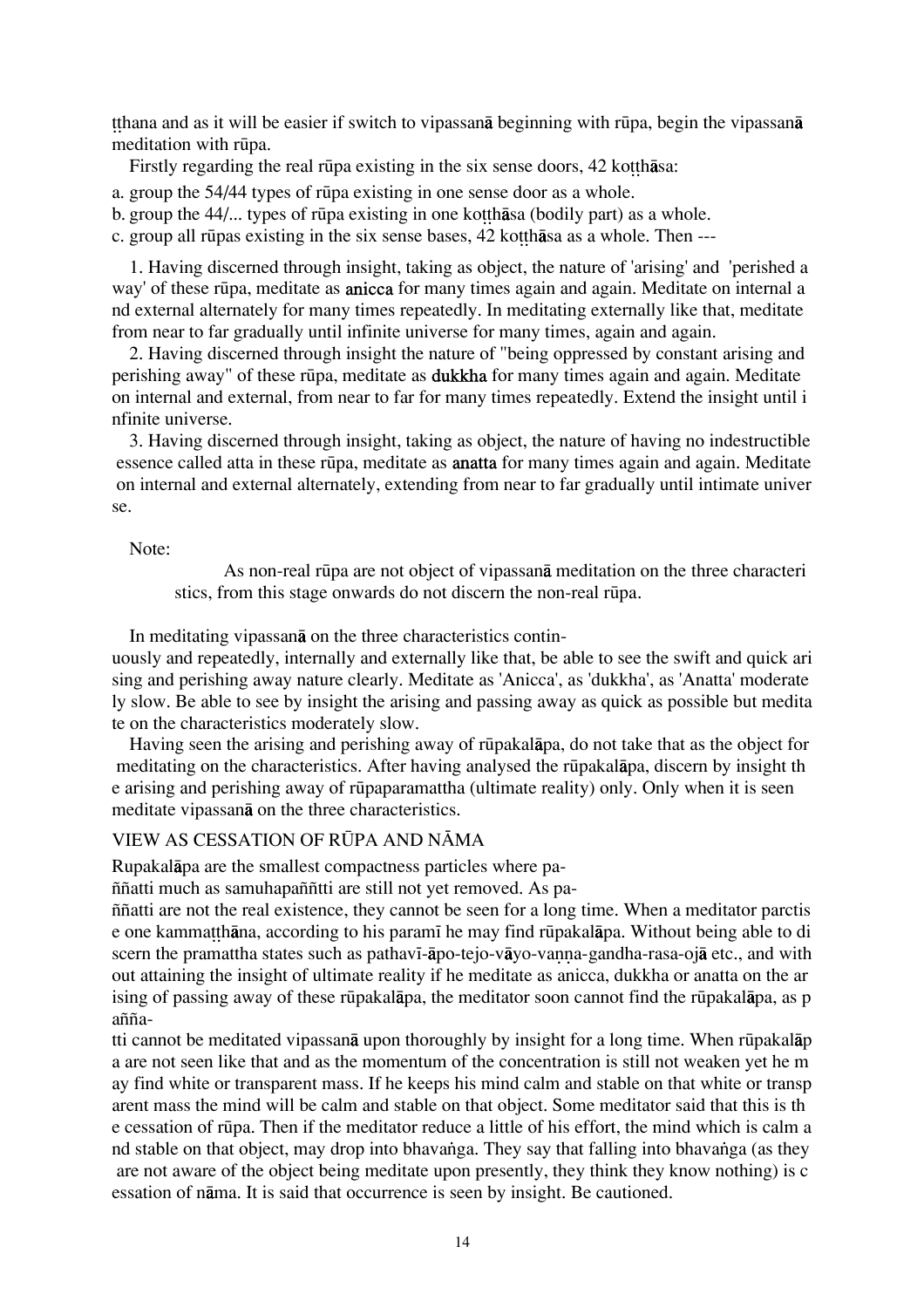Take note the teaching of the påli, commentary and subcommentary mentioned above; that ariyamagga cannot be attained --

- 1. by meditating vipassanå on just internal five khandha only,
- 2. by meditating viapasanå on just external five khandha only, and among these,
- 3. by meditating vipassana just on rūpa only,
- 4. by meditating vipassanå just on nåma only; and
- 5. one cannot escape from samisara (ariyamagga cannot be attained) if doesn't realize the caus al relationships, paticcasamuppāda distinguishably by three pariññāpañña and

6.

one cannot escape from samsaradukkha without realizing distinguishably all five upad ånakhandha (nåma-rËpa) by three pariññåpañña.

Another point is that one must take note that if one discern the four elements and åkåsa exis ting in that transparent mass, rËpakalåpa can soon be seen again.

Note:

 In vipassanå meditation on rËpa, meditate vipassanå also on non-living rËpa ca lled anupādinnasankhāra.

### VIPASSANĀ MEDITATION ON NĀMA

After one is quite satisfied with his vipassana meditation on rūpa, switch to meditate vipassan å on nåma. It is better to switch to meditate vipassanå on nåma after being able to meditate vi passanå on rËpa proficiently and thoroughly.

As nåma were discerned according to åyatanadvåra at the stage of discerning nåma, begin v ipassanå meditation on nåma according to åyatanadvåra. Taking as object the nature of "arisin g then perished away" of the associate mental states (sampayuttadhamma) which accompany vīthi mind moment and the bha-

vanga mind moment that exist in between vīthi, meditate as "anicca, anicca ...". Meditate on a ll types of kusalajavana vīthi and akusalajavana vīthi such as cakkhudvāra vīthi, both internall y and externally. Firstly beginning

from the near, meditate on internal and external alternately for many times. When it becomes powerful, extending it gradually, meditate internally and externally on 31 realms until infinite universe as a whole for many times repeatedly. If one is satisfied with meditating on anicca c haracteristic, then similarly meditate as "dukkha, dukkha ..." repeatedly after having taken as object the nature of being oppressed by constant arising and perishing away in these nåma. Al so if satisfied with the meditation on dukkha characteristic meditate as "anatta, anatta ...", afte r having taken as object the nature of the absence of an indestructible essence atta in nåma. M editate on all types of wholesome group of kusalajavana and unwholesome group of akusalaja vana in all six lines such as rūpārammana line, in both internal and external. In meditating on nāma like that, meditate on the whole vīthi process (as shown in nāma kammatthāna tables) o f the following;

- 1. Cakkhudvāravīthi, manodvāravīthi which take rūpārammana as object
- 2. Sotadvāravīthi, manodvāravīthi which take saddārammana as object
- 3. Ghānadvāravīthi, manodvāravīthi which take gandhārammana as object
- 4. Jivhādvāravīthi, manodvāravīthi which take rasārammana as object
- 5. Kāyadvāravīthi, manodvāravīthi which take photthabbārammana as object
- 6. Manodvāravīthi which take dhammārammana as object.

# IF THE MEDITATOR IS A SAMATHAYĀNIKA PERSON

If the meditator is a samathayånika person, it is better to meditate vipassanå beginning with n åma of the jhånasamåpattiv¥thi which he has attained. For example: Enter into first jhåna. Aft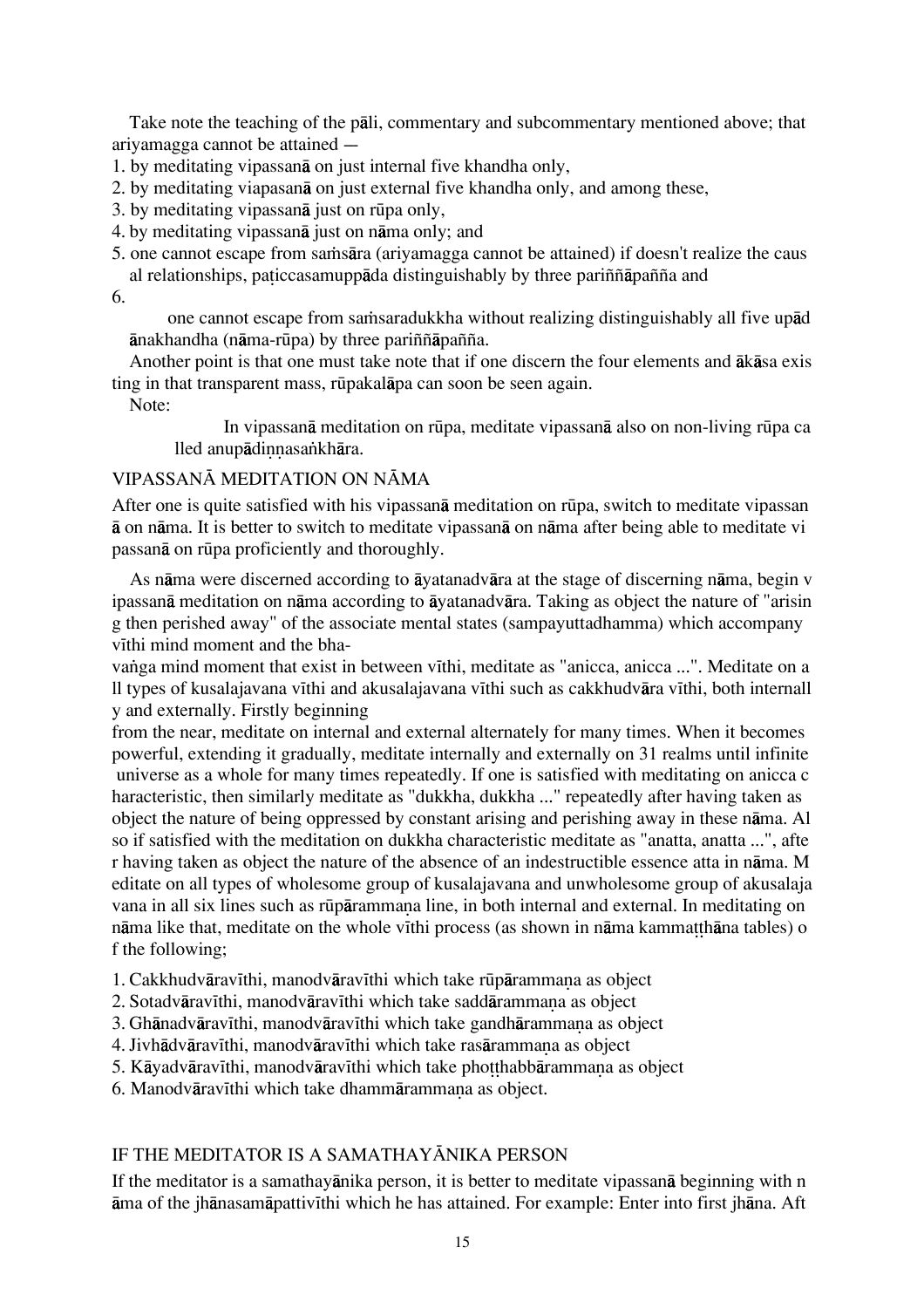er having emerged from the first jhåna, meditate vipassanå beginning with the nåma of the fir st-jhånasamå-

pattivīthi on their three characteristics alternately. Meditate vipassanā similarly on nāma of se cond-jhānasamāpattivīthi etc. Meditate vipassanā on the nāma totally which exist in the jhāna samāpattivīthi which one has attained. Meditate on the three characteristics alternately for ma ny times, again and again. If satisfied then meditate vipassanå on the three characteristics of n āma existing in all six lines such as cakkhudvāravīthi, manodvāravīthi which take rūpārammana as object etc., according to line (is line by line).

### GIVE PRIORITY TO MEDITATING ON THE CHARACTERISTICS PREFERED

Evam sankhāre anattato passantassa ditthisamugghātanam nāma hoti. aniccato p assan-

tassa mānasamugghātanam nāma hoti. dukkhato passantassa nikantipariyādānam nāma hoti. iti ayam vipassanā attano attano thāneyeva titthatīti. (Vism. xx § 721)

The meditator must meditate vipassanā on the three characteristics of sankhāradhamma so t hat it is proficient and powerful. In meditating like that, only if one anupassan $\tilde{a}$ ñana is suppor ted by the remaining two anupassanāñāna through powerful upanissayapaccayasatti, then that anupassanāñāṇa will become sharp, powerful and purified. Only if that anupassanāñāṇa beco me sharp, powerful and purified, then it can eradicate kilesa.

The anattānupassanāñāna being supported by both aniccānu-

passanāñāna and dukkhā-nupassanā-

ñåˆa through powerful upanissayapaccayasatti, will become sharp, powerful and purified. So, the meditator who has meditated thoroughly on sankhāra-

dhamma by aniccå-nupassanå and dukkhånupassanå insights, meditate for many times, again and again on that sankhāradhamma by anattā-

nupassanå insight. Give priority to meditating by anattå-

nupassanå insight. If can meditate like that, attå-

nupassanå insight will become matured, sharp powerful and purified which can "pull out (rem ove)" ditthi, wrong views on sankhāradhamma. All wrong views micchādi tthi are based on att aditthi, anattānupassanā is directly opposite to attaditthi. Therefore anattānupassanā can remo ve wrong views ditthi.

Another point is that aniccānupassanāñāṇa, being supported by both dukkhānupassanāñāṇa and anattānupassanāñāna through powerful upanissayapaccayasatti, will become sharp, powe rful and purified. The meditator who has meditated on sankhāradhamma by dukkhā nupassan ā and anattānupassanā insights repeatedly and thoroughly, must further meditate on sankhāra dhamma by aniccå-

nupassanå insight repeatedly and thoroughly. Give priority to meditating by aniccånupassanå. Then, the aniccånupassanå insight will become matured, sharp, powerful and purified which can "pull out (remove)" māna (conceited) views on sankhāra-

dhamma as permanent such as "idam niccam, idam dhuvam" ( $=$  this is permanent, this is ever lasting) then one can be haughty with måna like baka-brahmå.

Furthermore, the dukkhānupassanāñāna being supported by both aniccānupassanāñāna and anattānupassanāñāna through powerful upanissayapaccayasatti, will become sharp, powerful and purified. The meditator who has meditated on sankhāra-

dhamma by aniccånupassanå and anattå nupassanå insight repeatedly and thoroughly must fur ther meditate on sankhāradhamma by dukkhā-

nupassanå insight repeatedly and thoroughly. Give priority to meditating by dukkhånupassanå . Then the dukkhånu-

passanå insight will become matured, sharp, powerful and purified, which can cause cessation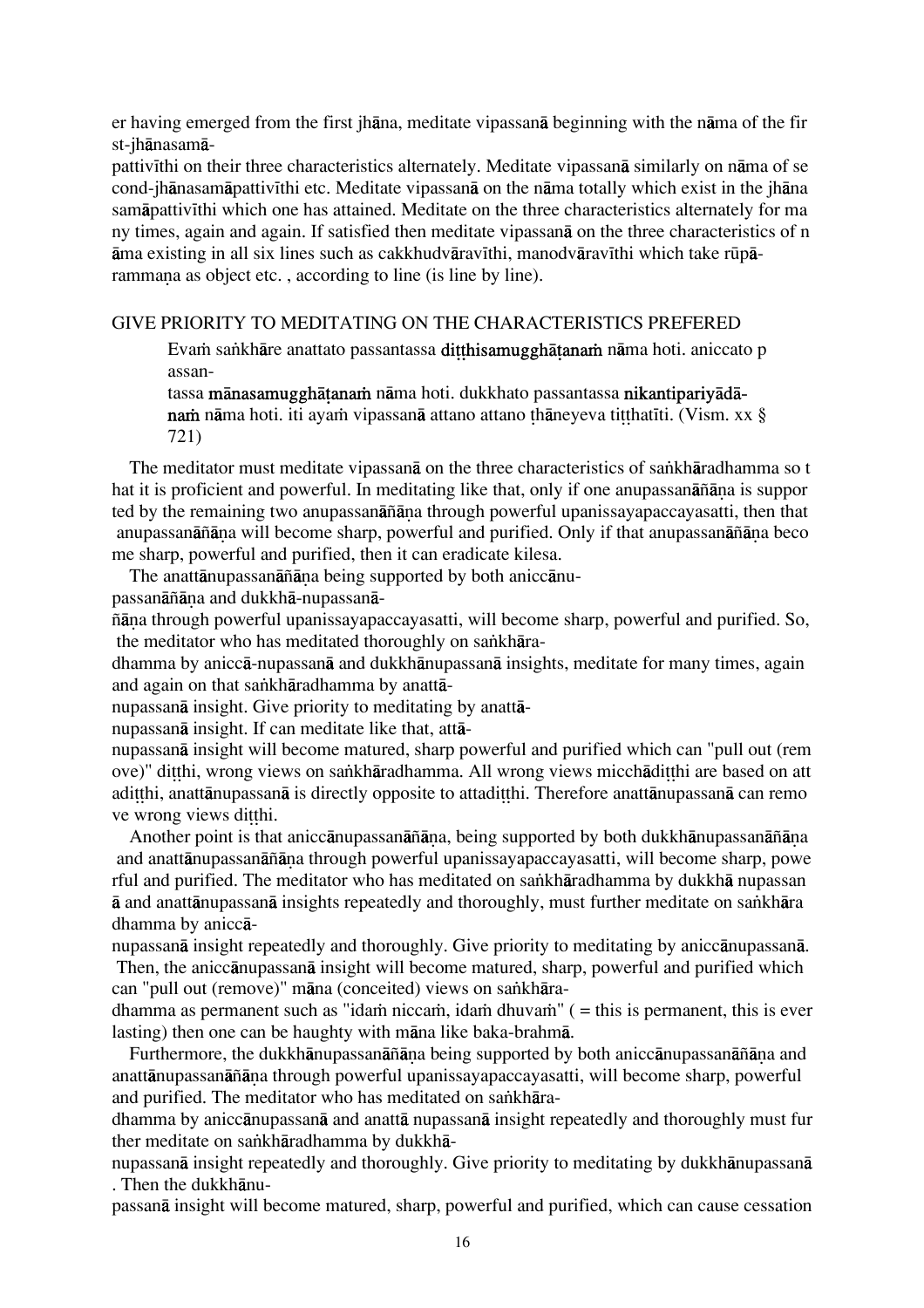of attachment on craving (tanhā nikanti) which hold the sankhāradhamma as "mine, mine ". Only if there is sukhasaññā (perception of enjoyment on sankhāra-

dhamma), the tanhāgāha = tanhā view which hold the sankhāra-

dhamma as "mine, mine" can arise. Dukkhānupassanā insight is directly opposite to tanhā vie w, attachment. Therefore dukkhå-

nupassanā insight can cause the cessation of tanhā view. (Vism xx  $8721 \&$  Mahātīkā. II. 415-416)

Therefore after having meditated on the three characteristics thoroughly, then give priority t o meditating on one of the characteristics which one prefers for a rather longtime. If that anupassanå insight is not powerful, then meditate again on the other two characteristics. However kilesa are removed by vipassanā insight temporarily only. Only ariyamaggañāna can eradicat e totally without remainder by samuccheda. To attain ariyamagga one must strive for the mat urity of vipassanå insight.

### **ADDHĀPACCUPPANNA**

Among the nåma-rËpa which have already arose, are arising and will arise within one whole l ife from patisandhi to cuti, meditate vipassanā again and again for many times thoroughly on: 1. the three characteristics of just rËpa only alternately

2. the three characteristics of just nåma only alternately.

It is necessary to meditate for many times by every anupassanå. Meditate one round on inte rnal, one round on external, one round on anicca, one round on dukkha, one round on anatta f or many times, again and again.

### FIVE KHANDHĀ METHOD

The meditator should again discern the nåma according to åyatanadvåra, especially as in th e nāma kammatthāna tables again. Firstly again discern the cakkudvāravīthi and manodvāravī thi where soma-

nassasahagata ñānasampayutta mahākusala javana arise. After having formed the rūpadhamm a as one group and the nåmadhamma as four group which exit in each mind moment such as:

- 1. the basis vatthur $\bar{u}$ pa (54) and r $\bar{u}$ pārammana are rūpakkhandhā
- 2. vedanå in each (moment) is vedanåkkhandhå
- 3. saññå in each is saññåkkhandhå
- 4. the remaining cetasika sankhāradhamma in each are sankhārakkhandhā
- 5. consciousness in each is viññānakhandhā,

meditate vipassanå on them. Meditate on their three characteristics alternately.

Meditate vipassanā similary on each of the following vīthi by five khandha method:

- 1. the remaining cakkhudvāravīthi and manodvāravīthi which take rūparammana as object
- 2. sotadvāravīthi and manodvāravīthi which take saddārammana as object
- 3. ghānadvāravīthi and manodvāravīthi which take gandhārammana as object
- 4. jivhādvāravīthi and manomdvāravīthi which take rassārammana as object
- 5 kāyadvāravīthi and manodvāravīthi which take photthabbārammana as object
- 6. manodvāravīthi which take dhammmārammana as object.

From pañcadvārāvajjana until manodvāravīthi's tadārammana in every line, as shown in nā ma kammatthāna tables, meditate vipassanā on the three characteristics alternately of:

- 1. Just rËpa only throughout the line
- 2. Just vedanå only throughout the line
- 3. Just saññå only throughout the line
- 4. Just cetasika sankhāra only throughout the line
- 5. Just viññāna only throughout the line.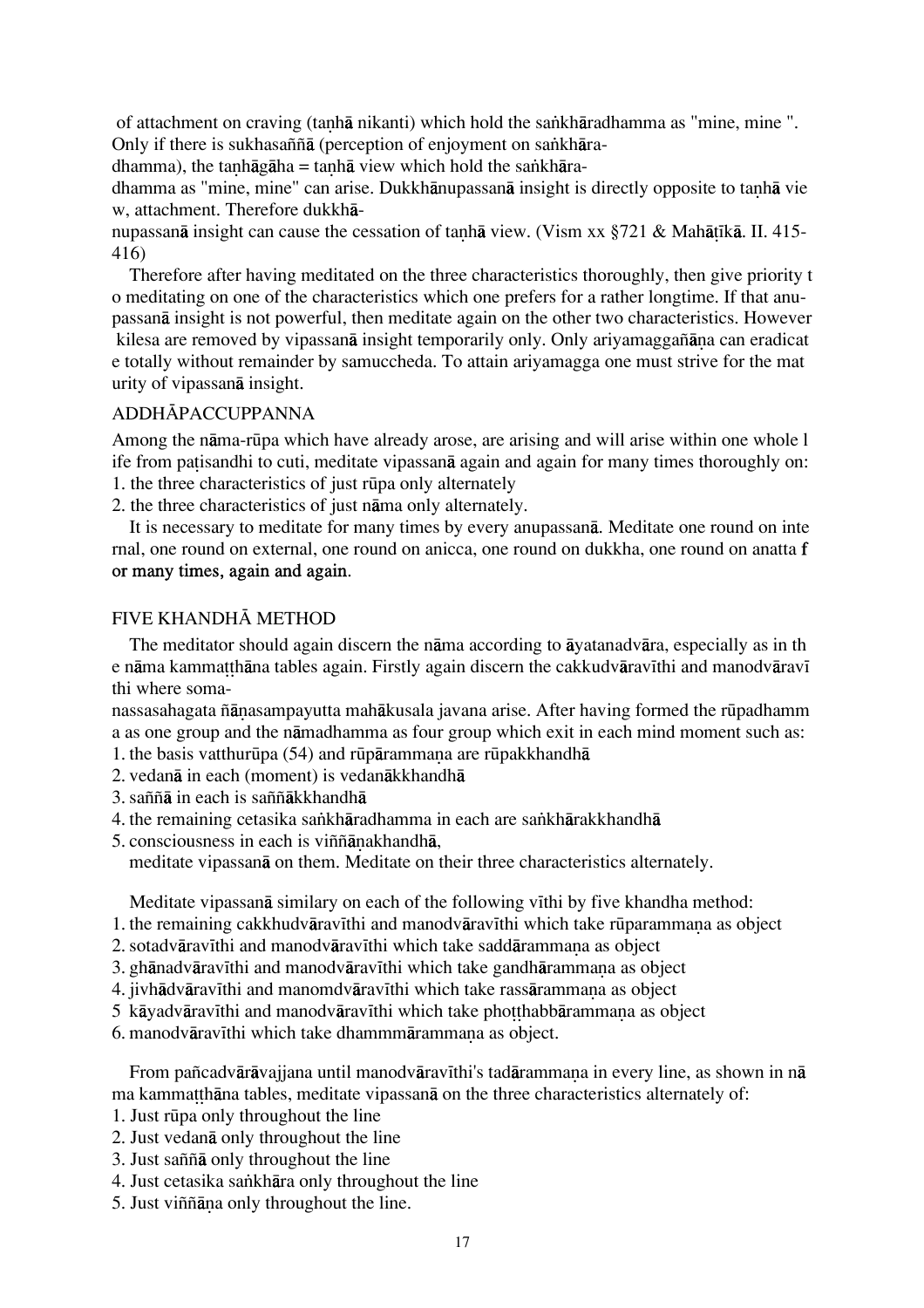In meditating like that, meditate by the five khandha method also on the bhavanga mind mo ment that exiting in between vīthi. In the same way, meditate on the manodvāravīthi which ta ke dhammārammana as object.

Which quite satisfied with meditating vipassanå on internal by five khandha method, medit ate is the same way on external. From the near till the far, meditate in internal and external alt ernately for many times again and again. Meditate vipassanå, having taken the 31 realms as o bject, i.e. having extended the insight until infinite universe.

In meditating vipassanā by means of nāma-rūpa method and five khandha method, the med itator should try to attain until khanapaccuppanna. To attain khanapaccuppanna with clear ins ight, meditate on the bhavnga nāmadhamma that exit in between vīthi mind processes also un til khanapaccuppanna.

When quite satisfied with meditating vipassanå on the present by five khandha method, furt her meditate vipassana on the five khandha called addhapaccuppanna which is from patisand hi until cuti. Meditate vipassanå on the three characteristics alternately of:

- 1. just rËpa only
- 2. just vedanå only
- 3. just saññå only
- 4. just cetasika sankhāra only
- 5. just viññāna only,

in both vīthicitta and vīthimutacitta, from patisandhi to cuti throughout. It is necessary to m editate on anicca for many rounds; on dukkha for many rounds; on anatta for many round. Me ditate on each khandhā throughout from patisandhi to cuti. For example, only after having me ditated on rūpakkhandhā throughout from patisandhi till cuti, then change to meditate on veda nåkkhandhå similarly. Meditate on internal one round and external one round alternately.

### MEDITATE ON RŪPA AND NĀMA TOGETHER ALSO

When quite satisfied with meditating vipassana by both nama-rūpa methods and the five kh andha method, then the meditation can also meditate on rËpa and nåma together if he wants to do so. Firstly meditate vipassanå again on just rËpa and just nåma, internally and externally, until sharp (insight). When able to meditate proficiently and thoroughly, pair the nāma and rū pa together in every mind moment according to  $\bar{a}$  vatanadv $\bar{a}$ ra as shown in n $\bar{a}$ ma kamatth $\bar{a}$ na s tate's tables which are;

1. basic vatthu rūpa and object rūpa

2. citta cetasika nåma group of every mind moment,

then taking as object their perishing away or their arising and perishing away, meditate vip assanå on their three characteristics alternately.

(For example in cakkhudvāra vīthi) meditate on anicca one round, on dukkha one round, on anatta one round, alternately after having been able to discern the arising and perishing away of nåma-rËpa paired together in every mind moment such as in pañcadvåråvajjana (in reflecti ng mind moment) the basic vatthu rūpa's 54 types of rūpa and rūpārammana are arising and p erishing away, the 11 nåmadahamma are arising and perishing away. Meditate according to å yatanadvāra. Meditate on all six dvārs (sense doors). Meditate on all kusalajavanavīthi and ak usalajavanavīthi (according to the tables of nāma kammatthāna stage). Meditate on internal a nd external alternately.

After having meditated internally and externally on the three characteristics alternately of:

- 1. just rËpa only
- 2. just nåma only
- 3. rūpa and nāma paired together,

Then further meditate vipassanå similarly on

- 1. just rūpa only
- 2. just nåma only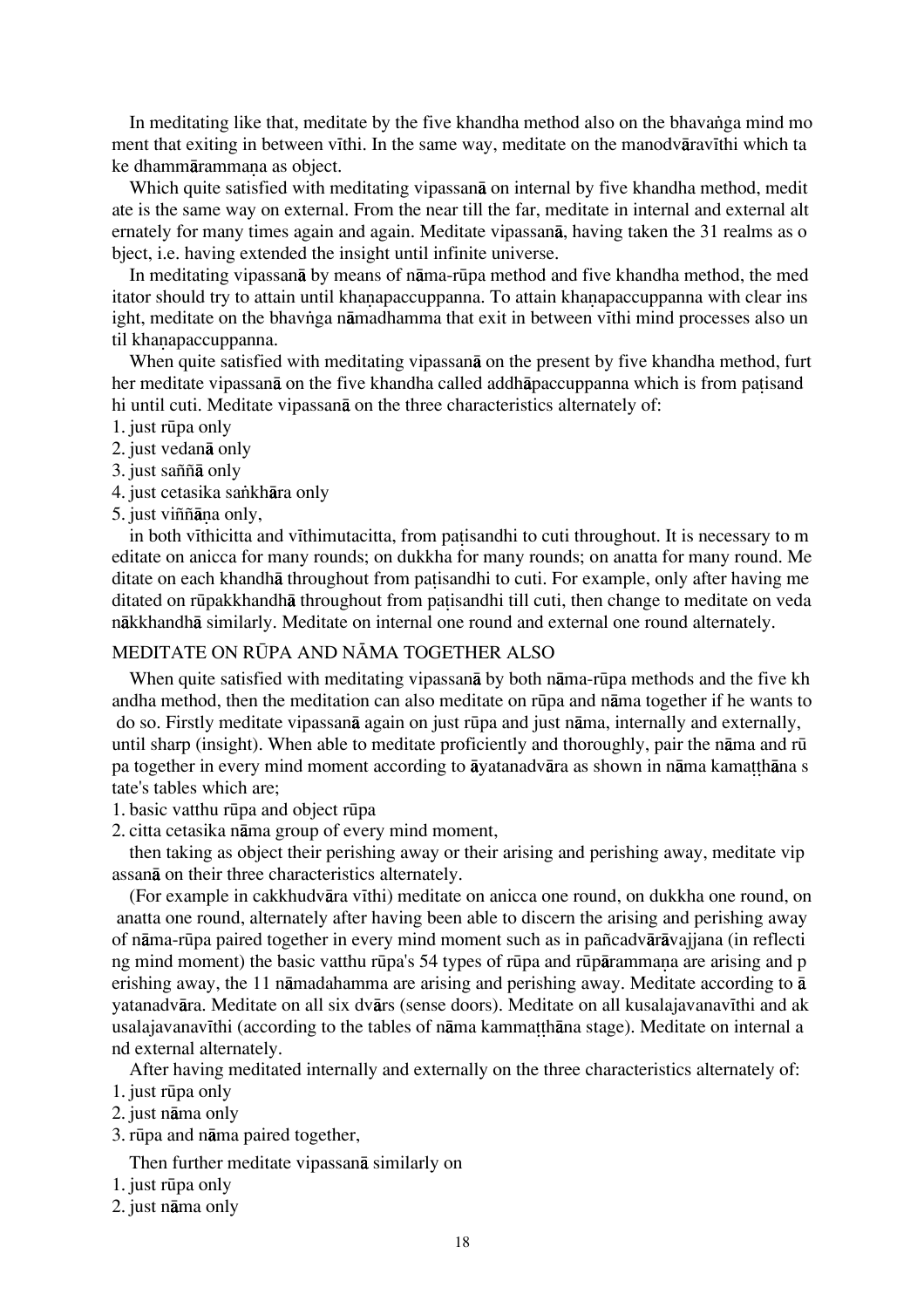3. rūpa and nāma paired together, from patisandhi till cuti.

Meditate as whole accordingly as they had arose, are arising and will arise. Then further m editate vipassana by the five khandha method similarly from patisandhi till cuti.

### PAST-PRESENT-FUTURE

After having meditated vipassanā on nāma-rūpa from patisan-

dhi till cuti called addhåpaccuppanna by means of both nåm- rËpa methods and five khandha method again and again thoroughly, and if quite satisfied with it then the meditator can furthe r progress to meditate vipassanå past, present, future nåma-rËpa.

Aniccādivasena vividhehi ākārehi dhamme passatīti vipassanā. (Abhi-atthakathā, I. 175) As it is the meditation on sankhāradhamma by means of various states such as anicca

, dukkha, anatta, so it is called vipassanå.

As mentioned like that in the commentary, only when at the stage of meditating on paramm attha sa∫khåra on their three characteristic it is called vipassanå. Take note that the meditation of the meditator who has not yet attained ultimate reality insight (paramatthañāna) of nāma-r Ëpa and who meditates on what is arising without separating and differentiating between paññ atti (concept) and paramattha (ultimate reality) cannot yet be called vipassanå.

Meditate vipassanå repeatedly again and again on

1. the three characteristics alternately of rËpa only

2. the three characteristics alternately of nåma only

3. the three characteristics alternately of nåma-rËpa paired together

in one past life as far as the meditator can discern from pati-

sandhi till cuti; then in another (nearer) past life from patisandhi till cuti; then in the immediat e past life from patisandhi till cuti; then in the present life from patisandhi till cuti; then in the first future life from patisandhi till cuti; then if there is still future life, in the second future lif e from patisandhi till cuti; then in the future lives as much as can discern. For those who does not understand clearly yet, the meditation method will be shown further as follows.

(For example) if the meditator is the one who can discern the nåma-rËpa, causes and effects sankhāradhamma until the 5th past life, he should meditate vipassanā on the three characteris tics alternately again and again of --

- 1. just rūpa only
- 2. just nåma only

3.

rūpa and nāma paired together, from past lives till present life, from present life till fut ure life $(s)$ , such as ---

- 1. from patisandhi till cuti in 5th past life, then
- 2. from patisandhi till cuti in 4th past life, then
- 3. from patisandhi till cuti in 3rd past life, then
- 4. from patisandhi till cuti in 2nd past life, then
- 5. from patisandhi till cuti in 1st past life, then
- 6. from patisandhi till cuti in present life, then (if there is future life)
- 7. from patisandhi till cuti in 1st future life, then (if there is still future life)
- 8. from patisandhi till cuti in 2nd future life, etc.

Meditate sometimes on internal, sometimes on external, sometimes on internal and external alternately.

Similarly meditate by means of the five khandha method on:

1. just rūpa only

2. just vedanå only

3. just saññå only

4. just cetasika sankhāra only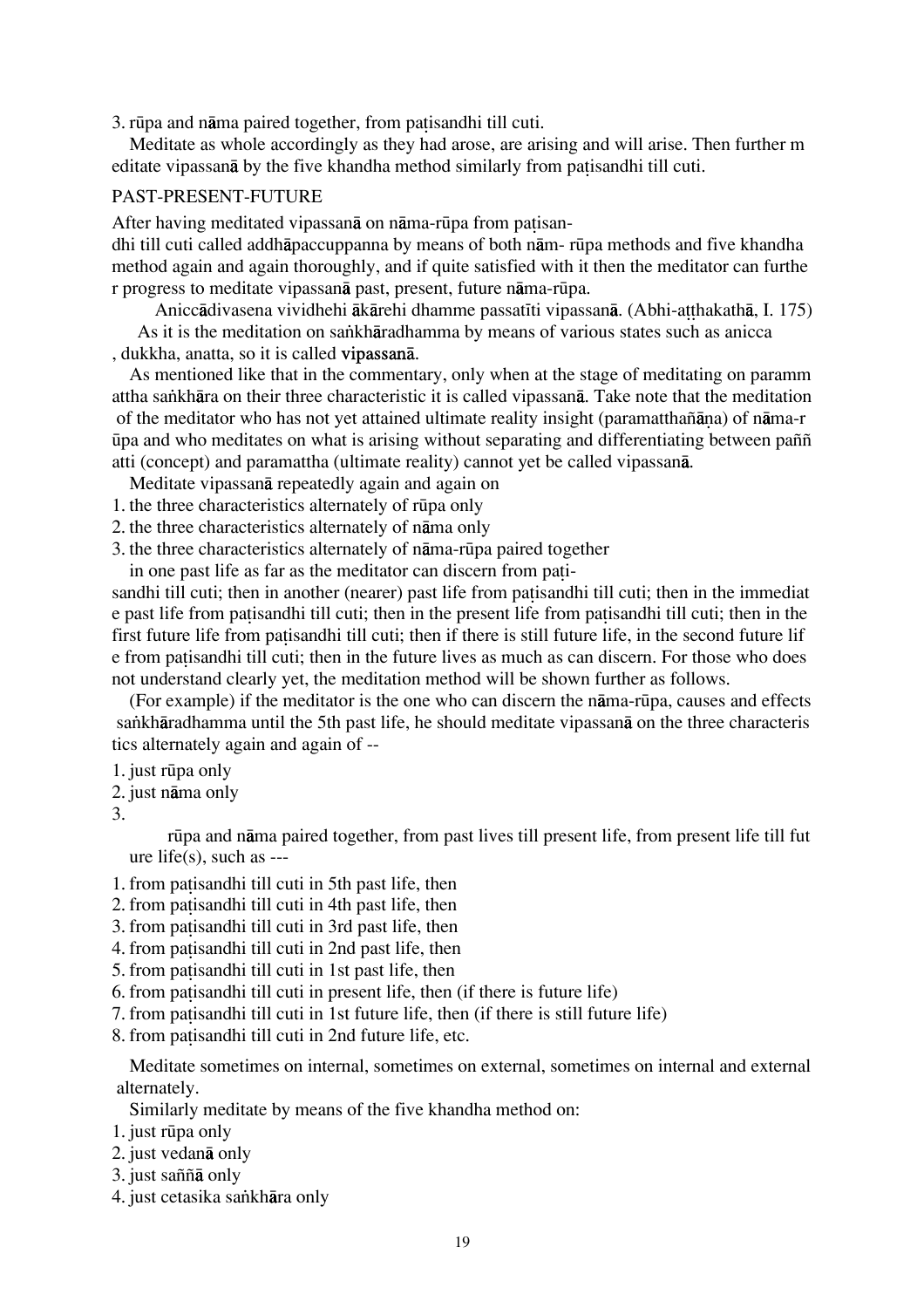5. just viññāna only,

Sometimes as anicca, sometimes as dukkha, sometimes as anatta, one round on internal, on e round on external alternately. Meditate for many times again and again. In meditating like t hat, meditate vipassanā on whatever rūpa, vedanā, saññā, sankhāra, viññāna, whether they are

- 1. o $\alpha$ ärika = gross rūpa, vedanā, saññā, saṅkhāra, viññāna or
- 2. sukhuma = subtle rūpa, vedanā, saññā, sankhāra, viññāna or
- 3. hīna = inferior rūpa, vedanā, saññā, saṅkhāra, viññāna or
- 4. panīta = superior rūpa, vedanā, saññā, saṅkhāra, viññāna or
- 5. dūra = far rūpa, vedanā, saññā, saṅkhāra, viññāna or
- 6. santika = near rūpa, vedanā, saññā, sankhāra, viññāna.

If able to meditate like that, then it means that the meditator is able to meditate vipassanå o n the five khandha - which are rūpa, vedanā, saññā, saṅkhāra, viññāna - existing in 11 ways w hich are past, future, present, internal, external, gross, subtle, inferior, superior, far, near. The n he is able to meditate the anatta lakkhana sutta way of meditation as follows:

### ANATTALAKKHANA SUTTA WAY OF MEDITATION

''tasmātiha, bhikkhave, yam kiñci rūpam atītānāgatapaccuppannam ajjhattam vā bahiddhā vā olārikam vā sukhumam vā hīnam vā panītam vā yam dūre santike v ā, sabbam rūpam — 'netam mama, nesohamasmi, na meso attā'ti evametam yat hābhūtam sammappaññāya datthabbam.

- 1. yå kåci vedanå ...pe...
- 2. yå kåci saññå ...pe...
- 3. ye keci sankhārā ...pe...
- 4. "yam kiñci viññānam ...pe... (samyutta, II. 56)

Netam mama nesohamasmi na meso attāti samanupassāmīti aniccam dukkham anattāti samanupassāmi. (uparipannāsa atthakathā. 232)

= As the five khandha are only anicca dukkha anatta, monks, in this såsanå, meditate on all these rūpa existing in 11 ways such as ---

- $1.$  past rūpa (atīta)
- 2. future rūpa(anāgata)
- 3. present rËpa (paccuppanna)
- 4. internal rËpa (ajjhatta)
- 5. external rËpa (bahiddha)
- 6. gross rūpa (olārika)
- 7. subtle rËpa (sukhuma)
- 8. Inferior rūpa (hīna)
- 9. superior rūpa (panīta)
- 10. far rūpa (dūra)
- 11. near rËpa (santika) as --
- a. "neta $\dot{m}$  mama" = "this rūpa is not my rūpa" (as dukkha)
- b. "nesohamasmi" = "this rūpa is not  $I''$  (as anicca)
- c. "na meso att $\bar{a}$ " = "this rūpa is not my atta/self" (as anatta), removing nåma-rËpa compactness by the vipassanå light (samyutta, II. 56)

Meditate in the same way in the four nāmakkhandha which vedanā, saññā, sankhāra, viññā na. Take note that the translation (for nāma) is the same.

#### GROSS-SUBTLE; INFERIOR-SUPERIOR; FAR-NEAR

Meditating like that, the meditator can meditate on the n<del>ama</del>-rūpa differentiating them as gros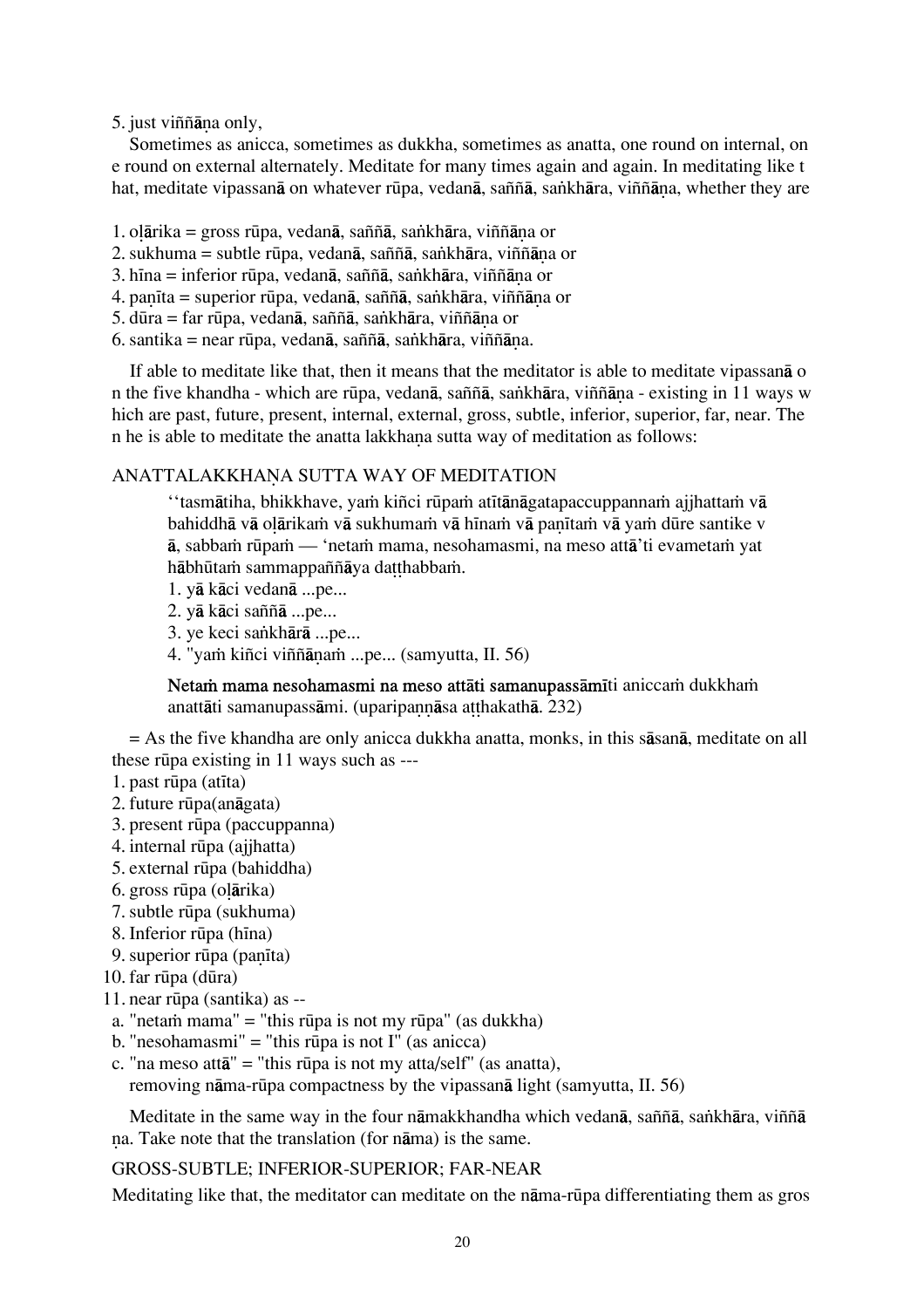s subtle etc. if he wants ---

1.

Pasāda rūpa = five transparent rūpa and gocara rūpa = seven object rūpa = altogether 12 rūp as are the rūpa which are easy to be discerned by the meditator's insight. So they are called gr oss olārika rūpa.

2.

The remaining other 16 types of rūpa being not easy to be discerned by the insight of medit ators, are called sukhuma (subtle) rūpa.

3.

Among nāma, as akusala vedanā, saññā, saṅkhāra, viññāna are easy to be discerned by the meditator's insight and are gross, so they are called olarika.

4.

As kusala vedanā, saññā, sankhāra, viññāna and (vipāka + krivā) abyākata vedanā, saññā, s ankhāra, viññāṇa, such as pacadvārāvajjana; pañcaviññāna; sampaticchana; santīrana; votthap ana; tadārammana; patisandhi; bhavanga; cuti; kriyajavana etc., are not easily discerned by th e insight of meditator and are subtle so they are called sukhuma.

5. Rūpa which are effect of akusala are hīna  $(=$ inferior)

6. Rūpa which are effect of kusala are panīta ( $=$ superior)

7. Olārika (gross) nāma are hīna (=inferior)

8. Sukhuma (subtle) nāma are panīta ( $=$ superior)

9.

As subtle rūpa are not easily discerned by the insight of meditator and are far from the insig ht, they are dūra  $(=\text{far})$ 

10.As gross rËpa are easily discerned by the insight of meditator and are near to the insight t hey are santika (=near)

11.As akusala vedanā, saññā, saṅkhāra, viññāṇa are far from vipāka and kriya vedanā, saññā , sankhāra, viññāna called abyā-

kata; and are also far from kusala vedanā, saññā, saṅkhāra, viññāna. So they are dura (far). Si milarly as kusala and abyākata vedanā, saññā, saṅkhāra, viññāna are far from akusala vedanā, saññā, sankhāra, viññāna, so they are dūra (far).

12.As akusala vedanā, saññā, sankhāra, viññāna are near to akusala vedanā, saññā, sankhāra, viññāna, so they are santika (near). As kusala + abyākata vedanā, saññā, saṅkhāra, viññāna ar e near to kusala + abyākata vedanā, saññā, saṅkhāra, viññāna, so they are santika (near).

The ways of differentiating them can be found in visuddhimagga XIV, §502 etc.

If the meditator is able to meditate vipassanå thoroughly on:

1. Rūpa existing in six sense doors (dv $\bar{a}$ ra), 42 kotth $\bar{a}$ sa and

2.

Kusalajavana vīthi, akusalajavana vīthi, nāma groups together with vīthimutta nāma groups which are patisandhi, bhavanga, cuti of past till present and from present till the final future b y means of the two grouped nåma-rËpa methods or the five grouped five khandha methods, e xisting in the three period past, future, present and in both internal and external, then gross-su btle-inferior-superior-far-near nåma-rËpa are also included among them. There is no remainde r.

Therefore one can meditate vipassanå as above on:

1. just rËpa only, then

2. just nåma only, then

3. nåma and rËpa paired together ---

by the rËpa-nåma method. There is a case where the pañcagga dåyaka couple attained anåg āmimaggaphala through meditating vipassanā in sankhāradhamma after having grouped rūpa and nåma as two groups by the rËpa-nåma methods (dhammapada commentary.II.369)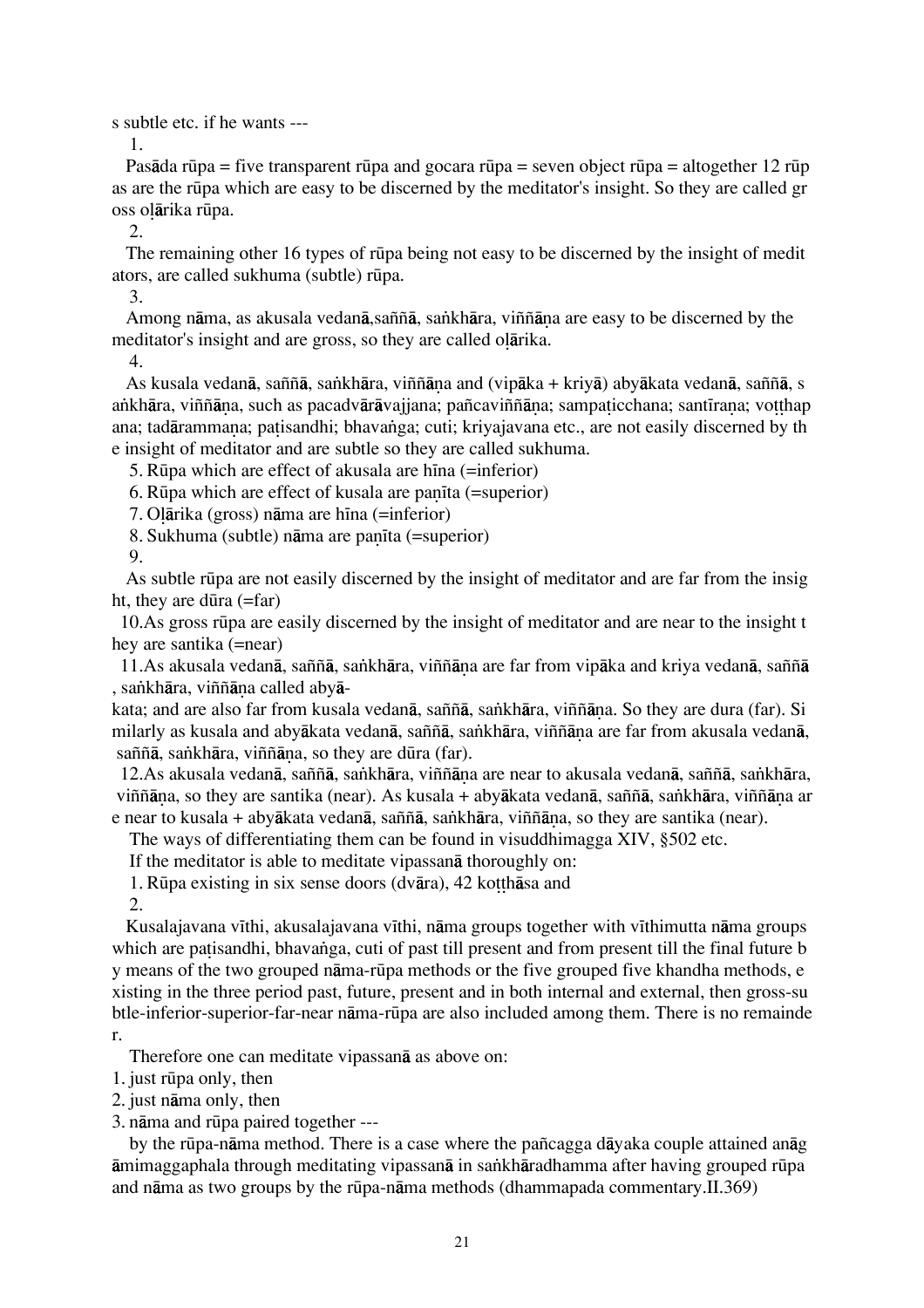Also if meditate vipassanå on nåma-rËpa after having grouped them into five groups by the five khandha method then, like the elder monks called the group of five (pañcavaggiya) can a ttain arahattaphala. (samyuttanikåya.II.55)

So it is better if one is able to meditate vipassanå separately on gross, subtle, inferior, super ior, far, near nāma-rūpa in the three periods of past, future and present, existing internally and externally.

### ASUBHA BHĀVANĀ

The Buddha taught the asubhasaññå meditation in girimånanda sutta (anguttara nikåya-3-343) . It is saviññānaka asubha = asubha meditation on the living. In meghiya sutta (Udāna-120) th e Buddha taught, "asubhå bhåvetabbå rågassa pahånåya" = practise asubha meditation to be a ble to remove lust (råga). In vijaya sutta (suttanipåta-307-308) also the Buddha taught saviññå nāka asubha = asubha meditation on the living and aviññānaka asubha = asubha meditation o n the dead. The asubha meditation is part of dukkhånupassanå.

### SAVIÑÑĀNAKA ASUBHA

In asubha meditation of paying discerning attention on the repulsiveness of the 32 bodily part s of living beings, there are two methods which are the method to attain jhana by patikulamanasikāra and the method to see the asubha fault of the body called  $\overline{a}$ dīnavānupassanā. If pa y attention on patikūla = repulsiveness of all 32 bodily parts as a whole or some of the parts a s a whole or individual parts which exist internally (ajjhatta), then the meditator can attain firs t jhåna concentration. If pay attention similarly on external (bahiddha) bodily parts then the m editator can attain upacåra concentration. This is already explained in the earlier stage. At this stage, only the meditation on the 32 bodily parts by way of  $\bar{a}$ dinavānupassanā will be shown.

Meditate as "asubha, asubha ..." taking as object the repulsiveness of the 32 bodily parts. B e able to see the repulsiveness asubha nature by insight clearly. Meditate on internal and exter nal alternately. Extend gradually as much as possible.

At this time, when the bhåvanå meditation insight being well-pastured (i.e. well practiced) i n the realm of ultimate reality rËpa and ultimate reality nåma is now meditating on the repulsi veness asubha of the 32 bodily parts, they will disappear and then only small particles rūpa wi ll be found. This is the power of the insi-

ght which pasture much (i.e. practise much) in the ultimate reality truth realm (paramattha sac ca). In meditating on asubha of the 32 bodily parts in internal and external, if the meditator ca nnot find the small particles rËpakalåpa easily then if he discerns the four great elements on th e bodily parts individually or as a whole, he will find the small particles rËpakalåpa easily by the power of the well-practiced bhāvanā insight. When the rūpa kalāpa are found them after h aving analysed these rËpakalåpa so that ultimate reality insight is attained as that mentioned i n the earlier rūpa kammatthāna stage, meditate vipassanā again on their three characteristics a lternately. Meditate on internal and external alternately. However, in meditating like that, it is only when the meditator is quite satisfied with the meditation on asubha that he should switc h to discern the four great elements on the bodily parts and meditate vipassanå on the ultimate reality (paramattha) rūpa, existing in the rūpakalāpa.

### THE BODY FULL OF WORMS

Another type of saviññānāka asubha = asubha meditation on the living is mentioned in phena pindūpama sutta and its commentary. The body is full of worms where the worms mate and multiply, where they (worms) defecate and urinate; where they are sick; and is their "cemeter y". Meditate as "asubha, asubha ...", taking as object the repulsiveness of the body being a pla ce full of impurities and repulsiveness. Meditate on internal and external alternately.

When meditated for many times like that, then due to the power of insight which pastures

<sup>(</sup>samyutta commentary.II.294)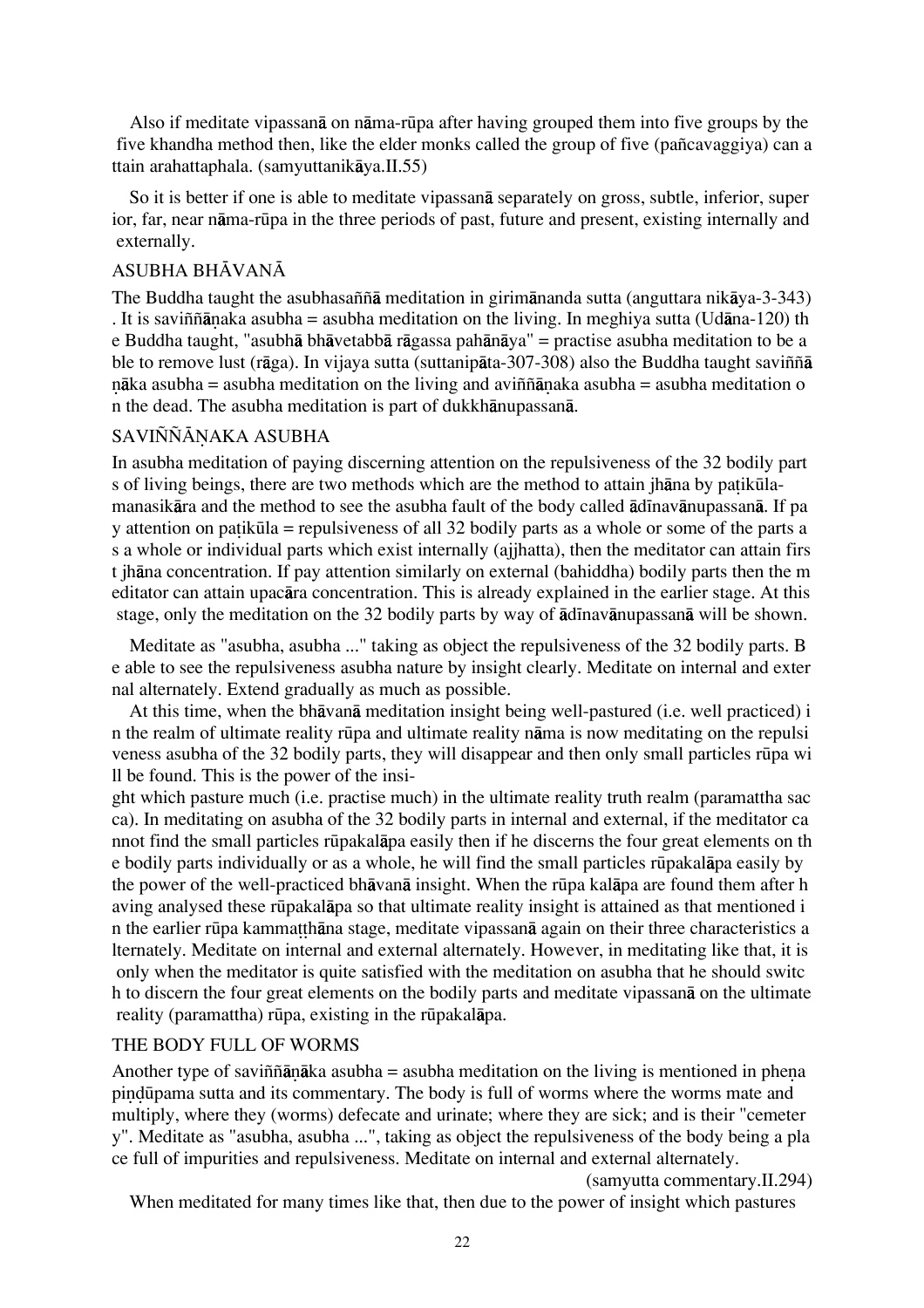much on ultimate reality truth (para-

matthasacca) realm then, very soon, the meditator will find the rūpakalāpa. Then after having discerned the ultimate reality rūpas existing in those rūpakalāpa, meditate vipassanā again on the three characteristics of those ultimate reality rūpas. If the meditator cannot discern the rūp akalåpa easily then when he is quite satisfied with the asubha meditation if he then begin to di scern the four great elements on the worms or on the body full of worms, he will very soon fi nd the rËpakalåpa due to the power of the insight which is well trained in ultimate reality real m. After having discerned the ultimate reality rūpa existing in those rūpakalāpa, meditate vipa ssanå again on them. Meditate on both internal and external.

# ASUBHA NATURE OF ULTIMATE REALITY RÚPA

The nature of asubha also exist in ultimate reality rūpa which are:

- 1. Duggandha = having bad smell.
- 2. Asuci = having impurities and replusiveness.
- $3. By  $\bar{a}$  dhi = having sickness.$
- 4. Jar $\bar{a}$  = old age = the matured duration phase.
- 5. Marana = death and loss = perishing away phase. (samyutta commentary. II.294)

Having discerned these asubha nature by vipassanå insight, meditate as "asubha, asubha...". Meditate on internal and external alternately.

In this manner, in saviññ $\bar{a}$ naka asubha = asubha meditation on the living, having divided th e nature of asubha into three types, meditate on;

- 1. The repulsiveness of 32 bodily parts.
- 2. The repulsiveness of 32 bodily being full of worms
- 3. The repulsiveness of ultimate reality rūpa.

# AVIÑÑĀNAKA ASUBHA = ASUBHA MEDITATION ON THE DEAD

Puna caparam, bhikkhave, bhikkhu seyyathāpi passeyya sarīram sivathikāya cha dditam ekāhamatam vā dvīhamatam vā tīhamatam vā uddhumātakam vinīlakam vipubbakajå-

tam. so imameva kāyam upasamharati — 'ayampi kho kāyo evamdhammo evam bhāvī evamanatīto'ti. (dīghanikāya.II.235)

Furthermore, monks, a monk may find corpse that is dead one day ago or two days ago or t hree days ago which is bloated, discoloured, trickling with pus and discarded in a cemetery. S eeing thus, the monk reflects on his own body that "My body also has such nature; such natur e will occur; it cannot go beyond such nature. (mahāsatipatthāna sutta- dī-2-235)

Dīghabhānaka-mahāsīvatthero pana "navasivathikā ādīnavānupassanāvasena vut tā"ti āha. (dighanikāya-atthakathā.II.394, majjhimanikāya-atthakathā.I.305)

The elder monk arahanta mahāsīva, who is reciter of dīghanikåya mentioned that the Buddha taught the nine types of cemetery asubha meditation = navas ivathika as ādīnavānupassanā.

The meditator who wants to practise the aviññana asubha meditation in accordance with th e above påli and commentary must choose a corpse and meditate on it. In the samatha stage o f asubha meditation to attain first jhåna concentration, male meditators must meditate on male corpse and female meditators must meditate on female corpse. In this vipassanå stage, as an ādīnavānupassanā meditation, it is not necessary to choose selection between male corpse and female corpse. The difference or similarity in gender is not essential. However in samatha sta ge as the meditator has to meditate attentively on an external corpse only and as råga (lust) m ay arise to disturb (the concentration) at the time of patibhaga nimitta, so it is to meditate on t he corpse of the same gender only. In this vipassan $\bar{a}$  stage of  $\bar{a}$ dinav $\bar{a}$ nupassan $\bar{a}$  (= discerning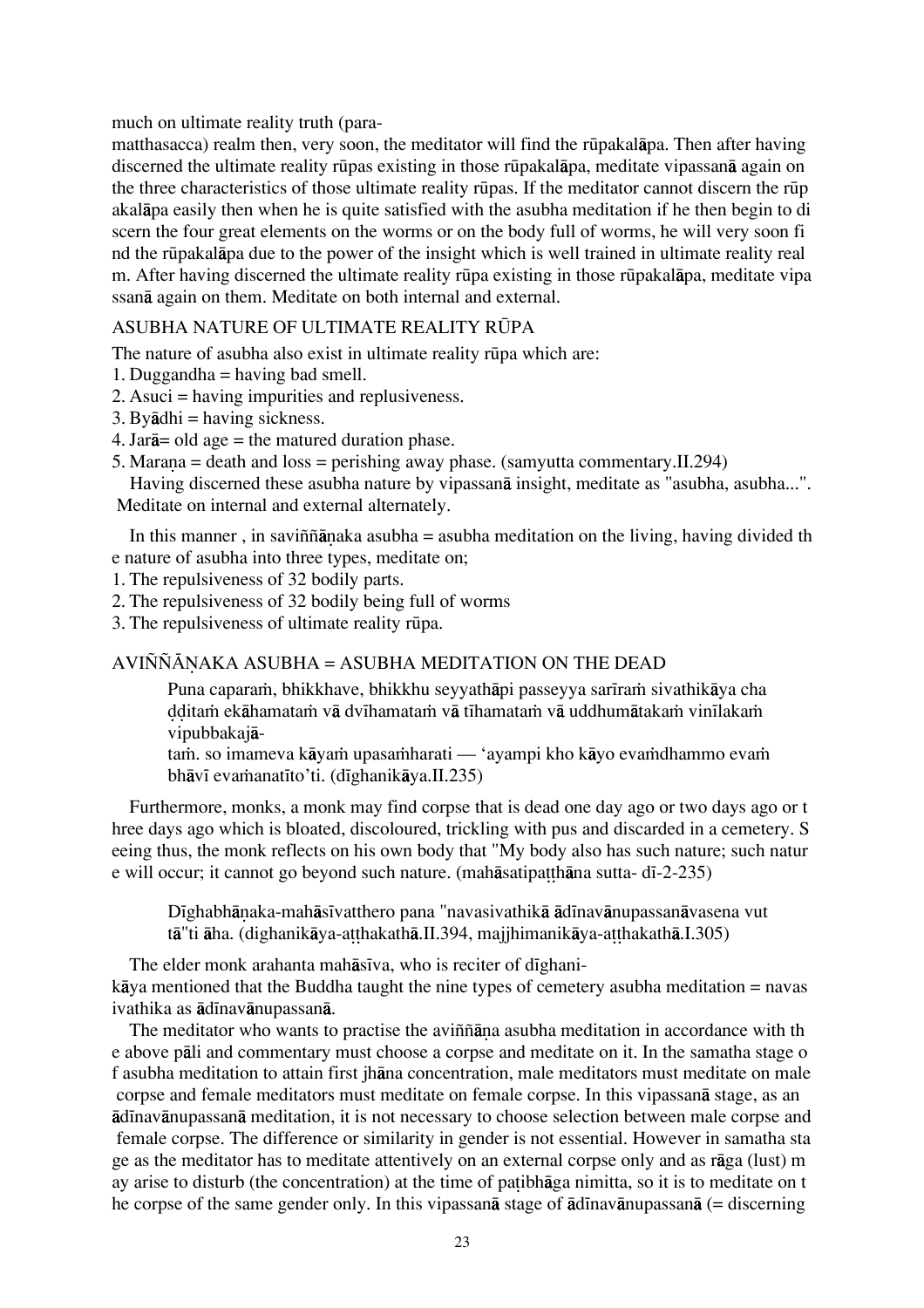to see the fault of the body of oneself and others) as it is the method of meditation to see the f ault of internal and external alternately, the meditator can meditate, taking as object any corps e that is easily to be discerned, without choosing the gender. It is mentioned in the text in vija ya sutta (suttanipåta), that the four assemblies of monks, nuns, laymen, laywomen were instru cted to meditate asubhabhāvanā on the corpse of sirīmā as subject. In samatha stage, the medi tator meditates only on external corpse, especially on a single corpse only attentively to attain jhåna. However in vipassanå stage, the meditator meditates on internal and external alternatel y to see the fault,  $\bar{a}$ dinava.

### THE METHOD OF MEDITTAION

When the meditator can meditate vipassanå on the three characteristics of alternately of nåma -rËpa = five khandhå in the past future present, internally and externally thoroughly then at th at time due to the vipassanå insight of the meditator bright brilliant light will be arising; or els e when the meditator sits for meditation if he again establishes the 4th jhåna concentration wh ich he has attained then due to the insight accompanied with that 4th jhåna concentration, brig ht brilliant light will be arising. After establishing the concentration step by step gradually; or after practising vipassanå meditation stage by stage progress-

ively it becomes appropriate to meditation aviññ $\bar{a}$ naka asubha = asubha meditation on the dea d. However if that light of insight is dim, being not powerful then establish the concentration gradually again. When the light becomes brilliantly bright due to the insight with that concent ration the meditator can practise on aviññānaka asubha meditation.

When the light becomes brilliantly bright due to either samatha meditation insight or vipass anå meditation insight then the meditator takes as object a corpse which he has remembered a nd has seen it, by that light of insight. Discern shining by that light of insight just like shining by a torch light. Its repulsiveness, asubha must be clear to the insight. It is better if the corpse is decomposed, trickling with foul pus. Meditate on the corpse as "asubha, asubha...", paying attention on its repulsiveness. As the repulsiveness appears to the insight, when the meditatin g mind is stable on that asubha object the meditator tries to discern his own body by insight. The meditator discerns to see the repulsiveness of his own body as if like that external decom posed corpse. When the meditator sees the repulsiveness of his own body being decomposed, he meditate as 'asubha, asubha'.

If the meditator is not able to discern the repulsiveness of himself by insight then he medita tes on the external asubha again. After that he meditates on internal again. If he practises like that for many times then he will be able to discern the internal repulsiveness. However if he is still not yet able to discern it then if he discerns by insight towards the future of himself begi nning from the present moment then he will easily find the dead asubha of himself. This disce rnment will be easy for those meditators who have already discerned or are able to discern the causal relationships, paticcasamuppada between present causes and future effects.

If the meditator can discern the repulsiveness of himself by insight  $=$  by the light of insight then he meditates on internal and external alternately as 'asubha, asubha ...'. In meditating like that, he meditates also on those persons whom he has råga (lust), extending gradually, as 'asu bha, asubha' on internal and external alternately.

If he meditates like that as 'asubha, asubha' on internal and external for many times then du e to the power of the earlier vipassanå meditation as well as being much pastured (ie. much pr actised) in the ultimate reality paramatthasacca realm, the meditator can see the small particle s rËpakalåpa of internal and external corpses; or else the corpse may appear to the insight of meditator as changing gradually to heap of bones and then dust of bones. If the meditator disc erns the future of the corpse by insight gradually then the insight can discern it until it becom es a heap of bones and then dust of bones. Meditate as 'asubha, asubha' in every stage (If the c orpse's decomposition). If one can find the small particles rËpa kalåpa easily then after having discerned the ultimate reality rūpa existing in these rūpakalāpa, especially utuja rūpa, meditat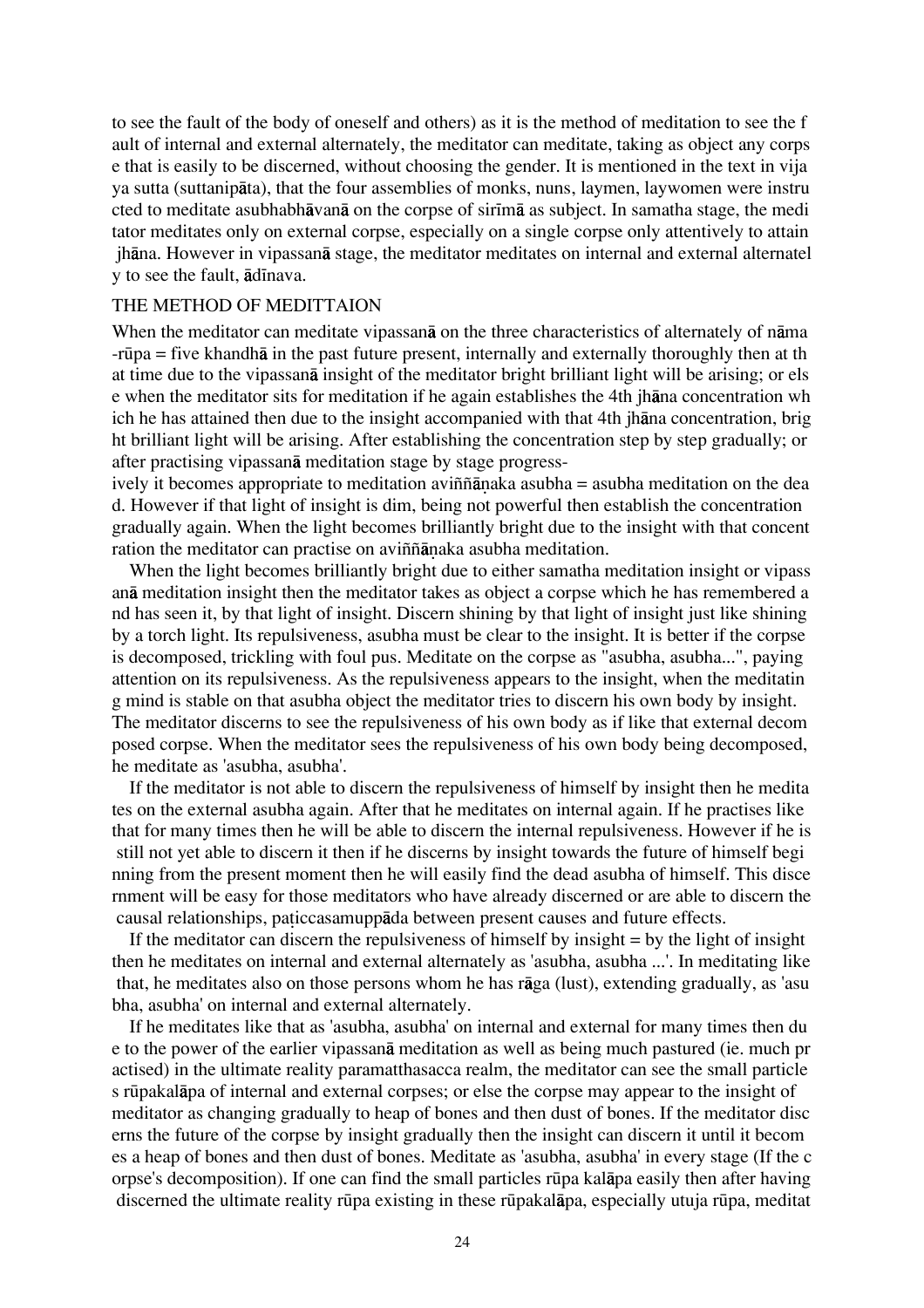e vipassanå on their three characteristics.

If one cannot yet easily find the small particles rūpakalāpa then if he begin to discern the 4 great elements in these internal and external corpses he will then find the rūpakalāpa existing in these corpses. If he analyse these rūpakalāpa then he can find the utujaojatthamaka rūpa w hich are produced in succession by the tejodatu that exist in a rūpakalāpa. After having discer ned these rËpa further meditate vipassanå on them. Switching the meditation from asubha to v ipassanå meditation should be done only when one is quite satisfied with the asubha meditatio n.

### AN UNUSUAL

If the corpse discerned is infested with maggots then when some meditation discern by insigh t the 4 great elements of such corpse they may not only find the utujaojathamaka rūpa but als o some other rËpakalåpa such as transparent element = pasådarËpa and non-transparent rËpa. The reason is that the meditator is seeing the rūpakalapa of the living maggots which are subs isting on the corpse, being mixed together (with the rūpakalapa of the corpse). It is not that tra nsparent pasadarūpa and catusamut thanika are existing in the corpse.

When the meditator found the rūpakalāpa in internal and external corpse then after having a nalysed those rËpakalåpa, meditate vipassanå on the three characteristics of the ultimate realit y paramattharūpa.

# PATICCASAMUPPĀDA FACTORS

In visuddhimagga, chapter  $XX$ , § 694, the patic casamuppada factors are included in the list of objects of vipassanā insight, which reference to the patisambhidāmagga pāli. Therefore the m editator must meditate vipassana on the paticcasamuppada factors also.

Discern again the causes and effects by means of anuloma (forward sequence) paticcasamu ppāda method which is taught as "avijjā paccayā sankhārā = because of the arising of avijjā, s a∫khåra arise" etc.. Discerning like that the meditator at this stage must meditate vipassanå on these factors.

Understand that in the successive past and successive futures that:

If the present life is put in the centre (of the cycle of paticcasamuppada):

- 1. avijiā-sankhāra are of the past.
- 2. viññāna-nāmarūpa-salāyatana-phassa-vedanā-tanhā-upādāna-bhava are of the present,
- 3. jāti-jarā marana are of the future;

And if the first past life is put in the centre (of the cycle of paticcasamuppada);

- 1. avijjā-sankhāra are of the second past life,
- 2. viññāna-nāmarūpa-salāyatana-phassa-vedanā-tanhā-upādāna-bhava are of the second past l ife,
- 3. jāti-jarā-marana are of the present life;

And if the first future life is put in the centre (of the cycle of paticcasamuppada);

- 1. avijjā-sankhāra are of the present life,
- 2. viññāna-nāmarūpa-saļāyatana-phassa-vedanā-tanhā-upādāna-bhava are of the first future lif e,
- 3. jāti-jarā-marana are of the second future life.

This is the discernment of linking the causes and effect (causal relationship) between 3 live s again and again.

### SOME EXAMPLE OF THE DISCERNMENT

1. Because of the arising of avijiā, sankhāra arise. Avijjå (arising-perishing) Anicca; Sankhāra (arising-perishing) Anicca;

Meditate on avijjās and sankhāra which had arose, arise and will arise in the nāma-rūpa pro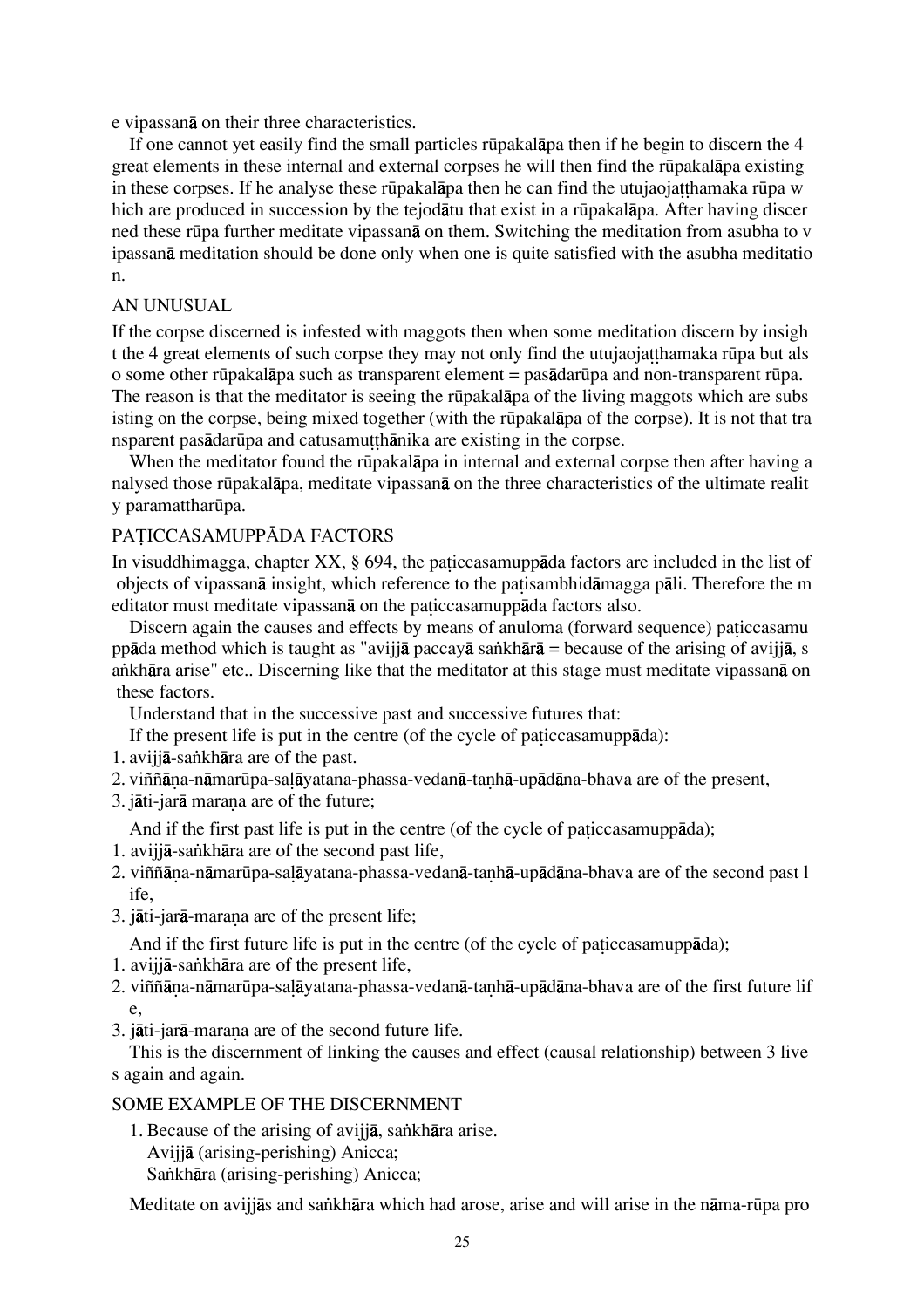cess of one self as discerned in the paticcasamuppada first method. Avija is generally the lob haditthi group manodvārikajavana vīthi mind process. Sankhāra can be kusala or akusala sank hāra accordingly, it is manodvarikajavana vīthi mind process. As an example, for the meditati on's present life specifically, that sankhāra accumulated in the past was only kusala sankhāra. Meditate (on anicca of avijjā sankhāra) in lives which had occurred, is occurring and will occ ur .Meditate in the same way on dukkha and anatta characteristics.

2. Because of the arising of sankhāra, Patisandhiviññāna arises. Sankhāra (arising and perishing) anicca; Patisandhiviññāna (arising and perishing) anicca;

Meditate (on anicca) as well on all the other vipākaviññāna in the 6 sense door (dvāra) = all vīthi such as cakkhudvāra vīthi, bhavanga viññāna; also cutiviññāna .

Meditate (vipassanā) on the remaining paticcasamuppāda factors until jāti, jarā, marana acc ording to that which are already discerned in the linking of causes-effects by paticcasamuppa da first method. Meditate vipassanå on the three characteristics alternately of both cause and e ffect. It is true that according to the sutta method it is necessary to discern only the vipåkava a states in viññāna-nāmarūpa-salāyatana-phassa-vedanā (mahātī. 2, 323) in the discernment of linking causes and effects, causal relationships. However in vipassanå, as they are being inse parable avinābhāva, it is not wrong to meditate mixed together with pañcadvārāvajiana-vottha bbana-javana-manodvårå-

vajjana-javana with the purpose that no paramattha (ultimate reality) dhåtu are left out. As mu ch as one can discern, meditate from the successive pasts until the last future. Meditate on int ernal and external alternately. Meditate as a whole on external; do not distinguish the person, beings.

# 40 'TO' = 40 WAYS OF DISCERNING

In this Lakkhana Sammasana Stage, 40 ways of discerning called 40 'TO' are mentioned in Visuddhimagga (Vism xx, §697) with reference to Patisambhidāmagga. With the intention to be able to remember it easily, the Venerable abbot of Mahå Visuddhåråma mentioned it throu gh verses enumerating Anicca into 10, Dukkha into 25 and Anatta into 5 in his book Paramatt hasarūpabhedanī. Dividing the three characteristic into three groups according to those verses will be shown.

# 10 ENUMERATION OF ANICCA LAKKHANĀ

Rupam aniccam palokam, calam pabhangu addhuvam: viparināmāsārakam, vibhavam maccu sankhatam.

# 1. ANICCATO

Anaccantikatåya, ådiantavantatåya aniccato. (Vism xx, §698) Anaccantikatāvāti accantikatābhāvato, asassatatāvāti attho, sassatañhi accantikam parāva ko i yā abhāvato. (Mahātīkā)

[There are two extremities in NåmarËpa which are the front extremity, being "arising" and the rear extremity, being the "perishing away".They are called the Upāda extremity and Bhanga extremity. Nāmarūpa are not Sassata eternal which can go beyond the rear extremity Bhanga. They cannot go beyond the rear extremity Bhanga and they have a begining which is the Upa da extremity and an end which is Bhanga extremity. Therefore they are Anicca Dhamma.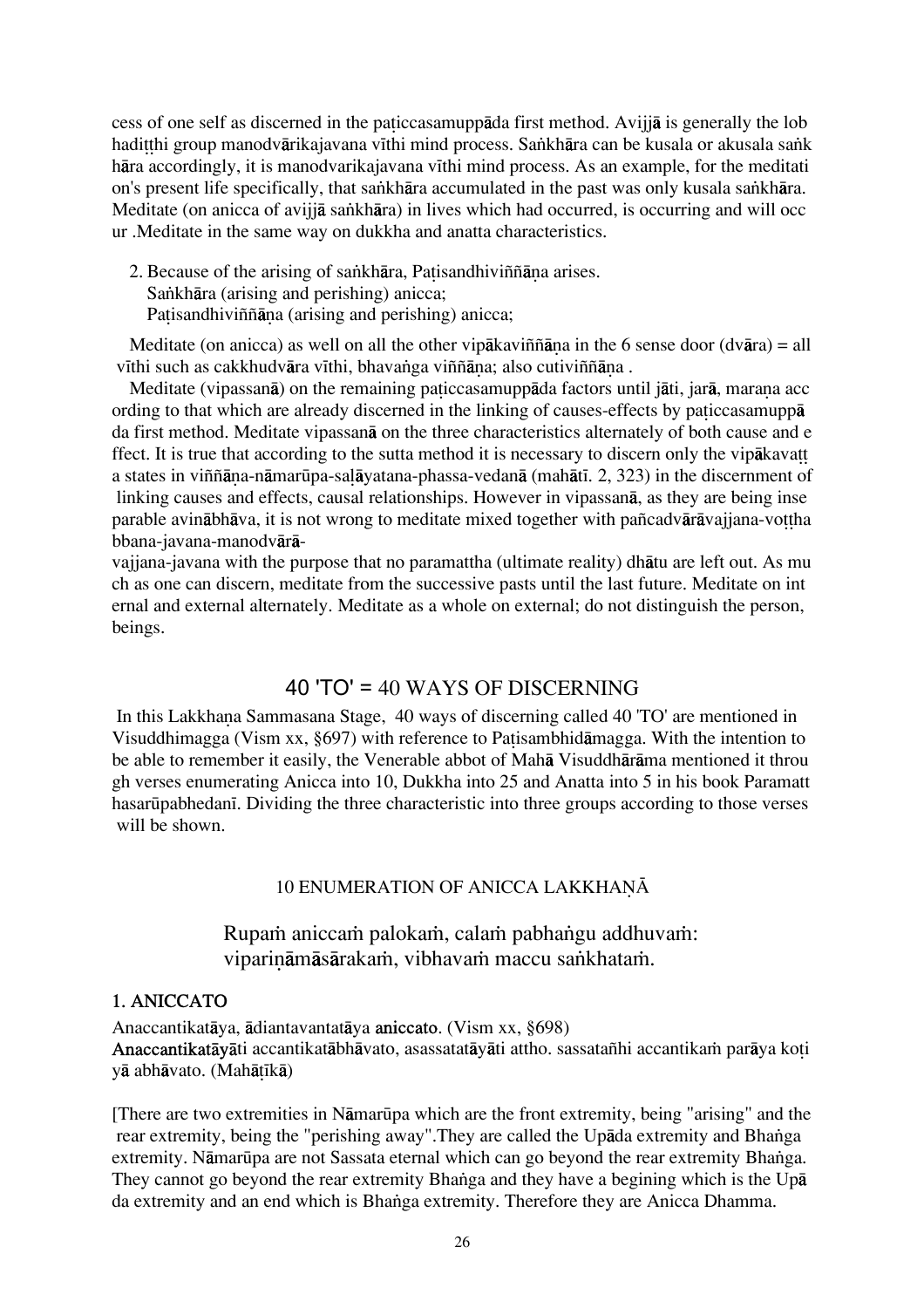Meditate on Rūpa, Vedanā, Saññā, Saṅkhāra, Viññāna by 5 khandha method after having for med 5 groups. After having discerned the definition mentioned above, meditate on Rūpa, (Ve danā, Saññā, Saṅkhāra, Viṅṅna) as Anicca.

Here "cannot go beyond Upāda extremity" means the Nāmarūpa do not exist yet before the ar ising. Also the nature of waiting, getting ready to arise does not exist. Furthermore, after peris hed away they do not pile up at one place. They occur only at the moment of arising-duration perishing away (Upāda-Țhiti-Bhanga), between the two non-existence, i.e. the non-existence before arising and the non-existence after perishing away. As they have extremity of Upåda e xtremity of perishing and do not exist beyond these two extremities, Namarūpa are called Ani  $cca$ . Thereforel meditate as Anicca $\dot{m}$  = there is no permanency (not permanent).

# 2. PALOKATO

Byādhi-jarā-maranehi palujjanatāya palokato. (Vism)

Meditate as Paloka $\dot{m}$  = having the nature of perishing (because of crumbling through sickness , ageing and death).

# 3. CALATO

Byādhi-jarā-maranehi ceva lābhālābhādīhi ca lokadhammehi pacalitatāya calato. (Vism) Lokadhammā lābhādihetukā anunayapa tighā; tehi, byādhiādīhi ca anavat thitatā pacalitatā. (M ahātīkā)

[Love and hatred have fundamanental cause which are the worldly dhamma such as gain & lo ss. Due to these worldly dhamma, the quivering & agitation of the mind such as love & hatre d occur. As NåmarËpa can be unstable quivering due to sickness, ageing & death and worldly dhamma such as gain  $\&$  loss, then] meditate as Calam = unstable and quivering.

# 4. PABHANGUTO

Upakkamena ceva sarasena ca pabhangupagamanasīlatāya **pabhanguto**. (Vism)

[As it has the nature of perishing in disarray due to one's own effort or others' effort or its ow n nature], meditate as Pabhangu = it has the nature of perishing in disarray.

# 5. ADDHUVATO

Sabbåvatthanipåtitåya, thirabhåvassa ca abhåvatåya addhuvato. (Vism)

[As there is the nature of dropping down; i.e. dying at any state of life such as at the young, te nder playful age just like a fruit which can drop down from the tree at any time since the stag e of a tender fruiting; and even if one does not drop down to die, there is no essence in any all ways, having no strong firmness], meditate as Addhuva $\dot{m}$  = there is no firm stability.

# 6. VIPARINĀMA DHAMMATO

Jarāya ceva maranena cāti Dvedhā parināmapakatitāya viparināmadhammato. (Vism)

[As there is the nature of being subjected to change = changing through 2 ways which are Jar  $\bar{a}$  (Thiti = duration) and death (Bhanga = perishing away)], it is Viparināmam = the nature of change (it means changing from Upāda stage to Thiti = Jarā, Bhanga = marana).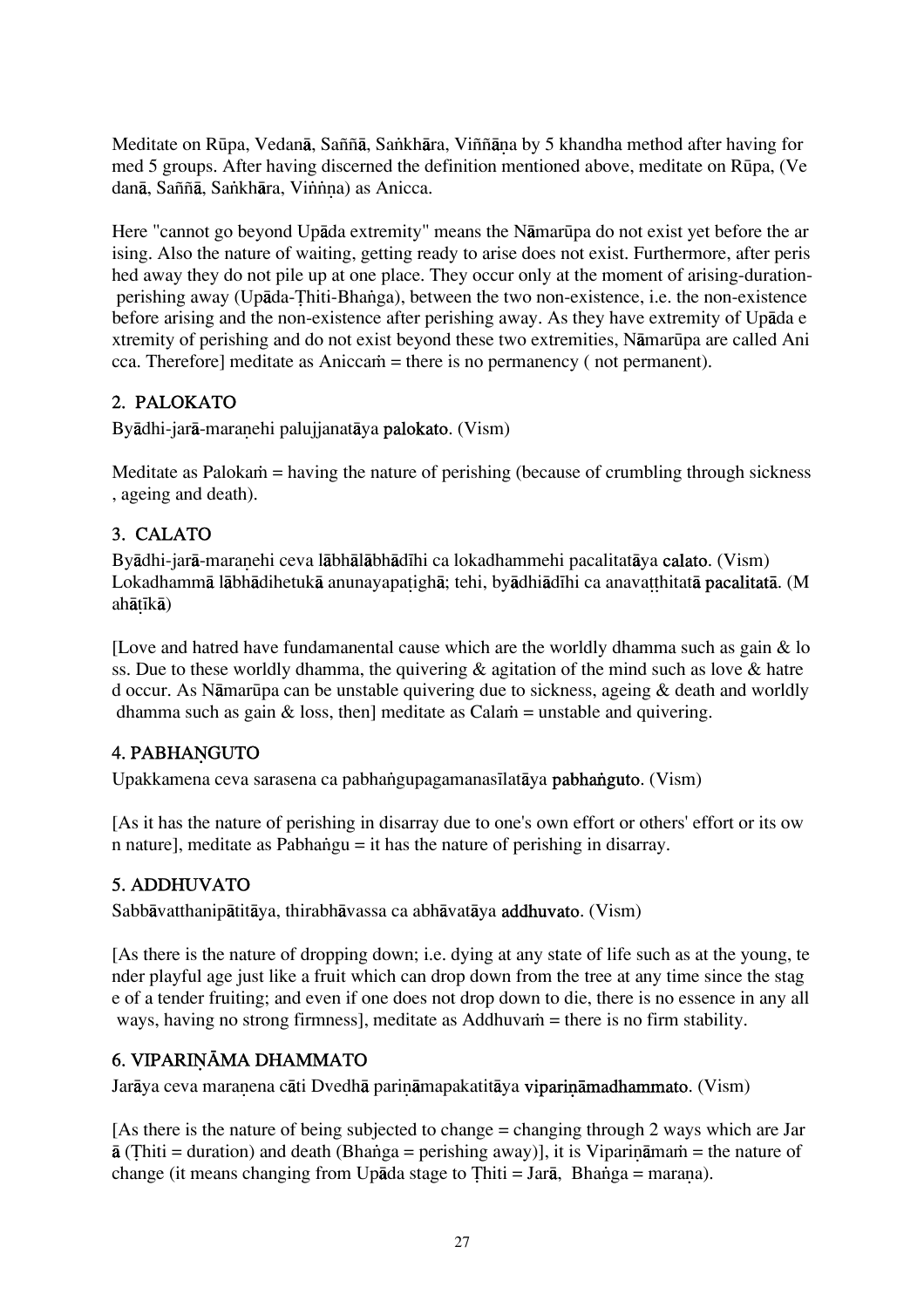# 7. ASĀRAKATO

Dubbalatāya, pheggu viya sukhabhañjanīyatāya ca asārakato. (Vism)

[As it is feeble being perishable naturally and as it can be easily perished like sapwood], it is As $\bar{a}$ raka $\dot{m}$  = not having a firm essence.

# 8. VIBHAVATO

Vigatabhavatāya, vibhavasambhūtatāya ca vibhavato. (Vism)

[As having no growth, expansion or increment because it perishes away after arising and as th ere is the nature of annihilation base on Vibhava-tanhā, Vibhava-ditthil, it is Vibhava $\dot{m} = i$ t h as the nature of annihilation.

# 9. MARANADHAMMATO = MACCU

Maranapakatitāya maranadhammato. (Vism)

[As there is the nature of death = perishing away], it is Maranadhammam = Maccu = having t he nature of death  $($  = having the nature of perishing away).

# 10. SANKHATATO

Hetupaccayehi abhisankhatatāya sankhatato. (Vism)

[As being formed/ restored directly by hetu cause = Janaka cause and by the supporting Upa t thambhaka cause = Paccaya cause], it is Sankhatam = being formed/ restored by causes again & again.

The causes which can produce  $R\bar{u}$  adirectly are Kamma; they are the Janaka causes  $=$  He tu causes. The Kilesa-vatta causes being Avijjā Tanhā Upādāna are the Upatthambhaka cause s which support that past Kamma. However, kilesa-vatta support Kusala-kamma by Paccayasatti such as Upanissaya. Kilesa-vatta support Akusala-kamma by Paccaya-satti such as Upan issya and by causes such as Sahajåta.

Furthermore, Citta Utu &  $\bar{A}$ hāra are also the Upatthambhaka causes which support the Rū pa. Although Citta utu Āhāra produce some Cittaja Utuja, Āhāraja Rūpas and support some, it is not the same as the way kamma-satti produce Kammaja Rūpas. Citta support Cittaja Rūpas by Satti such as Sahajāta. Utu support Utuja Rūpas by Satti such as Upanissaya and Āhāra su pport Āhāraja Rūpas by Satti such as Āhāra Paccaya. As they are not Kamma-satti, they are n ot mentioned as Janaka causes but are mentioned as Upatthambhaka causes.

The Hetu cause (= Janaka cause) of Vipāka Nāma is kamma. Kilesa-vatta being Avijjā Ta ˆhå Upådåna, is similar as mentioned for RËpa above. Take note that the causes such as Vatth u, Ārammana, Phassa etc. .... being the present causes of all Kusala, Akusala, Abyākata are th e Upatthambhaka causes.

Meditate as 'Anicca', or 'Paloka' etc... on the Rūpa (Vedanā, Saññā, Sankhāra, Viññāna) wh ich one is going to meditate upon, discerning it by insight according to the states explaind abo ve. These are the 10 enumeration for Anicca lakkhana.

# 25 ENUMERATION OF DUKKHA LAKKHANĀ

Dukkhanca rogāgham gandam, sallābādham upaddavam; bhayītyūpasaggātānaṁ, alenāsaranaṁ vadhaṁ;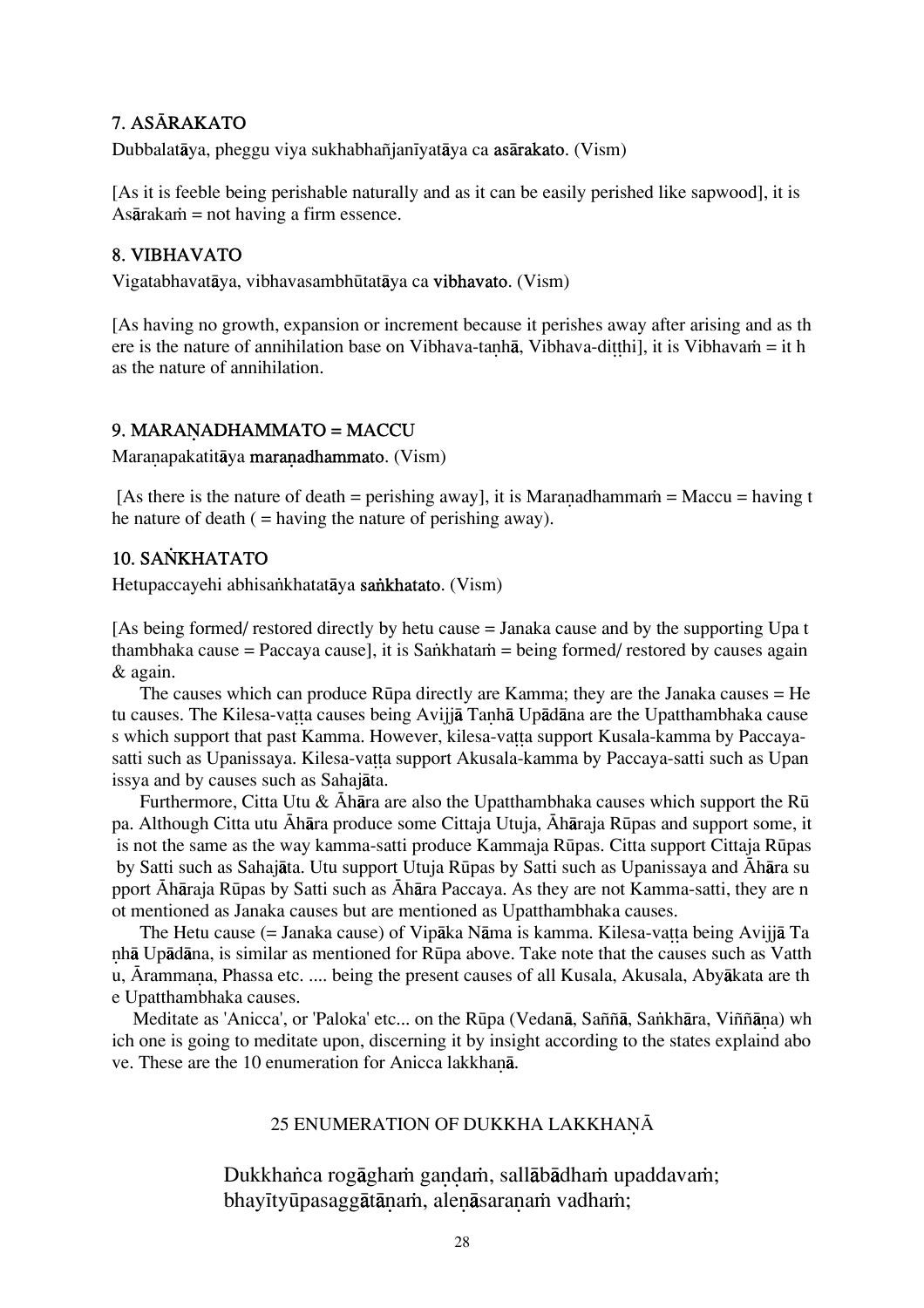aghamūlam ādīnavam, sāsavam māraāmisam; jātijjaram byādhi sokam, paridevamūpāyāsam; samkilesasabhāavakam.

# 1. DUKKHATO

Uppādavavapatipīlanatāva, dukkhavatthutāva ca dukkhato. (Vism)

Uppādavayapa tipīlana tāyāti uppādena, vayena ca pati pati khane khane tamsamangino vibād hanasabhāvattā, tehi vā sayameva vibādhetabbattā. Udayabbayavanto hi dhammā abhinham t ehi patipīlitā eva honti, yā pīlanā "sankhāradukkhatā"ti vuccati.

Dukkhavatthutāyāti tividhassāpi dukkhassa, saṁsāradukkhassa ca adhitthānabhāvato. (Mahāt  $ik\bar{a}$ 

[As NåmarËpa torture the person who is endowed with NåmarËpa by oppressive arising a nd oppressive perishing away in every moment, or another way, the Nāmarūpa themselves ar e oppressed by constant incessant arising and perishing away; and being the basis-vatthu for

- A. Dukkha Dukkha which is Dukkha-vedanå,
- B. Viparināma Dukkha which is Sukha-vedanā, (it means that it is Sukha at duration stage

but Dukkha at perishing stage.)

C. Sankhāra Dukkha which are Upekkhā-vedanā and Nāmarūpa except Vedanā,

or in another way the basis for Sa $\hat{a}$ a-vatta Dukkha], Dukkha $\hat{n}$  = it is the type of Dukkha which is despicable, mean and suffering.

SANKHĀRA DUKKHA- All Sankhāra Dhamma existing in the 3 Realms can be called as Sa ∫khåra Dukkha. However as Dukkha Vedanå and Sukha Vedanå are separately called as Duk kha Dukkha and Viparināma Dukkha respectively, here Upakkhā Vedanā and all Tebhūmaka Sankhāra Dhamma existing in the 3 Realms except Vedanā are mentioned as Sankhāra Dukk ha. All these Tebhūmaka Nāmarūpa Sankhāra Dhamma are Sankhāra Dukkha because there i s Sankhata Dukkha which conditioned their arising and because of being oppressed by consta nt arising and perishing away.

# 2. ROGATO

Paccayayāpanīyatāya, rogamūlatāya ca rogato. (Vism)

[As the effect NåmarËpa can exist only if the appropriate causes support, that is being ade quately caused to exist by the causes; in another way, caused to exist by the appropriate cause s; and as it is like the cause of chronic disease, it is  $Rogam = a$  painful bad disease. [It means that as NåmarËpa are the base where all bodily diseases and mental diseases occur, they are like chronic disease.]

# 3. AGHATO

Vigarahanīvatāva, avaddhiāvahanatāva, aghavatthutāva ca **aghato**. (Vism)

[As being like Akusala which is censured by Buddha and other Ariya person; and being able t o bring about loss to beings; and being the basis where Akusala called Agha occur], it is  $\bar{A}$ gh  $\sin = \cos / \text{non-benefit.}$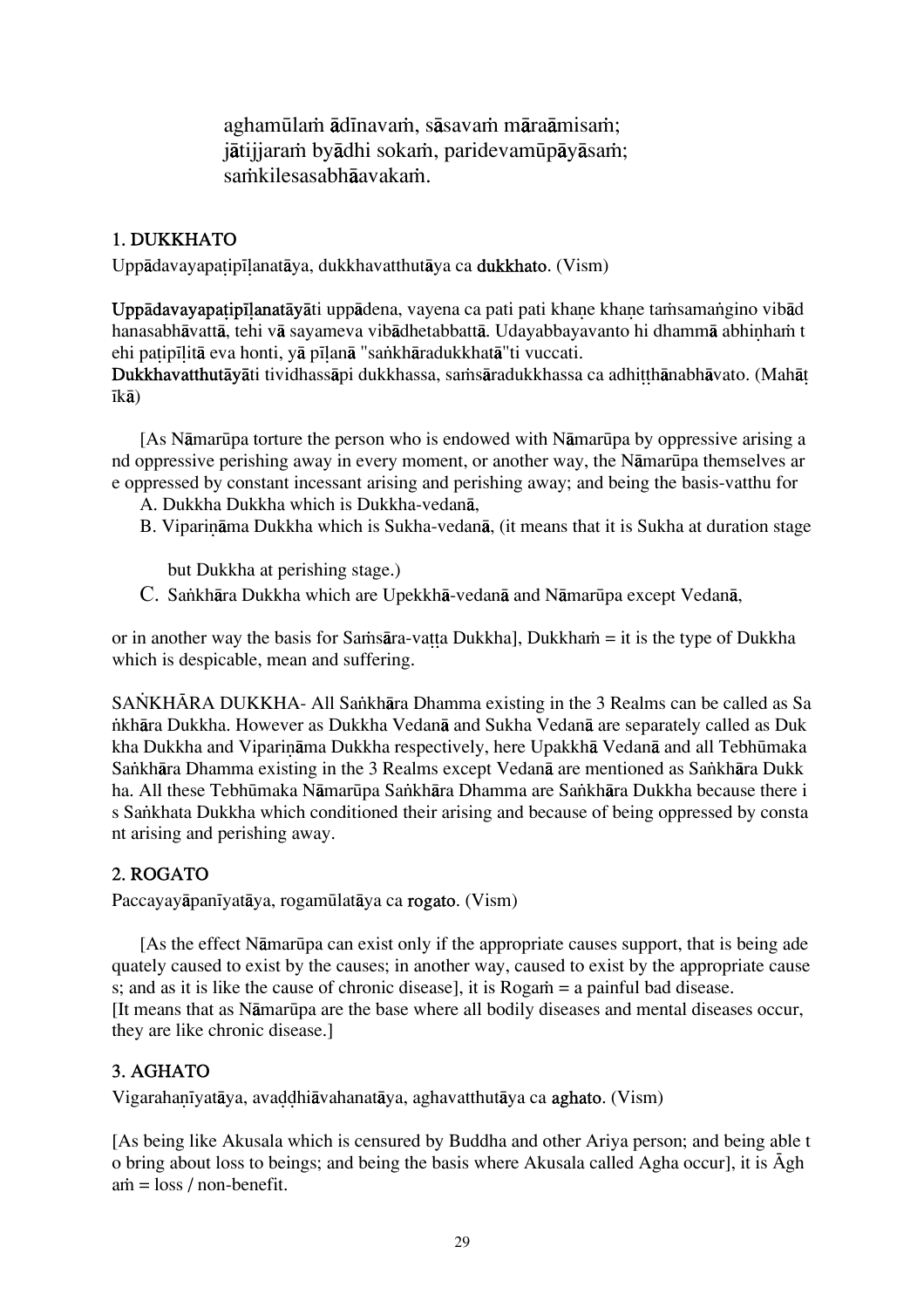# 4. GANDATO

Dukkhatāsūlayogitāya, kilesāsucipaggharanatāya, uppādajarābhangehi uddhumātaparipakkapabhinnatāya ca gandato. (Vism)

[As being accompanied with suffering called the three types of Dukkha which are Dukkha Du kkha, Viparināma Dukkha, Sankhāra Dukkha; being able to cause oozing with defilement Kil esa such as Råga etc... by means of object or association (sampayutta) accordingly; being swo llen as in the sudden arising phase Uppåda the present, not existing previously and being ripe n as in the duration phase Thiti and being erupted as in the perishing phase Bhanga], it is Gan  $d$ a $\dot{m}$  = an unsightly boil.

Kiles asucipaggharanataya- "to cause oozing with defilement kilesa such as Raga by means of object or association (Sampayutta) accordingly" is mentioned meaning that the arising of a s ubsequent Råga taking the previous Råga as object and the arising of Kilesa such as Råga tog ether with associates Citta Cetasika which take an object that can cause Kilesa. They are pus oozing from NåmarËpa. It is just like pus oozing from a boil.

# 5. SALLATO

Pīlājanakatāya, antotudanatāya, dunnīharanīyatāya ca sallato. (Vism)

[A) As it produces oppression by arising and perishing away;

B) And like Dukkha Vedanā etc... penetrates within the body, when Sankhāra Dhamma ar ise in the body it pierces with arising & perishing away;

C) And as the 'spike' Nāmarūpa Sankhāra Dukkha is very difficult to be pulled out except by the 'tweeze' Ariya-magga], Salla $\dot{m} = i$ t is a spike that pierces.

# 6. ÓBÓDHATO

Aseribhāvajanakatāya, ābādhapadatthānatāya ca **ābādhato**. (Vism)

[A) like a patient who is severely sick and cannot move by himself in posture but is helped around by others, i.e. having a body which is depend upon others, similarly the khandha cann ot arise by itself but is dependent upon others i.e. the causes,

B) And as it is the cause of all diseases]  $\bar{A}b\bar{a}dh$  and  $i$  is an overwhelming torturous disea se.

# 7. UPADDAVATO

Aviditāna $\dot{m}$ yeva vipulāna $\dot{m}$  anattāna $\dot{m}$  āvahanato, sabbupaddavavatthutāva ca upaddavato. ( Vism)

[1) As it can bring many unforeseen adversities such as punishment, old age, sickness, dea th, Apåya etc...

2) As it is the basis for all kinds of torturous adversity] Upaddavam  $=$  it is torturous adver sity.

# 8. BHAYATO

Sabbabhayānam ākaratāya, dukkhavūpasamasankhātassa paramassāsassa patipakkhabhūta-tā ya ca bhayato. (Vism)

[A) As the Khandha is 'pit' of dangers such as the danger of present life and danger of futur e existence;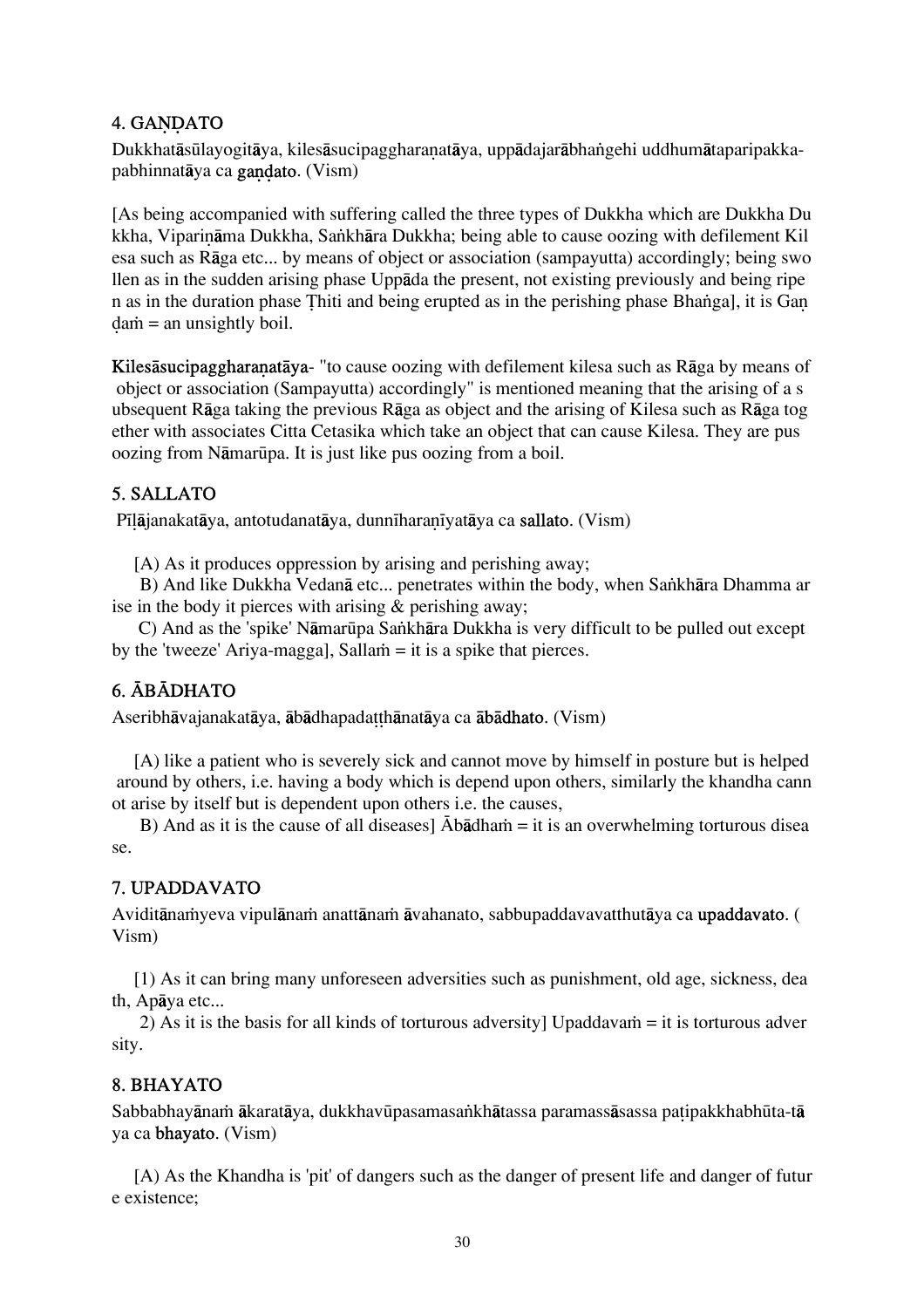B) and as it is being opposite to the supreme relief Nibbåna called the cessation of all suff ering], Bhayam = it is a great, plentiful danger without happiness (it is a frightful danger.)

### 9. ITITO

Anekabyasanåvahanatåya itito. (Vism)

[As the khandha can bring a various types of loss/destruation], Iti = it is a terrifying danger.

#### 10. UPASAGGATO

Anekehi anatthehi anubaddhatāya, dosupasatthatāya, upasaggo viya anadhivāsanārahatāya ca upasaggato. (Vism)

[A) As it is always followed by loss such as loss of relatives in external and diseases in int ernal;

B) and as it is bound up with faults such as Råga by means of object or associate (Sampay utta);

 C) and as it is unbearable as if like diseases & distress caused by Yakkha and sperits], Up  $asagain = it$  is bound up with torturous adversity.

# 11. ATĀNATO

Atāyanatāya ceva, alabbhaneyyakhematāya ca **atānato**. (Vism)

[A) As it cannot protect it from perishing away after arising, since it is natural the khandha perished away after arising;

B) As it is not able to get free from danger although there is the wish to protect it], Atana  $\dot{m}$  = there is no protection from danger.

### 12. ALENATO

Allīyitum anarahatāya allīnānampi ca lenakiccākāyitāya **alenato**. (Vism)

[A) As the khandha is not worthy of being a shelter for one who fearing the danger of suff ering wishes to seek a shelter;

 B) and as it is not able to perform the function of eradicating suffering for those who are d ependent upon the body (= Khandha) when in fear of suffering], Alenam = it is danger being not a place to hide.

# 13. ASARANATO

Nissitānam bhayasārakattābhāvena asaranato. (Vism)

[As it is not able to eradicate suffering danger such as birth, old age, sickness, death etc. for th ose who fearing such danger seek refuge in it], Asaranam  $=$  it is danger being not refuge.

### 14. VADHAKATO

Mittamukhasapatto viya vissåsaghåtitåya vadhakato. (Vism)

[As it is just like an enemy, posing as a friend with smiling face, can kill the one whom he has become intimate with], Vadha $\dot{m} = V$ adhaka $\dot{m} =$  like a murderer who kills all the time, it k ills in conventional truth, humans deities Brahma beings so that they exist no longer than thre e moments.

As it kills the one whom it has become intimate with and whom thinks that "RËpa Vedan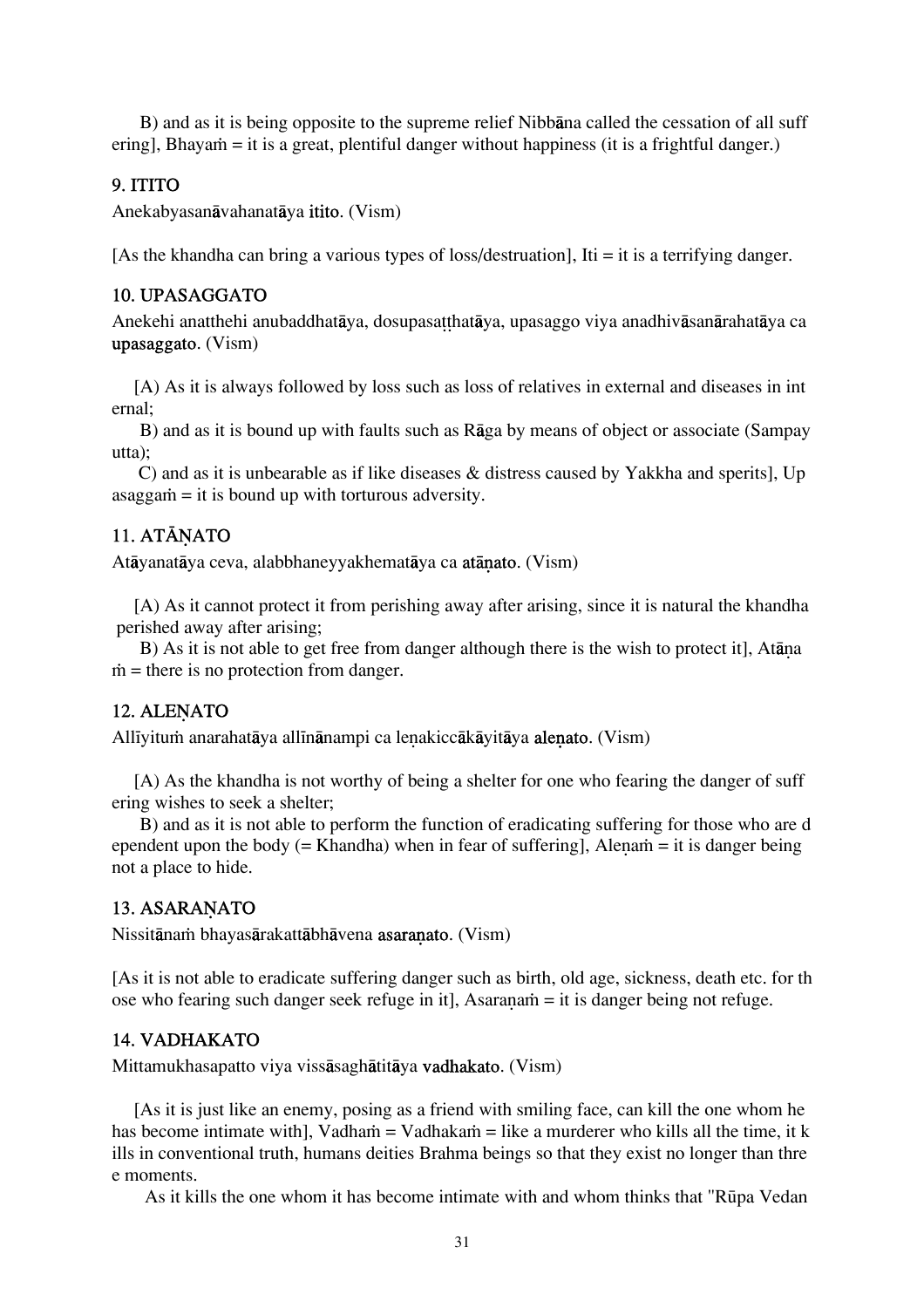ā Saññā Sankhāra Viññāna are happiness and not suffering" so the Khandha is Vissāsaghāti = the murderer who kills the one whom he has become intimate with. It is indeed true that bein gs in adversity because of holding the view regarding Khandha that "it is mine" = "etam mam a". It means that the Khandha called dukkha-sacca arise because of the tanha-lobha called Sa mudaya-sacca. In another way, as in killing the one who has become intimate, so the Khandh a kills the one it has become intimate with. Therefore it is called Vissåsaghåti.

# 15. AGHAMÚLATO

Aghahetutåya aghamËlato. (Vism) Aghassapāpassahetutā aghahetutā. (Mahātīkā)

[As it is the fundamental cause of harsh unwholesome Akusala], Aghamūlam = it is the ro ot of loss and suffering.

# 16. ÁDÍNAVATO

Pavattidukkhatāya, dukkhassa ca ādīnavatāya **ādīnavato**. atha vā ādīnam vāti gacchati pavatta tīti ādīnavo, kapanamanussassetam adhivacanam, khandhāpi ca kapanāyevāti ādīnavasadisatā ya **ādīnavato**. (Vism)

Pavattidukkhatāyāti bhavapavattidukkhabhāvato. bhavapavatti ca pañcannam khandhānam an iccādiākārena pavattanameva, so ca ādīnavo. yathāha "yam bhikkhave pañcupādānakkhan- dh ā aniccā dukkhā viparināmadhammā, ayam bhikkhave pañcasu upādānakkhandhesu ādīnavo" ti. tenāha "**dukkhassa ca ādīnavatāvā**"ti. **adīnan**ti bhāvanapumsakaniddeso yathā "ekamantan" ti, ativiya kapananti attho. Bhusattho hi ayam  $\bar{a}$ -kāro. (Mahātīkā)

[A) The Anicca etc. states of 5 khandha are called Bhava Pavatti = existence of Bhava. Th e presence of such states are also called the fault ( $\bar{A}$ d $\bar{A}$ nava) of Khandhas. As the Buddha had taught "Monks, the 5 Upādāna Khandhas are Anicca Dukkha Viparināma Dhamma. Monks, t his Anicca Dukkha Viparināma Dhamma are the fault of the 5 Upādāna Khandha. Therefore as there is Bhava-pavatti-vatta-dukkha, that is the Anicca etc. states of 5 Khandha;

B) and as there are faults of 5 Khandha, Dukkha-sacca which are Anicca Dukkha Viparin  $\bar{a}$ ma Dhamma], Adīnava $\dot{m}$  = it is a bad, defiling fault (It means the states which have Anicca, dukkha, Viparināma Dhamma.

[In another way, a poor  $\&$  destitute man is called  $\bar{A}$ dinava. As 5 khandha is like that poor man who is destitute and have no refuge], Adinavam = it is poor  $\&$  destitute, without refuge. (It m eans that after arising uppāda phase when reaching the perishing phase, Bhanga, there is nothi ng to rely upon to avoid being perished.)

# 17. SĀSAVATO

 $\bar{A}$ savapada tthānatāva s**āsavato**. (Vism) Ásavānam ārammnādinā paccayabhāvo **āsavapadatthānatā**. (Mahātīkā)

[the Kilelsa-vatta, being Avijjā-Tanhā-Upādāna, which is the fundamental cause of Nāmarūpa is Ásava Dhamma. These āsava Dhamma arise because 5 khandha, nāmarūpa support by mea ns of Paccaya-satti such as Ārammana-paccaya-satti. As 5 khandha, Nāmarūpa are the nearest cause padatthana of Āsava Dhamma], Sāsavato = it is the development of the 4 Āsava Dham ma.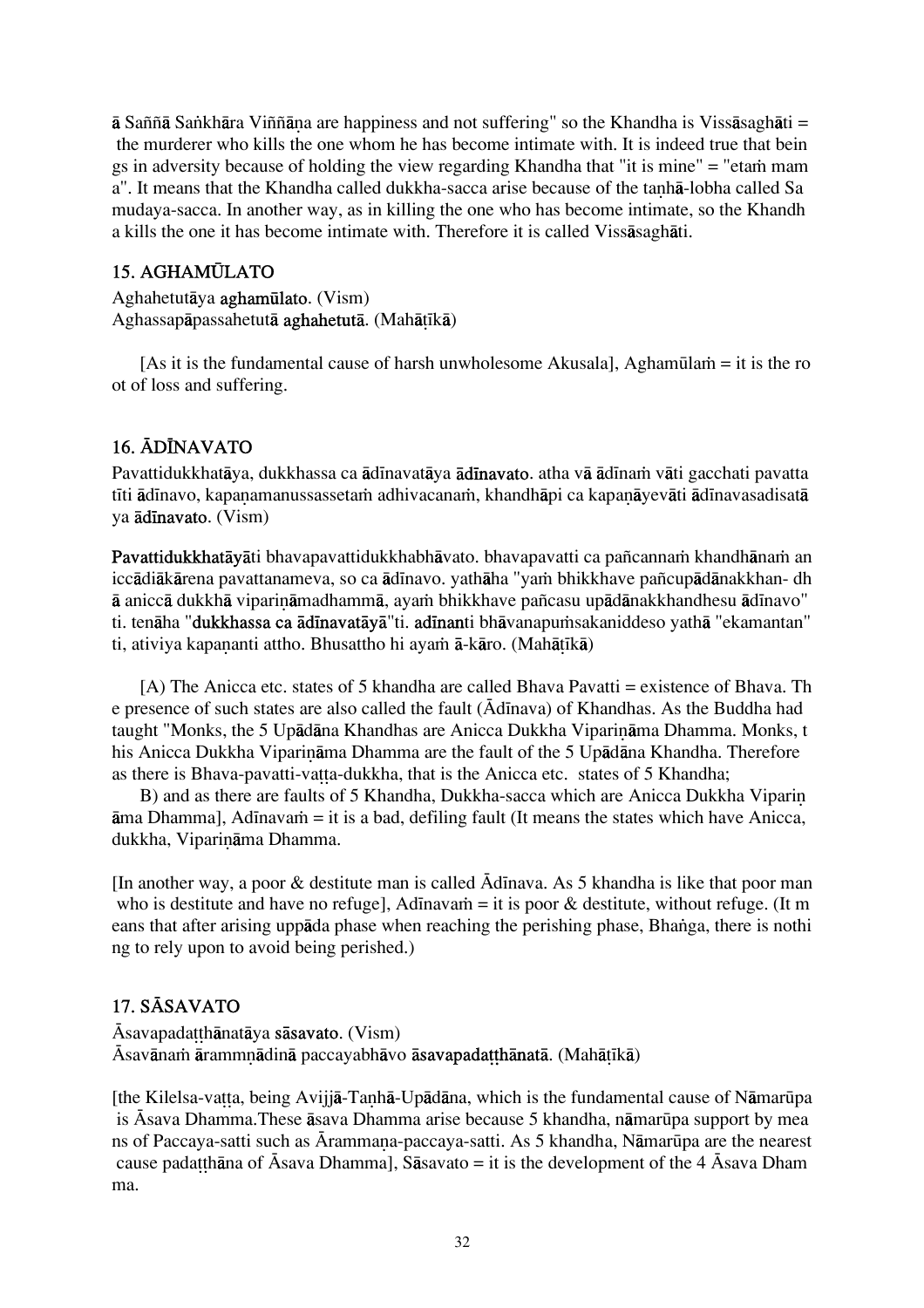# 18. MĀRAĀMISATO

Maccumārakilesamārānam āmisabhūtatāva mārāmisato. (Vism)

Maccumārassa adhitthānabhāvena, kilesamārassa paccayabhāvena saṁvaddhanato āmisabhūt atā, khandhāpi khandhānam āmisabhūtā paccayabhāvena samvaddhanato, tadantogadhā abhis ankhārā. devaputtamārassa pana "mametan"ti adhimānavasena āmisabhāvoti khandhādimārā nampi imesaṁ yathārahaṁ āmisabhūtatā vattabbā. (Mahātīkā)

[ There are 5 types of Måra, which are Devaputta Måra, Kilesa Måra, khandha Måra, Mac cu Måra, Abhisa∫khåraMåra, Among them, Kilesa Måra and Maccu Måra are directly mentio ned in the commentary. The sub-commentary esplained that all 5 Måra can be considered.

 Khandas are the place where Maccu Måra which is death, occurs. (it means that if there is n o khandha then death cannot occur). Khandhas are also the cause where Kilesas, being Avijjå -Tanhā-Upādāna, are dependent upon and the cause of their increasing. As khandha is the cau se of khanda and as khandha cause the increasing of khandha, khandha is the thing (åmisa) th at khandha 'eats' and 'chews'. Therefore khandha is the cause which khandha depend upon to arise and is also the cause of the increasing. Abhisa∫khåra Måra, being the kusala & Akusala Sankhāra which can form a new life are included in the khandha. Khandha arise because of A bhisankhāra Dhamma, Abhisankhāra also arise according to khandha. The Abhisankhāra are also the Nāma-khandha namely kusala sankhāra & Akusala sankhāra. As for Devaputta Māra understand that it as the Adhimāna Āmisa, which is perceiving as " Etam mama = mametam= all the states (Dhamma) are mine". Therefore as 5 khandha are the thing that the Devaputta, k ilesa, khandha, Maccu and Abhisankhāra Māras - 'eat, chew and use'], it is Mārāmisam = it is the thing that the 5 Måra (kilesa Måra, Maccu Måra) 'eat, chew and use'.

# 19. JĀTIDHAMMATO 20. JARÓDHAMMATO 21. BYĀDHIDHAMMATO

Jāti-jarā-byādhi-maranapakatitāya Jāti-jarā-byādhi-maranadhammato. (Vism)

[As there is birth = arising phase, old age = duration phase, sickness],

 $19$ / Jāti = it has arising phase,

 $20$ / Jar $\bar{a}$  = it has duration phase,

 $21/$  By $\bar{a}$ dhi = it has sickness.

(Marana Dhammato is already included in the 10 enumeration of Anicca Characteristic.)

### 22. SOKADHAMMATO 23. PARIDEVADHAMMATO 24. UPĀYĀSADHAMMATO

Soka-parideva-Ëpåyåsahetutåya soka-parideva-Ëpåyåsadhammato. (Vism)

[As khandha are the causes of the arising of Soka, Parideva, Upåyåsa],

 $22/\text{soka} = \text{it has } \text{sortow}/\text{anxietv}$ ,

 $23$ / Paridevam = it has lamentation,

 $24$ / Upāyāsa = it has despair.

# .<br>25. SAMKILESIKADHAMMATO

Tanhādi thiduccaritasa mkilesāna mvisayadhammatāya samikilesikadhammato. (Vism)

Samkilesattayaggahanena tadekatthānam dasannam kilesavatthūnampi sangaho datthabbo. ta dārammanā hi dhammā tadanativattanato saṁkilesikā eva. Tathā khuddā, tanhā, jatādīsu (khu dātanhājarādīsu) sarīrassa, saṁkilesassa ca saṅgaho datthabbo. (Mahātīkā)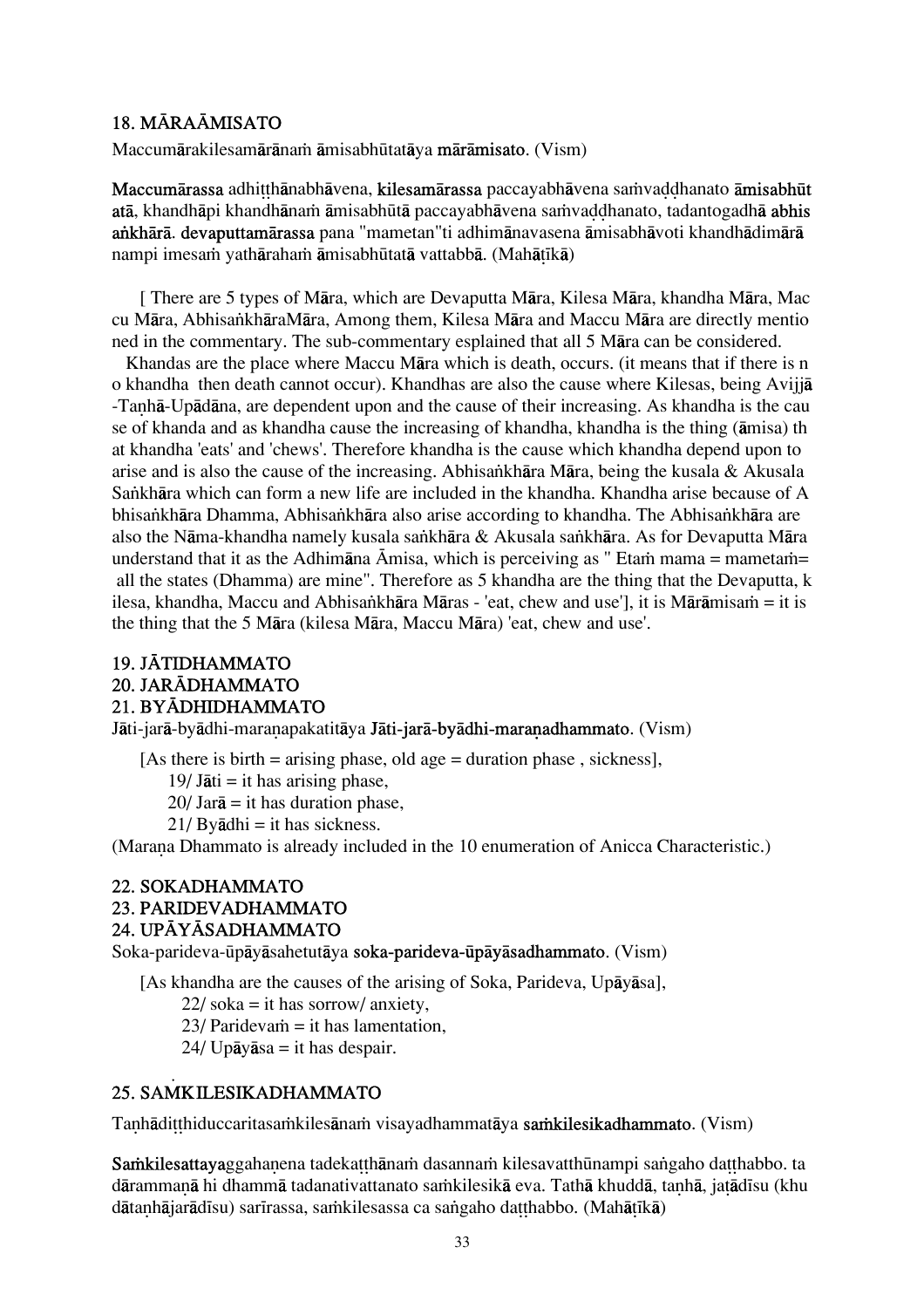[As khandha are the object of Kilesa which make the mind process (or the living beings w here they occur) defiled together with 3 Saṁkilesa Dhamma which are Tanha Saṁkilesa, Ditt hi Saṁkilesa, Duccarita Saṁkilesa], Saṁkilesika Dhammaṁ = Saṁkilesa Sabhāvakaṁ = it in creases the defilement of the 3 Tanhā Ditthi Duccarita or the 10 kilesas.

Study the above thoroughly. Then after having formed the Nāmarūpa into 5 groups by the 5 khandha method, meditate on each (of the enumeration), having discerned their respective me aning and nature, such as " Dukkha, Dukkha... Roga, Roga..." etc.

# 5 ENUMERATION OF ANATTA LAKKHANĀ

# Anattāti ca param rittam, tuccham suññanti tālisam; vedanådayo khandhåpi tatheva pañcakåpi vå.

# 1. ANATTATO

Sāmi-nivāsi-kāraka-vedakādhitthāyakavirahitatāya suññato. sayañca asāmikabhāvāditāya ana ttato. (Vism)

[As the 5 khandha itself does not have the nature of being Såmi, Nivåsi, Kåraka, Vedaka, Ad hitthāyaka which are;

- 1. Såmi Atta, which owns the body khandha
- 2. Nivåsi Atta, which lives always in every life, without changing although body khandha ch ange
- 3. Kåraka Atta, which performs \ does all the work & function
- 4. Vedaka Atta, which feels the object
- 5. Adhitthayaka Atta, which determines & decides on all the work & function], Anatta = it is not (Sāmi, Nivāsi, Kāraka, Vedaka, Adhitthāyaka) Atta.

# 2. SUÑÑATO

[As every khandha is void of Sāmi Atta, Nivāsi Atta, Kāraka Atta, Vedaka Atta, Adhitthāyak a Attas], Suññam = it is void of (Sāmi, Nivāsi, Kāraka, Vedaka, Adhitthāyaka) Atta.

# 3. PARATO

Avasatåya avidheyyatåya ca parato. (Vism)

Avasatāyāti avasavattanato. yathā payosatanto puriso payassa vasam na gacchati. evam subha sukhādibhāvena vase vattetum asakkuneyyato. avidheyyatāyāti "mā jīratha, mā mīrathā"ti ādi nā vidhātum asakkuneyyato. (Mahātīkā)

[Khandhas arise according to the causes as mentioned in the Paticcasamuppada stage of d iscerning causal relationships. Like a man who has his own decision does not need to follow a ccording to other's wish, similarly the khandha do not follow according to one's own wish suc h as wishing that pain Dukkha-vedanå does not arise, wishing that only pleasant Sukha- veda nå arise, wishing to be beautiful & good-looking etc. As it does not follow other's wish and is not able to give command such as "Do not be old; Do not be sick; Do not die"], Para $\dot{m}$  = an o utside stranger who is always not intimate.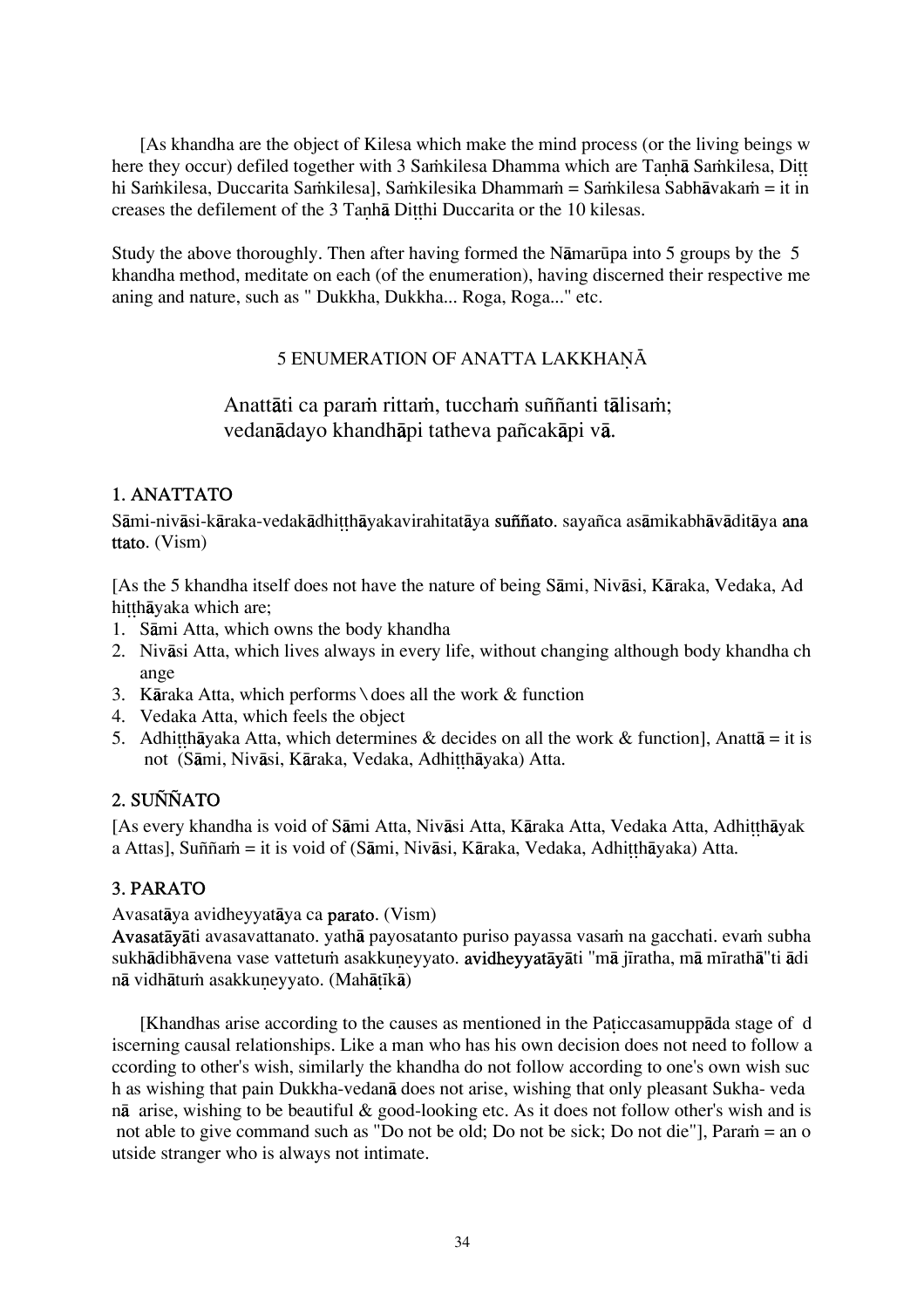### 4. RITTATO

Yathå parikappitehi dhuva-subha-sukhattabhåvehi rittatåya rittato. (Vism)

[Outside the Sāsanā there are those who, holding wrong views Micchādi thi, believe that t he N $\bar{\text{a}}$ marūpa, 5 khandha are (1) Dhuva = permanent state, (2) Subha = beautiful (3) Sukha = happiness (4) Atta. However these Nāmarūpa, 5 khandha are always empty of Dhuva, Subha, Sukha, Atta which are believe to be so by those who have wrong views Miccha-ditthi. Theref ore], Rittam = they are always without and empty of essence which are Dhuva, Subha, Sukha, Atta.

### 5. TUCCHATO

Rittatåyeva tucchato appakattå vå. appakampi hi loke tucchanti vuccati. (Vism)

[An essence which is Dhuva, Subha, Sukha, Atta does not exist in the 5 khandha, Nāmarū pa. Therefore as the 5 khandha, Nāmarūpa are empty of Dhuva, Subha, Sukha, Atta], it is Tuc  $chain = it$  is worthless / in vain.

In another way, although the 5 khandha, Nāmarūpa are empty of Dhuva, Subha, Sukha, Atta, it is not that they do not exist in ultimate realities. they exist in arising phase, duration phase, perishing phase, (Uppāda-Thiti-Bhanga). As the life time of ultimate realities, which occour i n arising phase, duration phase, perishing phase, is very short so NåmarËpa, ultimate reality c an exist only for a very short time. As they can exist for a short time only, Tuccham = it is w orthless / in vain.

#### THE BASE CAUSE FOR BEING ANICCA DUKKHA ANATTA

Rūpam bhikkhave aniccam, yopi hetu yopi paccayo rūpassa uppādāya, sopi anic co. aniccasambhūtam bhikkhave rūpam, kuto niccam bhavissati.

 $(samvuttanikāva.II.20, sahetuaniccasuttam.)$ 

Monks, rūpa is anicca. There are hetu cause  $=$  janaka cause which can produce the rūpa dir ectly; there are also paccaya cause = upatthambhaka cause which supports it. These cause are anicca, Monks, how can the rūpa which is produced by anicca cause, be nicca?

In accordance with the Buddh's teachings in such suttas since the causes themselves such a s avijjā-tanhā-upādāna-sankhāra-kamma which can produce five khandhā are anicca, dukkha anatta. So the effects nåmarËpa/ five khandha are also anicca, dukkha, anatta. The meditator must further meditate to realize by insight that as the causes themselves are anicca, dukkha, a natta, the effects are also anicca, dukkha, anatta.

### 200 varieties of NAYA-VIPASSANA

In rËpa khandhå or in each khandha there are

- 1. aniccånupassanå 10 enumerations
- 2. dukkhånupassanå 25 enumerations
- 3. anattånupassanå 5 enumerations,

which is atotal of 40 ways of discerning (bhåvanå).

As there are 40 ways of discerning in each khandhå so there are a total of 200 varieties of s ammasanañāna called naya-vipassanā in the 5 khandhas.

Firstly meditate on anicca only of the 5 khandhas in vīthi such as cakkhudvāra vīthi accordi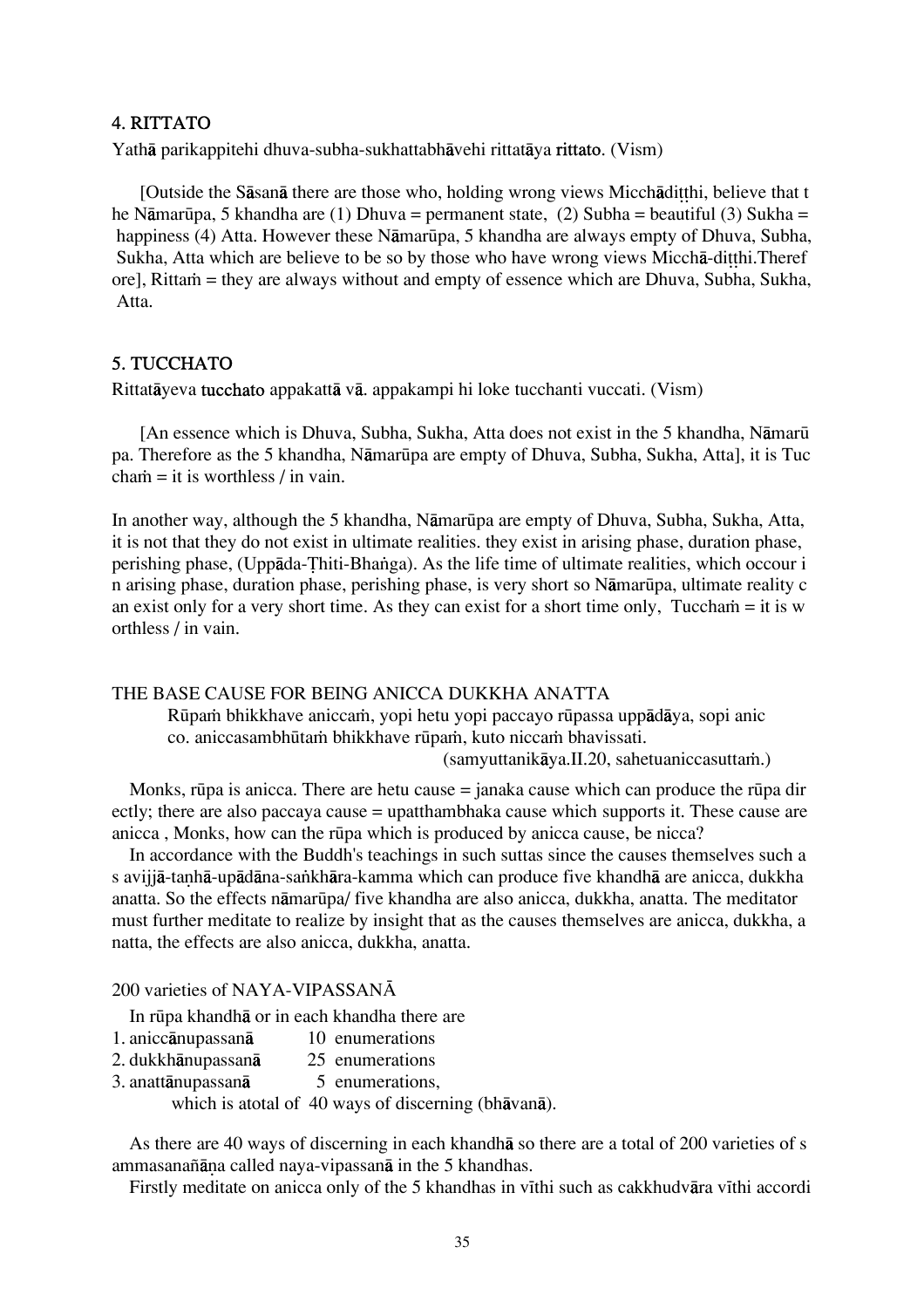ng to the tables show in nāmakamatthāna stage, throughout every row (ie. sequence of mental process). Meditate on all 6 lines such as rūparammana line. Meditate on internal and external alternately; then gradually meditate until the 40 ways of discerning are finished. The meditat or must meditate for 40 times.

Similarly, meditate on all the 40 anupassanå one after another, from the successive pasts till the last future life by the 5 khandha method. There are also 40 times (of meditation). Howeve r it is better if able to meditate more. Meditate on internal and external.

If the meditator wants, he can meditate on these 40 ways of discerning by nāmarūpa metho d. Meditate on all 6 types of vīthi such as cakkhudvāra vīthi by the nāmarūpa method, internal ly and externally alternately. Then the meditator can meditate on the successive past lives till the last future life by the nāmarūpa method. Meditate on both internal and external. Meditate for many times, again and again.

### PAÑÑĀBHĀVANĀ CAN BE ACCOMPLISHED

evam kālena rūpam kālena arūpam sammasitvāpi tilakkhanam āropetvā anukka mena patipajjamāno eko paññābhāvanam sampādeti. (Vism.xx.§705)

anukkamenāti udayabbayañāṇādhigamānukkamena paññābhāvanam sampādeti arahattam adhigacchati. (Vism, mahātīkā.II.405)

If the meditator meditates vipassanå by the 5 khandha method or if possible by the 12 åyata na method, 18 dhåtu method as well and by nåmarËpa method on -

- 1. Sometimes just rËpa only
- 2. Sometimes just nåma only
- 3. Sometimes rËpa and nåma paired together or in another way:
- 1. Sometimes on just rËpa only
- 2. Sometimes on just vedanå only
- 3. Sometimes on just saññå only
- 4. Sometimes on just sankhāra only
- 5. Sometimes on just viññāna only
- 6. Sometimes on internal
- 7. Sometimes on external
- 8. Sometimes on past, future, present in internal and external
- 9. Sometimes anicca characteristic
- 10. Sometimes dukkha characteristic
- 11. Sometimes anatta characteristic,

and if he practises vipassanā meditation like that according to the stages of vipassanā ñāna might then paññå bhåvanå can be accomplished = arahatta phala can be attained. If it is not ye t accomplished then it is necessary to meditate for many times, again and again.

If not able to accomplish it then one can switch to meditate by rūpasattaka method and arūp a sattaka method.

# RŪPASATTAKAVIPASSANĀ METHOD OF MEDITATION

ådånanikkhepanato, vayovu∂∂hatthagåmito; åhårato ca ututo, kammato cåpi cittato; dhammatårËpato satta, vitthårena vipassati. (Vism.xx.§706)

### 1. ÁDÁNANIKKHEPARÚPA METHOD

Meditate vipassana on the three characteristics alternately of rūpa that exist in the period be tween patisandhi and cuti, internally and externally.

### 2. VAYOVUDDHATTHAGANMA METHOD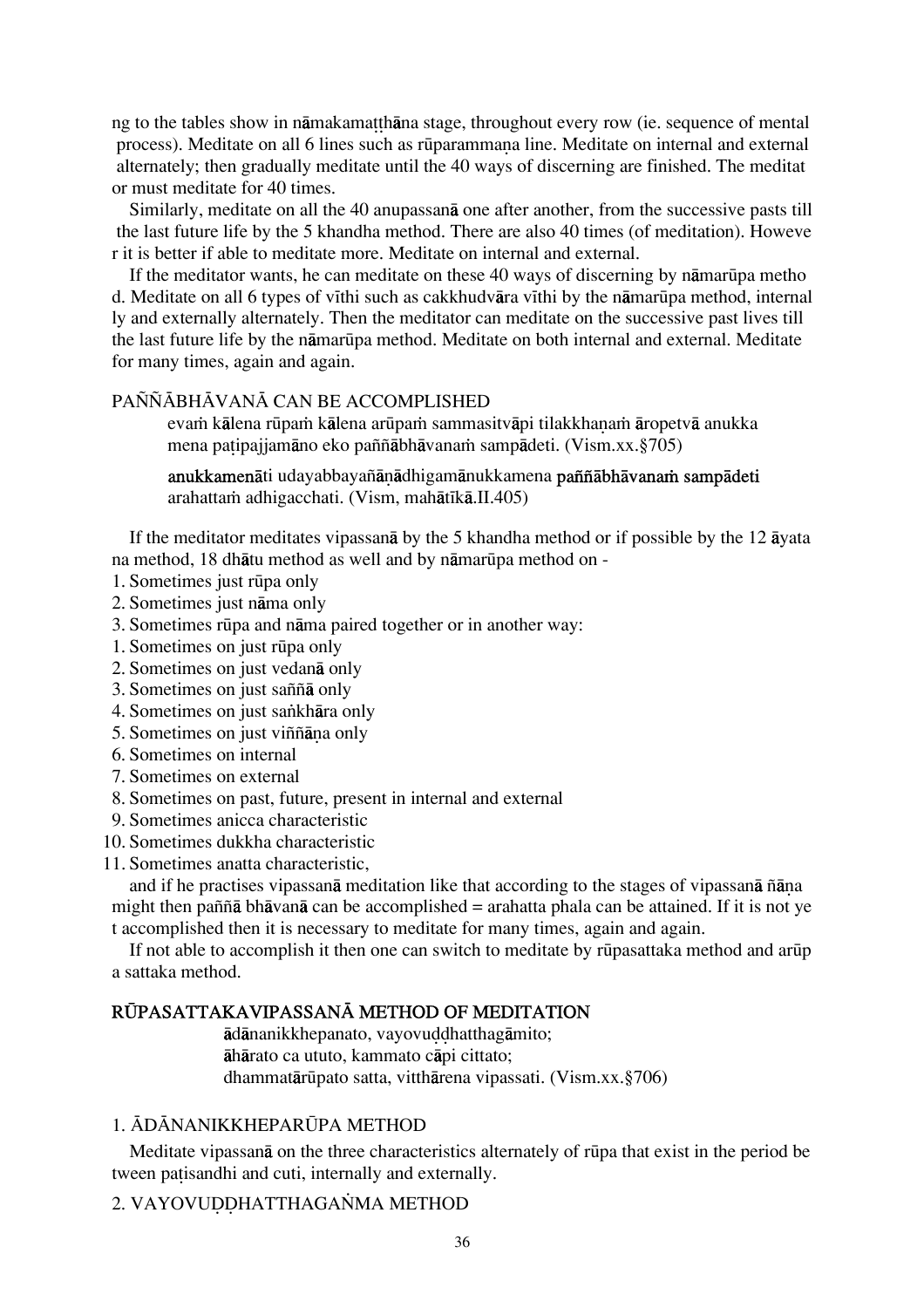It is to meditate on the cessation stage by stage of life, assum-

ing the life span of the meditator is 100 years, generally (It may be more or less). A.

 Dividing the 100 years into 3 periods as stages (33-34-33) years then it is 33 years in e ach (period/stage).

- B. Dividing the 100 years into 10 periods then it is 10 years in each period.
- C. Dividing the 100 years into 20 periods then it is 5 years in each period.
- D. Dividing the 100 years into 25 periods then it is 4 years in each period.
- E. Dividing the 100 years into 33 periods then it is 3 years in each period.
- F. Dividing the 100 years into 50 periods then it is 2 years in each period.
- G. Dividing the 100 years into 100 periods then it is 1 years in each period.

H.

 Dividing the 100 years into 300 periods then it is in the period of each individual seas on (there are 3 seasons in Burma/Myanmar)

- I. Dividing the 100 years into 600 periods then it is 2 months in each period.
- J. Dividing the 100 years into 2400 periods then it is one pakkha = 15 days in each period.

Meditate vipassanå on the three characteristics alternately of rËpas arising in each period, o ne period after another, gradually. Meditate to realize also that the rūpa existing in one period of life does not shift to go to the next period of life. Discern to realize that they perished at tha t moment.

After that divide the rūpas existing in one day:

1. into 2 periods namely day time and night time,

2.

 and into 3 periods for the day time namely morning, afternoon and evening and 3 peri ods for the night time namely night fall, midnight and before the break of dawn. (that mean s dividing into 6 periods for one day ).

Meditate on the three characteristics alternately of the rūpa existing in each of these periods . (Assuming that the life span is 100 years, it is to meditate on the 6 periods in each and every day. It is not just to meditate on one day only). After meditating vipassanå like that then medi tate on the 3 characteristics alternately of each of the following rËpa which exist in each of th e 6 periods of one day:

- 1. the rËpas occurring while going forward
- 2. the rËpas occurring while returning
- 3. the rËpas occurring while looking straight
- 4. the rūpas occurring while looking aside. (It is to meditate on each day of the 100 years).

After that, in the moments of bodily postures (iriyåpatha) and comprehension of activities ( sampa-

jåna) involved in one day such as going for ward, returning etc., meditate vipassanå on the thr ee characteristics of the rūpa occurring in each of the following 6 types;

1. rËpa occurring while lifting the foot from the ground,

2.

rūpa occurring while pushing the raised foot forward (until where the other stationary foot is ),

3. rËpa occurring while pushing the foot forward, going beyond the stationary foot.

4.

 rËpa occurring while putting the foot down, after having gone beyond the other station ary foot.

5. rūpa occurring while touching the ground,

6.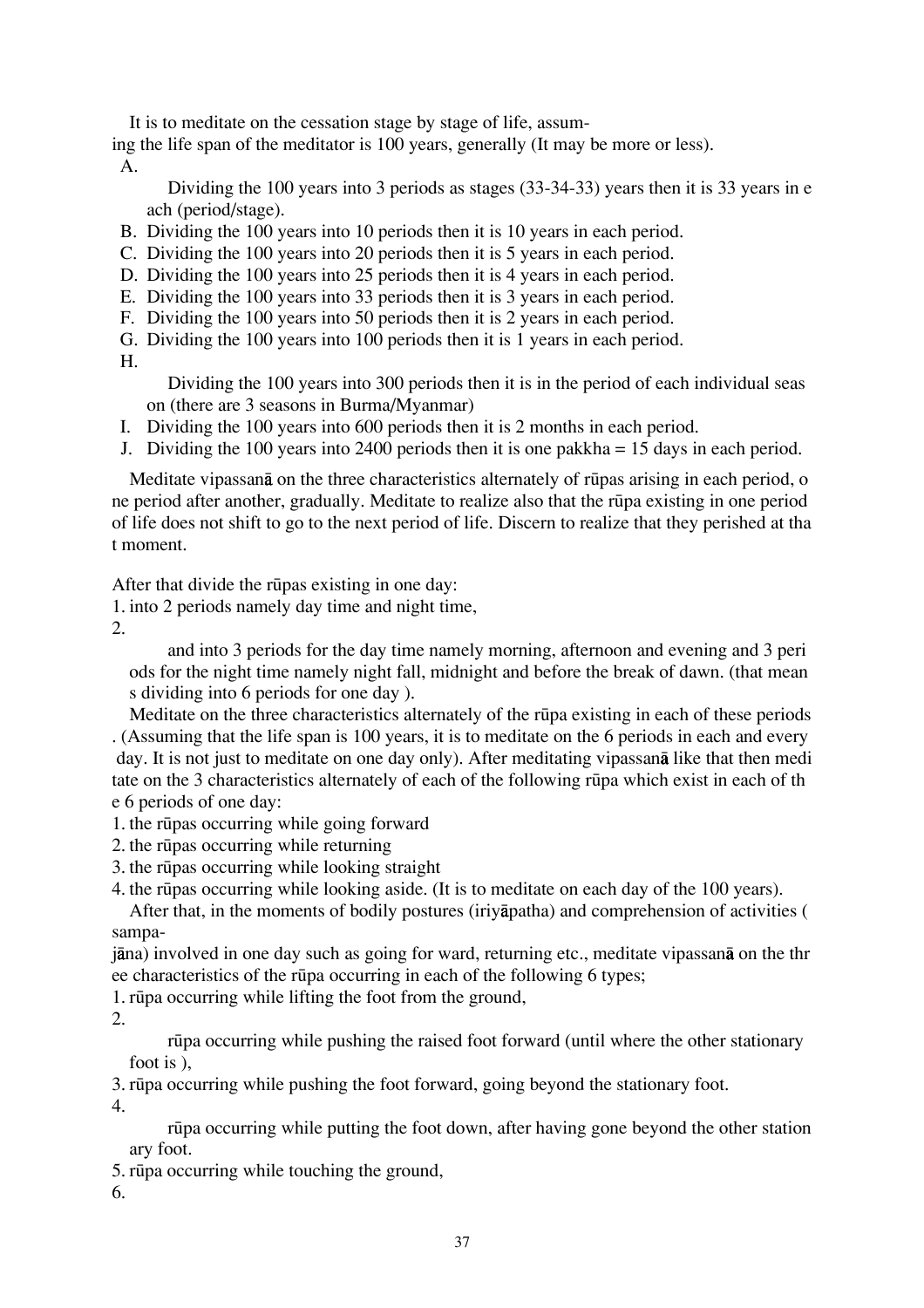rūpa occurring while the foot is pressing on the ground just before lifting it again for t he next step.

(Understand that the instruction to meditate vipassana on the three characteristics of the rūp a occurring while in those postures, iriyåpatha and activities, sampajåna are by way of upalak khana and nidassana, just like "if shown just the shadow, one knows what it is"). Meditate on all bodily movements occurring daily during the100 years.

### 3. ÁHÁRAMAYARÚPA METHOD

Meditate vipassana on each of the 3 characteristics of the catusantatirupa (which are produc ed by the 4 Causes, kamma-citta-utu-åhåra) that are occurring in the following 2 types of peri od of each day:

1. Catisantati rËpa that are occurring when one is hungry;

2. Catusantati rËpa that are occurring after having enter food sufficiently.

### 4. UTUMAYARÚPA METHOD

Meditate vipassana on each of the 3 characteristics of the following rūpa occurring daily:

- 1. Catusantati rËpa that are occurring when it is hot.
- 2. Catusantati rËpa that are occurring when it is cold.

### 5. KAMMAJARÚPA METHOD

Meditate vipassanå on the 3 characteristics, having discerned the arising and perishing of th e following rËpa in one dvåra without changing to another dvåra;

- 1. Cakkhudvāra = 54 types of rūpa arising in the eye
- 2. Sotadvāra  $= 54$  types of rūpa arising in the ear
- 3. Ghānadvāra = 54 types of rūpa arising in the nose
- 4. Jivhādvāra = 54 types of rūpa arising in the tongue
- 5. Käyadvära = 44 types of rūpa arising in the body
- 6. Manodvāra =  $54$  types of rūpa arising in the heart.

It is to meditate vipassana on each day rūpa of every dvāra.

### 6. CITTASAMUTTHĀNARŪPA METHOD

Meditate vipassana on the 3 characteristics alternately of all the catusantatirupa occurring d aily as follow;

1. Somanassita  $=$  rūpa that are arising when being glad.

2. Domanassita  $=$  rūpa that are arising when being sad.

### 7 .DHAMMATĀRŪPA METHOD

The meditator most meditate on utujaojatthamaka rūpa, saddanavaka rūpakalāpa existing i n the world of inanimate things / non-living things such as iron, brass, lead, gold, silver, pearl, ruby, cat's eye(gem), conch shell, crystal, coral, trees, water, earth, forest, mountains etc. whi ch are anindriya baddha = not connected with indriya called kammaja rūpa such as jīvitindriy a etc. Discern the 4 great elements existing in these inanimate things such as gold, silver, ruby , trees, water, earth, forest, mountains etc. by the light produced by vipassanå insight. When s eeing the rūpakalāpa, discern the 8 or 9 types of ultimate reality paramattha rūpa existing in t hese kalåpa. Then meditate vipassanå on the three characteristics alternately of these ultimate reality rūpa.

Note:

RËpa from number 1 to 6 are rËpa of the animate or living world; meditate on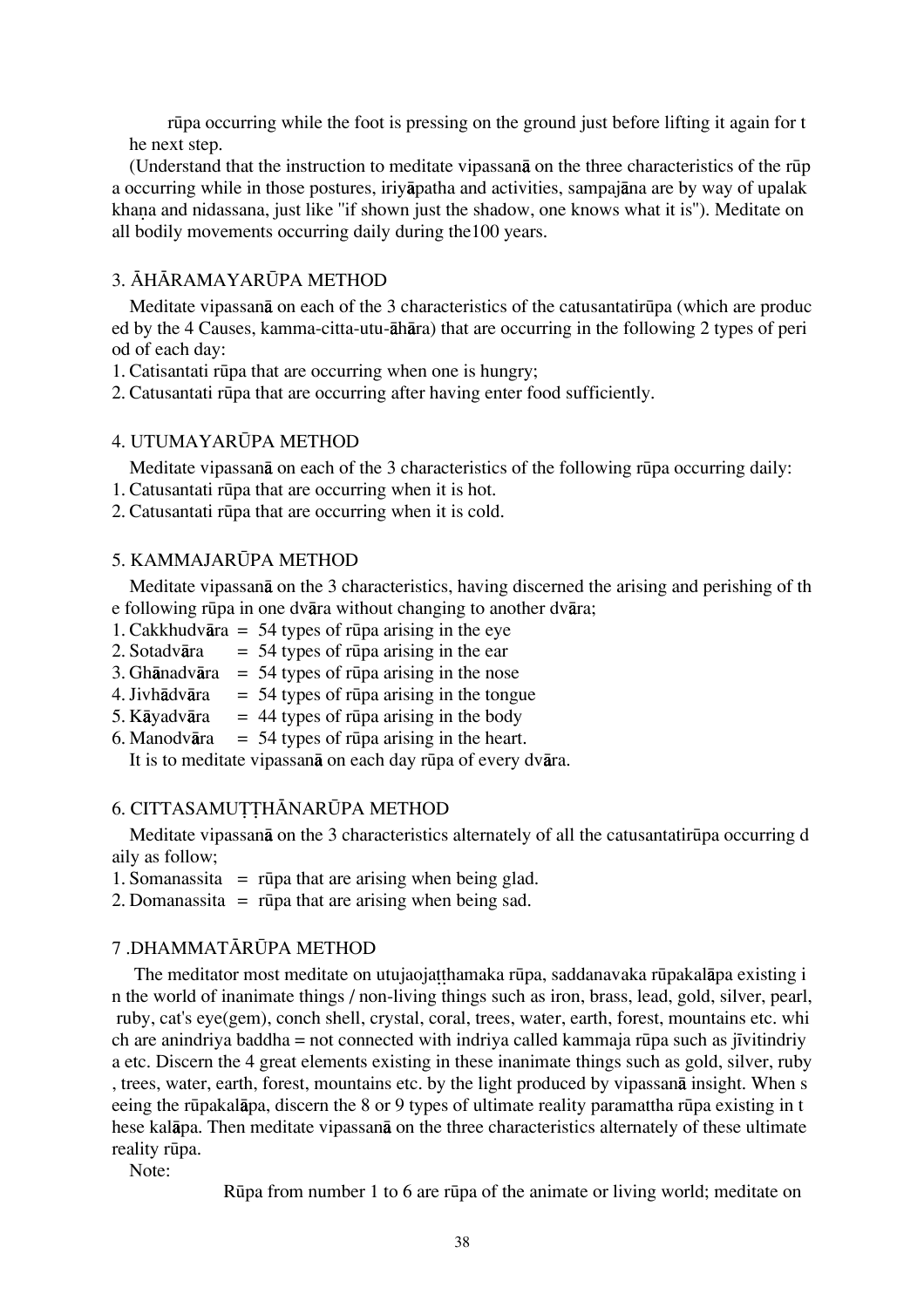both internal and external. As for number 7 dhammatā rūpa, it is inanimate anupādin na sankhåradhamma; meditate on external inanimate world only.

### ARÚPA SATTAKA METHOD

There are 7 methods in the vipassana meditation method of arūpasattaka which are kalapa, yamaka, khanika, patipāti, ditthiugghātana, mānasamugghātana, nikantipariyādāna methods.

#### KALĀPA METHOD = METHOD IN GROUPING AS A WHOLE

The mind which is meditating vipassan $\bar{a}$  on the rūpa in the 7 rūpasattaka methods as anicca (or dukkha or anatta) alternately is meditated upon again by a subsequent vipassanå mind as anicca (or dukkha or anatta) alternately. this method is called kalåpa method.

Meditate as 'anicca' on the rūpa in the 7 rūpasattaka methods after having grouped then as a whole without separating the 7 methods such as  $\overline{\mathbf{a}}$  dananikkhepa rūpa etc. That vipassan $\overline{\mathbf{a}}$  min d which is meditating as 'anicca' is to be meditated upon again by a subsequent vipassanå min d as anicca; then by a subsequent vipassanå mind as 'dukkha'; then by a subsequent vipassanå mind as 'anatta'.

Also, meditate as 'dukkha'

 on the rËpa in the 7 methods (as a whole). That vipassanå mind which is meditating as duk kha is to be meditated upon again by a subsequent vipassanå mind as anicca; then meditate vi passanå as dukkha; then as anatta.

Further more meditate as anatta on the rūpa in the 7 methods (as a whole). That vipassan**ā** mind which is meditating as anatta is to be meditated upon again by a subsequent vipassanå mind as anicca, then as dukkha, then as anatta. This method is called kalåpa method. It is the vipassanā meditation on the rūpa in the 7 methods, grouping then as a whole.

### PREVIOUS VIPASSANĀ MIND, SUBSEQUENT VIPASSANĀ MIND

It is mentioned in the ñāṇavibhaṅga commentary (abhidhamma commentary) that the mind which is meditating vipassanå (for phuthujana and sekkha) is mahåkusala manodvårikajavana vīthi mind process.

Sekkhā vā puthujjanā vā kusalam aniccato dukkhato anattato vipassanti. kusale nirud dhe vipāko tadārammanatā uppajjati. (Patthāna.I.133)

Sekkhåariya persons and puthujjana persons meditate vipassanå on kusala dhamma as anic ca, dukkha, anatta. When the kusala dhamma = vipassanå kusalajavana ceased then subseque nt to that vipassanā kusalajavana, kāmāvacara vipāka tadārammana arise.

Tam kusalassa javanassa ārammanabūtam vipassitakusalam ārammanam katvā upp ajjatīti attho. (Abhidhamma atthakathā.III.436)

Kāmāvacara vipāka citta arise, functioning as tadārammana, taking as object the kusala dha mma which is the object of that vipassanā kusalajavana. (abhidhamma atthakathā.III.436)

Take note that in accordance with the above text, subsequent to the not matured yet taruna vipassanā javana, tadārammana can arise.

Tilakkhanārammanikavipassanāya tadārammanam na labbhati. vutthānagāminiyā b alavavipassanāya tadārammanam na labbhati. (abhidhamma atthakathā.II.147)

According to the explanation of the above commentary, take note that subsequent to the p owerful balavavipassanā javana, tadārammana cannot arise. Therefore there are 2 types as to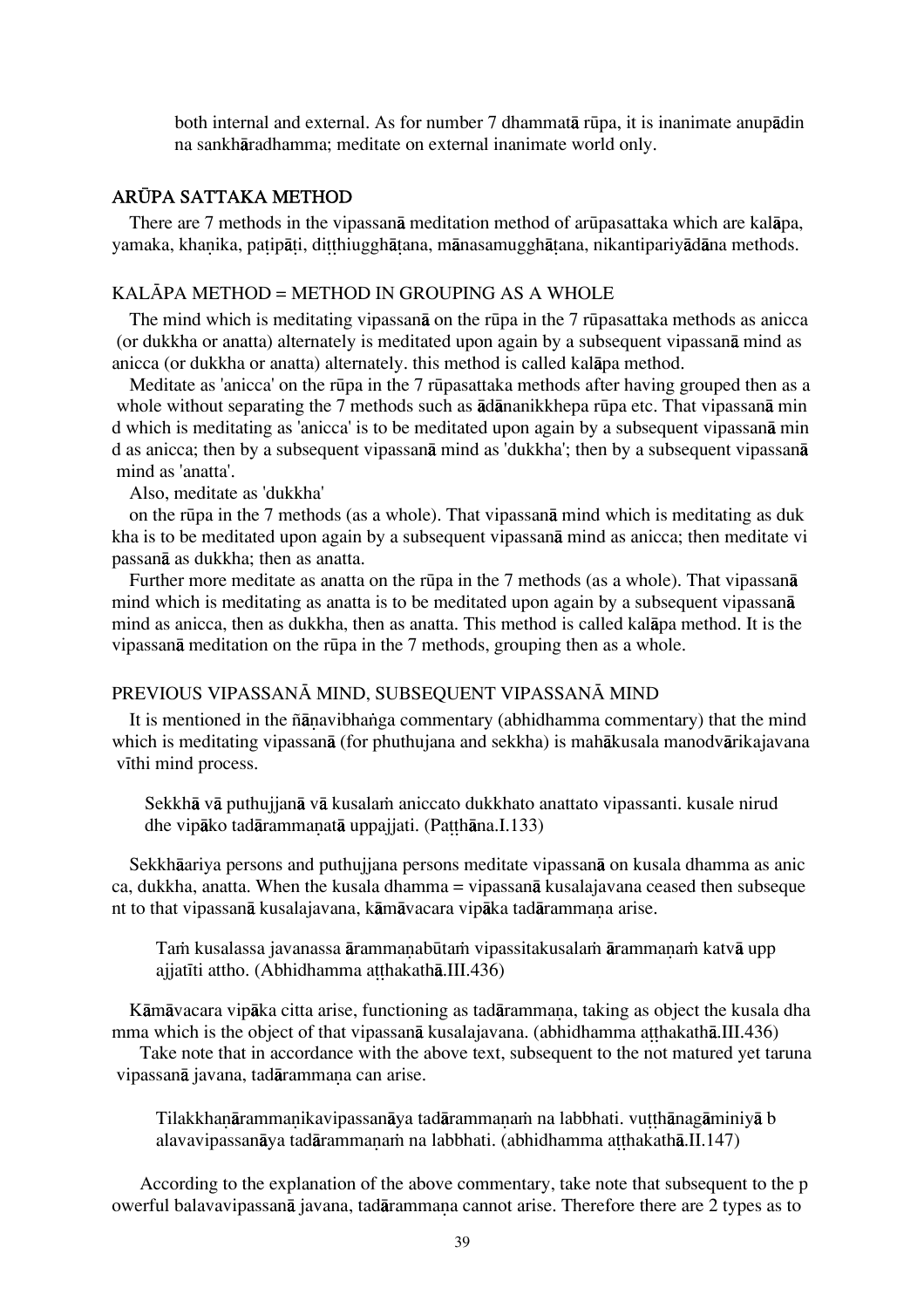whether tadåramana arise or do not arise subsequent to vipassanå javana. The vipassanå mano dvårika javana vithi mind processes are as follows:

| manodvāravajana $(1)$                                   | javana<br>(7) | sahetuka tadāra<br>mmana(2) | /ahetuka tadāra<br>mmana(2) |
|---------------------------------------------------------|---------------|-----------------------------|-----------------------------|
| accompanied with ñana and piti - 12                     | 34            | 34                          | /12/11                      |
| accompanied with $\tilde{n}$ and but not with piti - 12 | 33            | 33                          | /11/11                      |
| accompanied with piti but not with ñana - 12            | 33            | 33                          | /12/11                      |
| not accompanied with ñana and piti - 12                 | 32            | 32                          | /11/11                      |

VIPASSANĀ MANODVĀRIKAJAVANAVĪTHI

Take note that the whole manodvārikajavana vīthi mind process together with the accompa nying metal factors (cetasikas) are called as:

1.

 the mind which is meditating as anicca; the mind meditating as dukkha; the mind med itating as anatta.

2. the 1st mind, 2nd mind etc.

3. the previous mind, the subsequent mind, by means of ekatta method.

The reason is that the object of the 1st manodvārika vipassanā mind process is the rūpa dha mma of the 7 methods; and the object of the 2nd manodvārika vipassanājavana vīthi is the 1st manodvårika vipassanå javana mind process = nåma dhamma. It is extremely difficult that in the javana vīthi mind process which has only one āvajjana, one mind takes rūpa as object and another mind takes nāma as object. Therefore take note that the vīthi which takes rūpa as obj ect is one vithi and the vithi which takes nāma as object is another vithi. Take note that the w hole of one vithi mind process is called previous mind or subsequent mind etc. by the ekatta method. Tadārammana may or may not arise. If tadārammana arises then it may be ahetuka ta dārammaṇa or sahetuka tadārammaṇa accordingly.

# 2.YAMAKA = METHOD BY PAIRS

After having meditated as anicca on the ādānanikkhapa rūpa, meditate vipassanā on that m editat-

ing mind by a subsequent mind as anicca, as dukkha, as anatta separately. (Note that it is simi lar for having meditated as dukkha and as anatta).

Take note that the method is the same in vayovuddhatthangama rūpa, āhāramaya rūpa, utu maya rūpa, kammaja rūpa, cittasamutthāna rūpa and dhammatā rūpa. In the kalāpa method, th e rËpa in the 7 methods are meditated upon as a whole, without differentiately the method; bu t as for the yamaka method, meditate after having separated them into individual methods. Th is is the only difference. However, although it is to meditate after having separated the individ ual methods, it is necessary to meditate thoroughly in each method. This is especially so in th e vayovut thangama rūpa of the rūpa sattaka; (meditate on the rūpa and then meditate on the m editating vipassanå mind thoroughly according to the divided stage of periods of life such as) meditate on the rūpa of the 1st periods of life then meditate again on the meditating insight  $=$ meditating mind; after that meditate on the rūpa of the 2nd periods of life then meditate  $=$  aga in on the meditating insight = meditating mind; etc. Understand that the way is the same for t he other rūpa.

# 3. METHOD BY KHANIKA

The meditator meditates on the  $\overline{a}$ dananikhepa rūpa as anicca and then;

1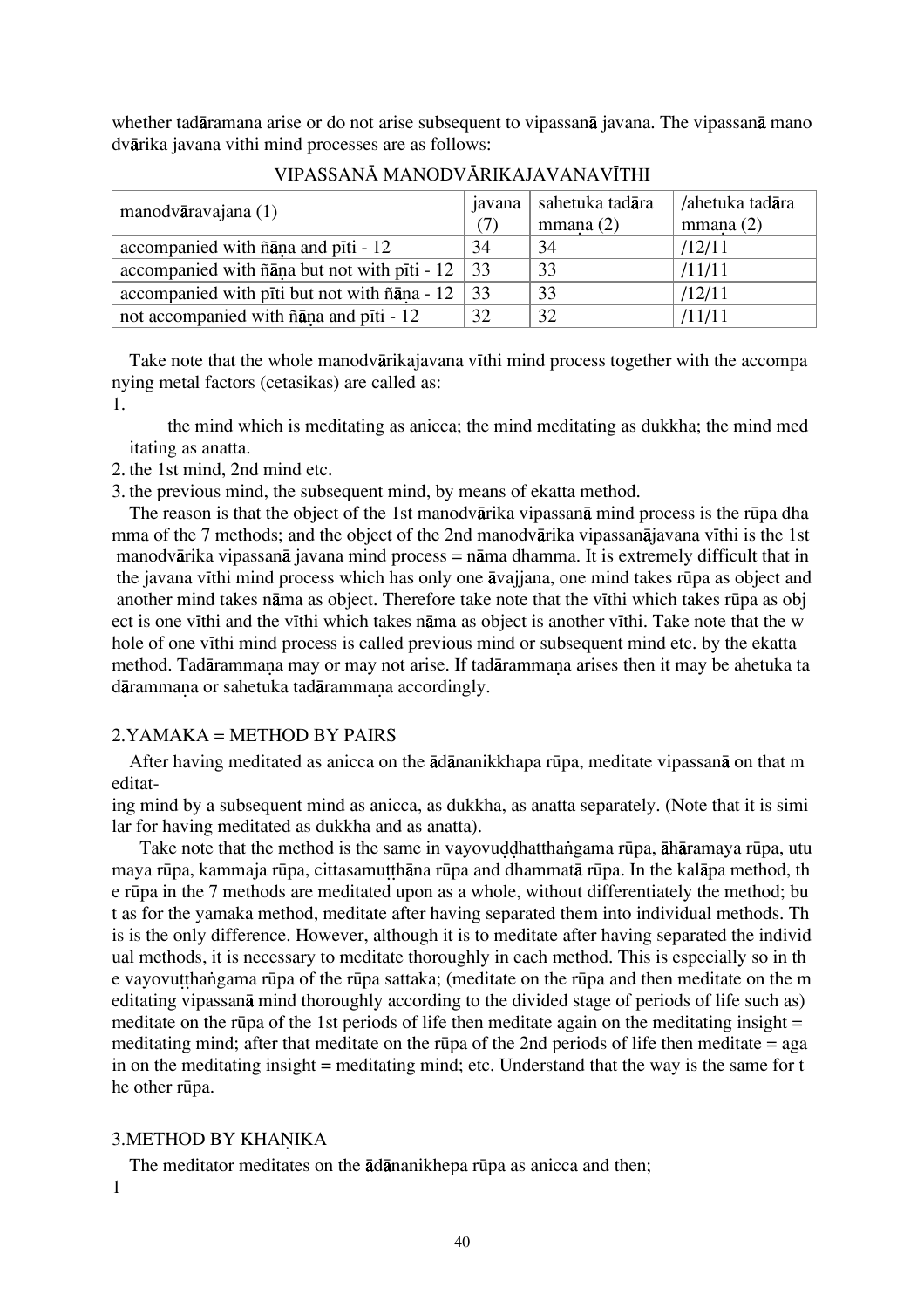he meditates on that 1st meditating mind (1st vipassana manodvarikajavana vīthi ) by a 2nd mind  $(= 2nd$  vipassanā manodvārikajavana vīthi mind),

2. then on the 2nd mind by a 3rd mind,

- 3. then on the 3rd mind by a 4th mind,
- 4.

 then on the 4th mind by a 5th mind, as anicca. (Also meditate as dukkha and as anatta alternately.)

Note that the way is the same in meditating on  $\overline{a}$ dananikkhepa rūpa as dukkha and as anatt a. Understand that it is similar for the other rūpa such as vayovuddhatthangama rūpa etc. Med itate on the rËpa according to the rËpasattaka methods and at each time (i.e. at each method), t he vipassanā manodvārikajavana vīthi meditating on the rūpa must be meditated upon in 4 se quences (as above). It is the meditation on a preceding vipassanå manodvārikajavana vīthi mind process.

### 4. METHOD BY PATIPĀTI

After having meditated on ādānanikkhepa rūpa as anicca, then meditate as anicca:

1. on that 1st mind which is meditating like that by a 2nd mind

- 2. then on that 2nd mind by a 3rd mind
- 3. then on that 3rd mind by a 4th mind
- 4. then on that 4th mind by a 5th mind
- 5. then on that 5th mind by a 6th mind
- 6. then on that 6th mind by a 7th mind
- 7. then on that 7th mind by a 8th mind
- 8. then on that 8th mind by a 9th mind
- 9. then on that 9th mind by a 10th mind

10. then on that 10th mind by a 11th mind.

Also meditate as dukkha and as anatta. [Understand that the way is the same for meditating on  $\bar{a}$ dānanikkhepa rūpa as dukkha and as anatta; and also for meditating on the other rūpa suc h as vayovuddhatthangama rūpa etc. as anicca or as dukkha or as anatta.]

### 5. DITTHIUGGHĀTANA =METHOD BY REMOVING WRONG VIEWS DITTHI

If meditate vipassan $\bar{a}$  on the sankhāra dhammas states of anatta (= as anatta) thoroughly th en it means the removal of ditthi. [Anattānupassanāñāna which has the support of aniccānupa ssanāñāna and dukkhānupassanāñāna by means of powerful upanissaya-paccaya-satti force ca  $n$  remove ditthi = attaditthi].

### 6. MĀNAUGGHĀTANA= METHOD BY REMOVING MĀNA

If meditate vipassan $\bar{a}$  on the sankhāra dhamma's states of anicca (= as anicca) thoroughly t hen it means the removal of māna. [aniccānupassanāñāna which has the support of dukkhānu passanāñāna and anattānupassanāñāna by means of powerful upanissaya-paccaya-satti force c an remove måna].

### 7.

### NIKANTI PARIYĀDĀNA = METHOD SUCH THAT TANHĀ NIKANTI IS ENDE D AND NOT TO ARISE

If meditate vipassanā on the sankhāra dhamma's states of dukkha (= as dukkha ) thoroughly then it means the ending of nikanti which is the subtle tanha. [dukkhānupassnāñāna which ge ts the support of aniccānupassanāñāna and anattānupassanāñāna by means of powerful upanis